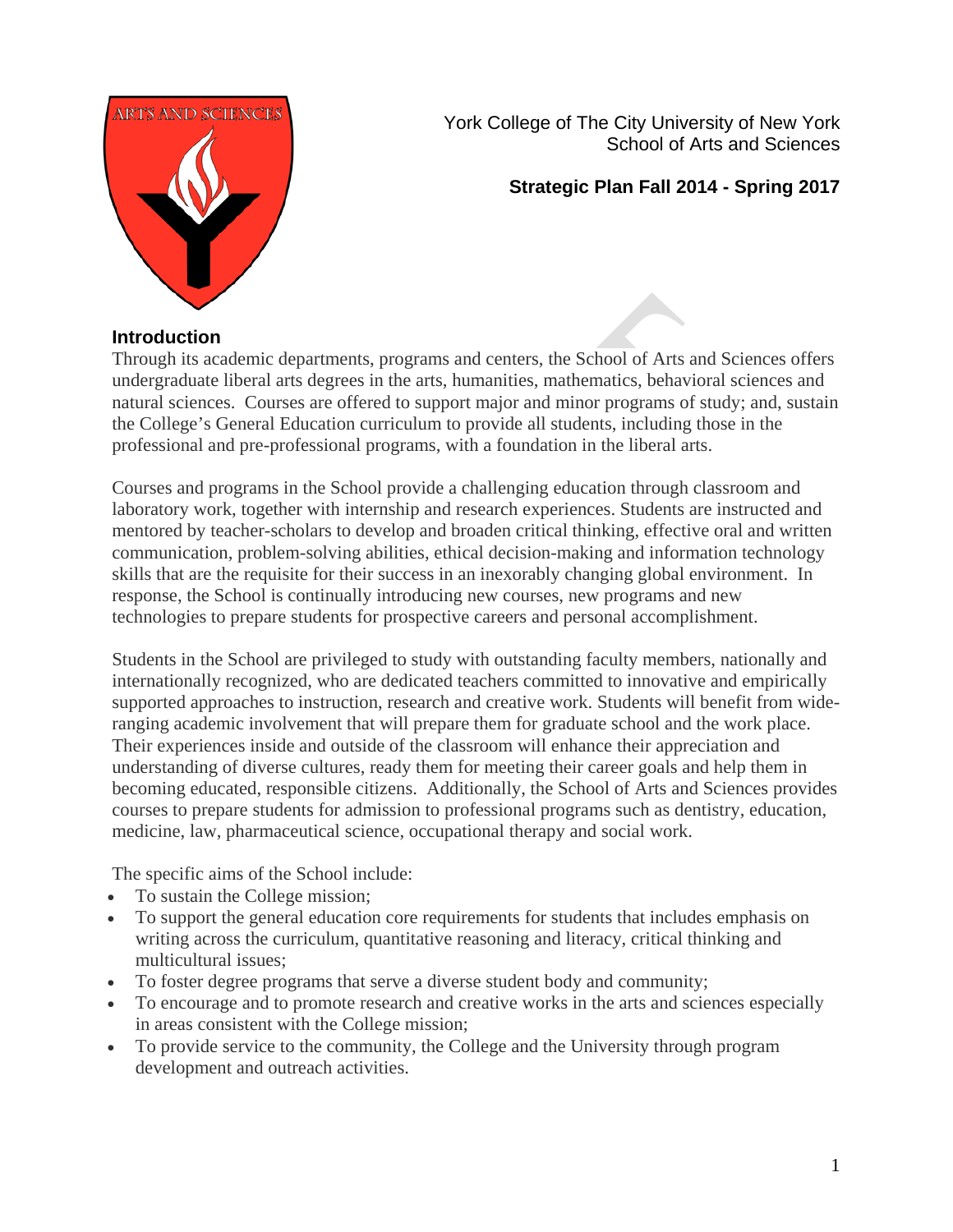# **Background**

The School of Arts and Sciences was created with the re-organization of the College in the Fall 2009 term. Needed adjustments were considered and evaluated to become effective Fall 2014. These involve bringing all of the liberal arts disciplines into Arts and Sciences. One adjustment is the transfer of the Department of Behavioral Sciences that includes the liberal arts disciplines of Political Science and Psychology bringing the number of academic departments in the School to nine (Behavioral Sciences, Biology, Chemistry, Earth and Physical Sciences, English, Foreign Languages ESL and Humanities, History and Philosophy, Mathematics and Computer Science, and Performing and Fine Arts). The discipline of Sociology will join the Department of Behavioral Sciences while Anthropology and Black Studies will join the Department of History and Philosophy. Affiliated with the School are the Cultural Diversity Program, the Women Studies Center, the Writing Center, the Writing Program, ESL (English as a Second Language), CLIP (College Language Immersion Program) and the York College/FDA Collaborative program. Housed in the School's academic departments are over 30 academic disciplines and degree programs. Among them are the traditional disciplines but also programs unique to the College and the University such as Biotechnology, Environmental Health Sciences, Journalism and Pharmaceutical Science. Appointed in the School of Arts and Sciences (Fall 2013) are 122 full time faculty and 245 adjunct instructors. The percentage of adjunct instruction is a central concern. As student enrollment has grown,

|                         | <b>Department-Program</b>     | $\mathbf{FT}$ | <b>Non Tenured</b> | Adj.           | % FT   | % Adj. |
|-------------------------|-------------------------------|---------------|--------------------|----------------|--------|--------|
|                         |                               | Faculty       | <b>FT Faculty</b>  | <b>Faculty</b> | Instr. | Instr. |
|                         | <b>Behavioral Sciences</b>    |               | 6                  | 24             | 58.21  | 41.79  |
| $\overline{2}$          | <b>Biology</b>                | 12            | 5                  | 25             | 40.54  | 59.49  |
| $\overline{\mathbf{4}}$ | Chemistry                     | 11            | 3                  | 22             | 41.23  | 58.77  |
| $\overline{\mathbf{4}}$ | Earth & Physical Sciences     | 9*            | 4                  | 14             | 43.72  | 56.28  |
| 5                       | English                       | 23            | 11                 | 45             | 39.63  | 60.37  |
| 6                       | Foreign Languages, ESL        | 13            | 3                  | 28             |        |        |
|                         | & Humanities                  |               |                    |                | 42.41  | 57.59  |
| 7                       | <b>History and Philosophy</b> |               | 3                  | 30             | 30.25  | 69.75  |
| 8                       | Math & Computer Sciences      | 19            | 8                  | 23             | 46.81  | 53.19  |
| 9                       | Performing and Fine Arts      | 11            | 8                  | 34             | 27     | 73     |
|                         | <b>Total</b>                  | 122           | 51                 | 245            |        |        |

**Table 1.** Full and Part Time Faculty Appointments and Percentage of Full and Part Time Instruction in the School of Arts and Sciences.

The full time faculty of the School of Arts and Sciences reported 97 (June 2010) and 125 (June 2011) publications, research, presentations, creative works and other scholarly activities. Of these only a small fraction approximately 1(0%) was peer refereed articles or books.

Faculty and staff of the School are involved in the education of all students through discipline courses for the majors, General Education courses and elective courses. Thanks to the reduction in General Education credits with the recently implemented Pathways to Degree Completion requirement, there is a greater opportunity for students to pursue a minor program of study to compliment their major fields. Analysis of enrollment trends and student tendencies since Fall 2008 indicates steady growth in course enrollment. There is an overall increase in course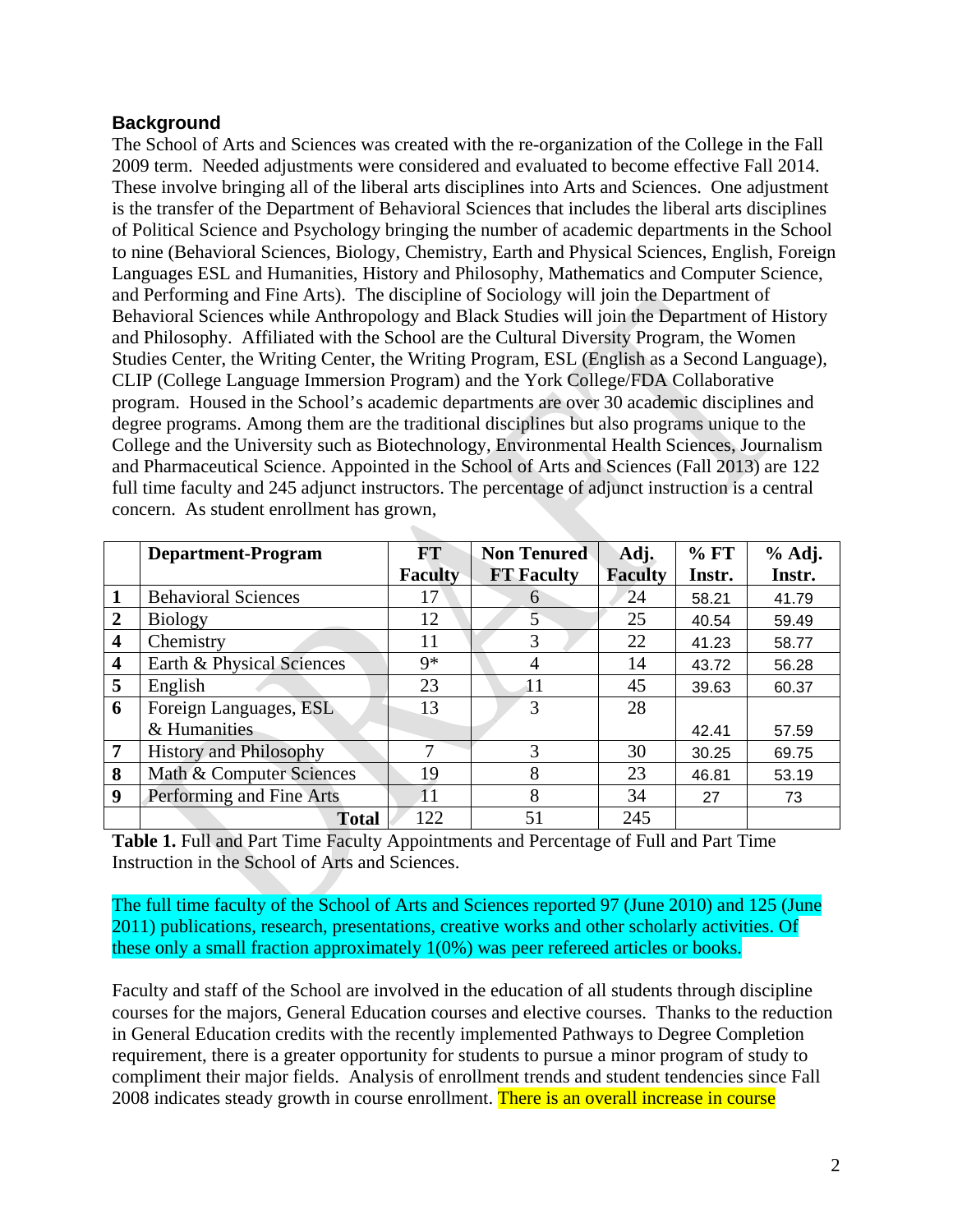enrollment of 17%. Although most disciplines experienced course enrollment growth (Table 2), there are disciplines with reported enrollment decline (Health and Environmental Science -7.5%; Chinese –14.3%; ESL -29.7%; Puerto Rican Studies –33.3%; Fine Arts -11%; Music -11%; Theater Arts -10.6%). The required English and mathematics courses serve the majority of students every term with over 2000 student enrollment and a demonstrated 4.8% and 13.4% growth respectively. Reflecting the growth of the college's allied health programs, the Department of Biology serves the highest number of students with a growth of 86.6% since the fall 2008 (from 1205 to 2249 students). The disciplines with the smaller number of student enrollment are in the foreign language courses.

There is also steady growth in students majoring in the degree programs offered by the academic departments (Table 3) from 1140 (Fall 08) to 1604 (Fall 11), approximately 41% increase. The largest number of majors is consistently reported for Biology (48% increase), Biotechnology (500%), followed by English (40% increase), Pharmaceutical Science, Journalism, Computer Science (29% increase) and Mathematics (9% increase). Largest growth is reported for the Pharmaceutical Science program (began in Fall 2008 with 0 students to the current 125) and Journalism (began in Fall 08 with 12 students to the current 113). Other programs experience growth ranging from 2-60% (Table 3). The French program shows declining numbers of majors for the same period.

There is a general increase in the number of students graduating during the last three academic years (Table 4, 122 in academic year 2006-2007 to 190 in 2010-2011). The biology and mathematics programs exhibited similar growth 120% (from 16 and 12 in AY 06-07 to 27 and 26 students in AY 2010-2011). The English and Interdisciplinary **s**tudies programs also have similar trends (21 and 24 students in 2006-2007 to 29 and 27 in 2010-2011).

Analysis of the preferences (Table 5) of the first time freshmen Fall 2008-Fall 2011 indicates that biology is the preferred major (74 Fall 2008 to 91 Fall 2011). Biotechnology, Pharmaceutical Science, Journalism, Physics and Computer Science are also favored. Mathematics, English and others do not show any significant growth or are declining. Similar analysis of the preferences of the first time transfers (Table 6) shows that biology is still the preferred major followed by biotechnology, pharmaceutical science English and journalism. computer science, mathematics and communications technology also attract transfer students. First time freshmen retention analysis (Tables 7, 8, 9) shows for the first year high retention rates. Biology for example increased from 73% (Fall 2008 cohort) to 81% (Fall 2010 cohort). Other programs however experienced declining retention for example health and environmental science (declined from 78% to 75%); physics from 80% to 70%; and journalism from 100% to 70%. Programs with smaller numbers of majors retained them at higher levels. The second year retention for the 2008 and 2009 cohorts is lower that the one year retention. Biology declined from 61% (fall 2008 cohort) to 57% (Fall 2009 cohort), the health and environmental sciences from 53% to 43%, and the journalism to 47% (fall 2009 cohort). The three year retention rate for the Fall 2008 cohort is 47% for biology; 39% for environmental health sciences; 35% for physics; 25% for English; 36% for computer science and 77% for mathematics. **[I would like to see some analysis of the distinction between A & S majors and professional majors, so that we could detect increases or decreases in the A & S** *majors***, independent of uses of our disciplines as means to or parts of prof programs.]**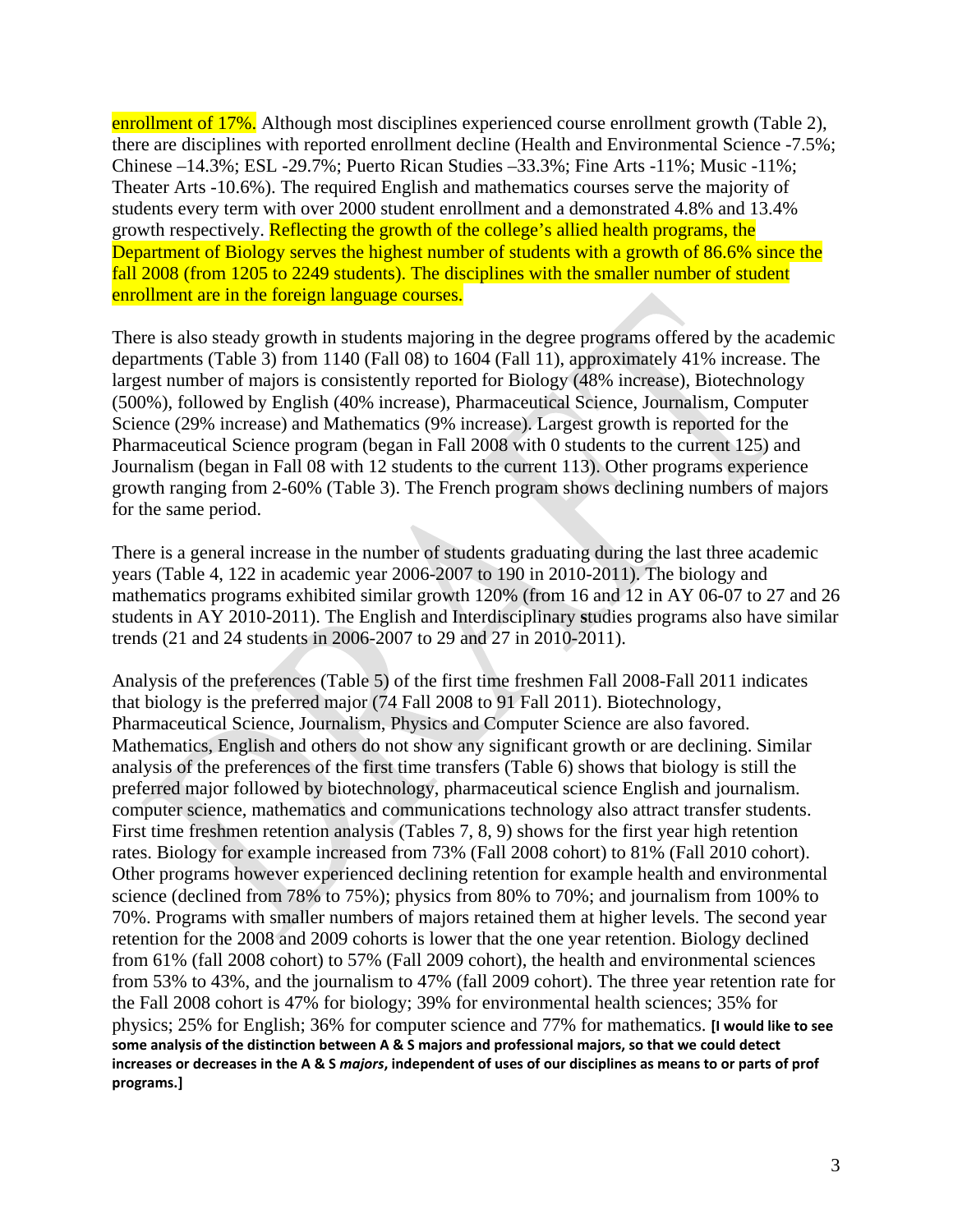Analysis of the retention of the first time transfer students indicate similar results (Table 10, 11 and 12). Biology's one year retention (Table 10) increases from 48% (Fall 2008 cohort) to 59% (Fall 2010 cohort) and English also increases from 50% to 88%. Other programs have smaller student numbers. The two year retention rates (Table 11) for Biology is the same for both cohorts (Fall 2008 and Fall 2009). For programs with smaller numbers (students fewer than 10) the analysis shows retention from 25% to 100%. The three year retention for biology (cohort 2008) is 27%. The reported retention for the other programs ranges from 25% to 100% but there are very **[too]** few students to make the information useful.

#### **Strengths**

The primary strength of every institution is the people who make the organization. In that respect the School of Arts and Sciences, its departments, affiliated programs and centers are fortunate to have excellent faculty and staff that are dedicated and committed educators. The diversity of faculty and staff and the diversity of the student body they serve enhance **[If the diversity "enhances," then something else must be the basis for the strength of the faculty. Has that been identified by the words "excellent," "dedicated," and "committed"? These are such abstract clichés that the reader will take them to mean only that he is reading an academic report of some kind. There was a time at York College when we thought of the faculty as preserving the institution in an environment of want, hostility, and instability. We were able, in those circumstances, to find words to describe the excellence of the faculty that were suitable and not standard issue, fitting all sizes. If that is no longer the case, perhaps we must be content with comparisons to standard measures.]** the educational opportunities and objectives from the individual course section to the program, department and college levels. Experiences from diverse cultures, backgrounds and heritages are shared in formal and informal ways that promote tolerance, understanding and commitment to the shared goal of completing successfully courses and programs and becoming educated contributing citizens. Student centered activities by faculty and staff promote student, department and program successes. Student centered activities include continuous student advisement,

mentoring, tutoring, research activities, student conference attendance, and internships.

A major strength is also the current composition of the faculty and staff body. With approximate 60% of the faculty at mid and senior ranks and 40% at junior ranks there is a unique opportunity for strategic targeted growth in programs and research. The enthusiasm and up to date expertise of the new faculty in traditional and interdisciplinary fields, new instructional technologies and methods coupled with the experience of the senior faculty will certainly introduce far reaching innovative courses programs and update existing. **[I am struck by the lack of interest in this draft in the history of the institution. The faculty now at senior ranks are the last of those brought in by those who pioneered the College, as you know well. This also connects with U. S. History and the story of post-war Queens, which gives us an excuse to footnote Bob Parmet's book. A brief history would also allow us to emphasize the transition of the College from Open Admissions to a more academically demanding posture, with an increase in high achieving students, etc. This would place our "student centeredness" in a context of demanding preparation for high skilled careers.]**

The facilities of the college are also a major strength. Research laboratories with current instruments complement and support faculty and student activities. Large and small conference spaces (Performing Arts Center, AC Atrium, Faculty Dining Room, lecture halls and center and department conference rooms) promote and support seminars, research presentations, scholarship, artistic performances and exhibitions. Meeting and affinity spaces incorporated in the design of the main building AC facilitate faculty and student exchanges and scholarly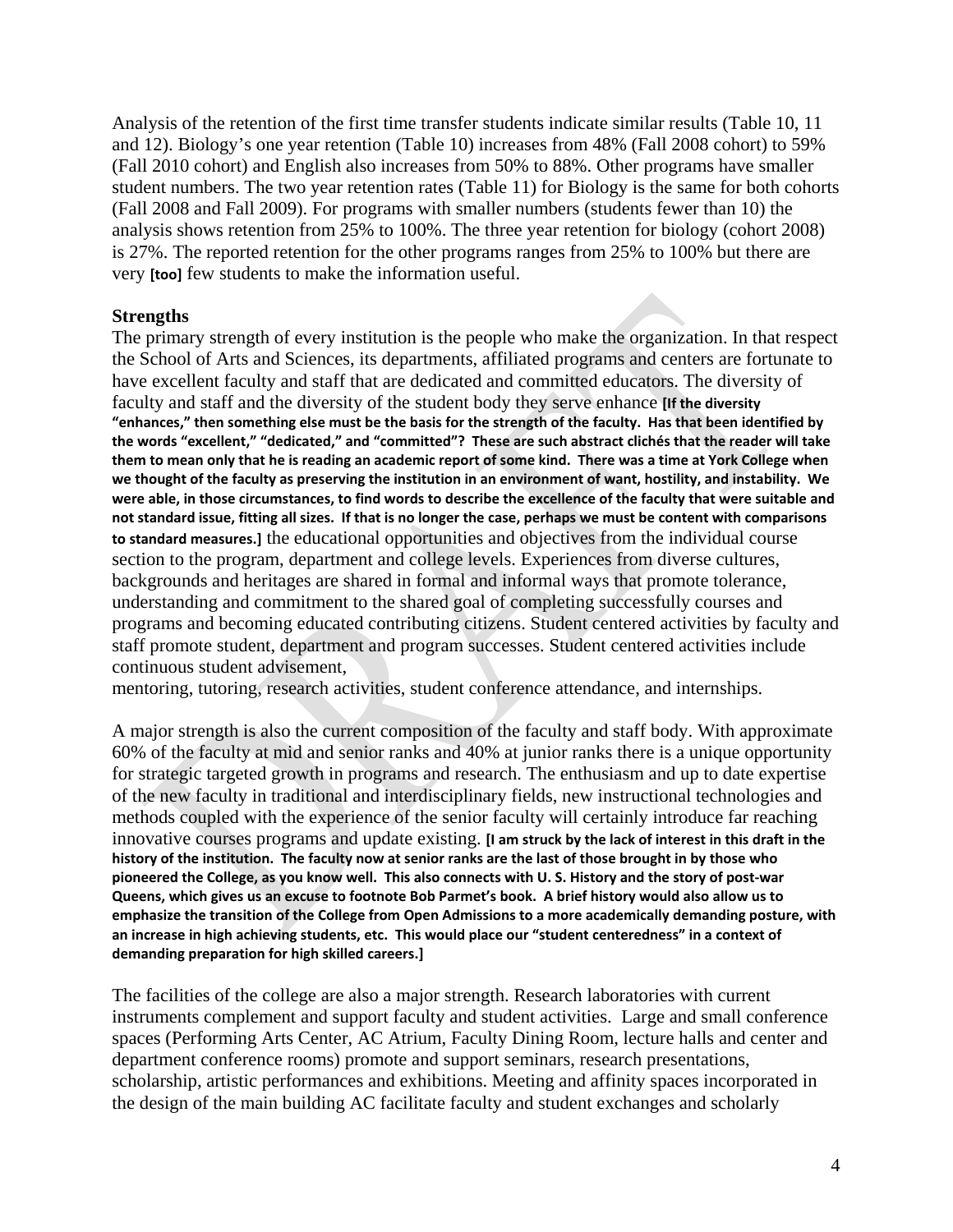collaborations. The YC is located at a transportation hub that includes the two major NY airports, major highways, regional subway and bus terminals, becoming easily accessible to students and faculty.

The improving preparation of students will contribute greatly to the academic endeavor. The student participation in research, other scholarly activities, conferences, presentations, performances and art exhibitions will promote a dynamic learning and educational environment impacting the college and the communities it serves. Strong support and collaboration with the local and regional political leadership, organizations and communities is also contributing to educational and outreach activities.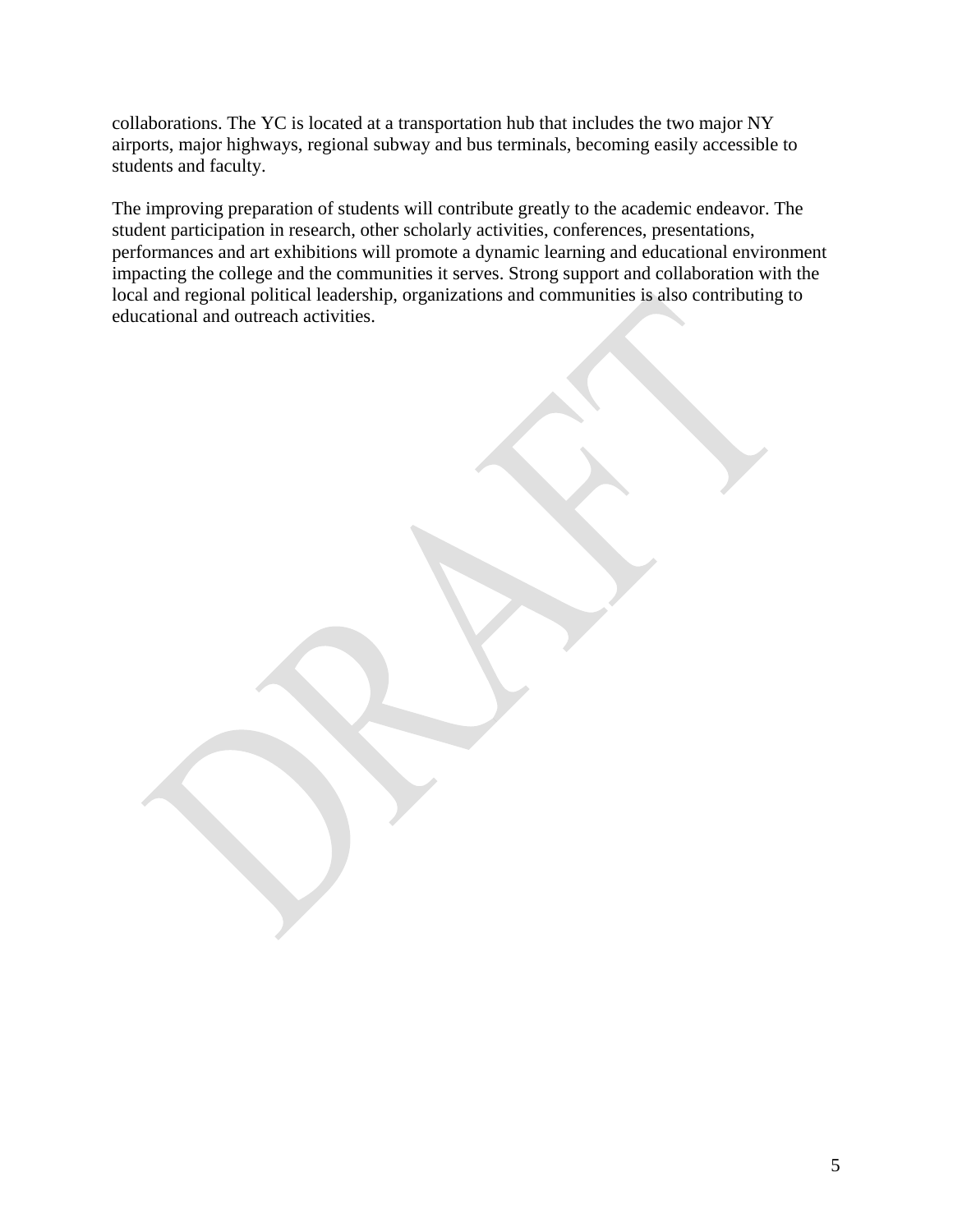| $\mathbf{1}$<br><b>BIO</b><br><b>Biology</b><br>$\overline{7}$<br>$\overline{11}$<br>8<br>15<br>5<br>6<br>$\overline{2}$<br><b>BTEC</b><br>1323<br>1384<br>$\overline{3}$<br>1102<br>1061<br>1138<br>1414<br><b>CHEM</b><br>$\overline{2}$<br><b>Chemistry</b><br>0<br>$\mathbf{0}$<br>$\mathbf 0$<br>0<br>0<br>$\overline{11}$<br>$\overline{4}$<br><b>PHS</b><br>320<br>312<br>278<br>291<br>344<br>319<br>$\mathbf{3}$<br>5<br><b>ASTR</b><br><b>Earth &amp; Physical Sciences</b><br>503<br>538<br>524<br>581<br>484<br>385<br><b>GEOL</b><br>6<br>121<br>110<br>110<br>149<br>137<br>114<br>$\overline{7}$<br><b>HPEH</b><br>249<br>178<br>$\overline{208}$<br>208<br>253<br>240<br>8<br><b>PHYS</b><br>2116<br>1788<br>1839<br>2218<br>1708<br>9<br>2272<br><b>ENG</b><br>$\overline{\mathbf{4}}$<br><b>English</b><br>36<br>83<br>$\overline{88}$<br>$\overline{111}$<br>$\overline{133}$<br>155<br>10<br><b>JOUR</b><br>49<br>14<br>$\overline{34}$<br>45<br>$\overline{23}$<br>$\overline{25}$<br><b>CHIN</b><br>11<br>5<br><b>Foreign Languages</b><br>15<br>15<br>$\overline{14}$<br>0<br>$\Omega$<br>12<br><b>CRE</b><br>124<br>125<br>106<br>66<br>138<br>70<br>13<br><b>ESL</b><br>$\overline{224}$<br>233<br>165<br>196<br>237<br>253<br><b>FREN</b><br>14<br>73<br>47<br>$\overline{25}$<br>78<br>59<br>80<br>15<br><b>HUM</b><br>137<br>81<br>124<br>$\frac{115}{115}$<br>110<br>119<br><b>ITAL</b><br>16<br>15<br>25<br>$\overline{18}$<br>17<br>0<br>$\overline{13}$<br>17<br><b>PRST</b><br>863<br>876<br>969<br>910<br>937<br>1048<br>18<br><b>SPAN</b><br>33<br>11<br>15<br>$\mathbf 0$<br>0<br>$\mathbf 0$<br>19<br><b>WLIT</b><br>790<br>951<br>795<br>785<br>962<br>837<br>20<br><b>HIST</b><br><b>History and Philosophy</b><br>6 | <b>Department-Program</b> |    | <b>Discipline</b> | F 08 | Sp 09 | F 09 | Sp <sub>10</sub> | F10  | Sp11 | F <sub>11</sub> |
|-------------------------------------------------------------------------------------------------------------------------------------------------------------------------------------------------------------------------------------------------------------------------------------------------------------------------------------------------------------------------------------------------------------------------------------------------------------------------------------------------------------------------------------------------------------------------------------------------------------------------------------------------------------------------------------------------------------------------------------------------------------------------------------------------------------------------------------------------------------------------------------------------------------------------------------------------------------------------------------------------------------------------------------------------------------------------------------------------------------------------------------------------------------------------------------------------------------------------------------------------------------------------------------------------------------------------------------------------------------------------------------------------------------------------------------------------------------------------------------------------------------------------------------------------------------------------------------------------------------------------------------------------------------------------------------------------------------------------------------------------------------|---------------------------|----|-------------------|------|-------|------|------------------|------|------|-----------------|
|                                                                                                                                                                                                                                                                                                                                                                                                                                                                                                                                                                                                                                                                                                                                                                                                                                                                                                                                                                                                                                                                                                                                                                                                                                                                                                                                                                                                                                                                                                                                                                                                                                                                                                                                                             |                           |    |                   | 1205 | 1120  | 1525 | 1804             | 1898 | 2067 | 2249            |
|                                                                                                                                                                                                                                                                                                                                                                                                                                                                                                                                                                                                                                                                                                                                                                                                                                                                                                                                                                                                                                                                                                                                                                                                                                                                                                                                                                                                                                                                                                                                                                                                                                                                                                                                                             |                           |    |                   |      |       |      |                  |      |      | 0               |
|                                                                                                                                                                                                                                                                                                                                                                                                                                                                                                                                                                                                                                                                                                                                                                                                                                                                                                                                                                                                                                                                                                                                                                                                                                                                                                                                                                                                                                                                                                                                                                                                                                                                                                                                                             |                           |    |                   |      |       |      |                  |      |      | 1606            |
|                                                                                                                                                                                                                                                                                                                                                                                                                                                                                                                                                                                                                                                                                                                                                                                                                                                                                                                                                                                                                                                                                                                                                                                                                                                                                                                                                                                                                                                                                                                                                                                                                                                                                                                                                             |                           |    |                   |      |       |      |                  |      |      | $\overline{27}$ |
|                                                                                                                                                                                                                                                                                                                                                                                                                                                                                                                                                                                                                                                                                                                                                                                                                                                                                                                                                                                                                                                                                                                                                                                                                                                                                                                                                                                                                                                                                                                                                                                                                                                                                                                                                             |                           |    |                   |      |       |      |                  |      |      | 670             |
|                                                                                                                                                                                                                                                                                                                                                                                                                                                                                                                                                                                                                                                                                                                                                                                                                                                                                                                                                                                                                                                                                                                                                                                                                                                                                                                                                                                                                                                                                                                                                                                                                                                                                                                                                             |                           |    |                   |      |       |      |                  |      |      | 576             |
|                                                                                                                                                                                                                                                                                                                                                                                                                                                                                                                                                                                                                                                                                                                                                                                                                                                                                                                                                                                                                                                                                                                                                                                                                                                                                                                                                                                                                                                                                                                                                                                                                                                                                                                                                             |                           |    |                   |      |       |      |                  |      |      | 112             |
|                                                                                                                                                                                                                                                                                                                                                                                                                                                                                                                                                                                                                                                                                                                                                                                                                                                                                                                                                                                                                                                                                                                                                                                                                                                                                                                                                                                                                                                                                                                                                                                                                                                                                                                                                             |                           |    |                   |      |       |      |                  |      |      | 298             |
|                                                                                                                                                                                                                                                                                                                                                                                                                                                                                                                                                                                                                                                                                                                                                                                                                                                                                                                                                                                                                                                                                                                                                                                                                                                                                                                                                                                                                                                                                                                                                                                                                                                                                                                                                             |                           |    |                   |      |       |      |                  |      |      | 2219            |
|                                                                                                                                                                                                                                                                                                                                                                                                                                                                                                                                                                                                                                                                                                                                                                                                                                                                                                                                                                                                                                                                                                                                                                                                                                                                                                                                                                                                                                                                                                                                                                                                                                                                                                                                                             |                           |    |                   |      |       |      |                  |      |      | 162             |
|                                                                                                                                                                                                                                                                                                                                                                                                                                                                                                                                                                                                                                                                                                                                                                                                                                                                                                                                                                                                                                                                                                                                                                                                                                                                                                                                                                                                                                                                                                                                                                                                                                                                                                                                                             |                           |    |                   |      |       |      |                  |      |      | 42              |
|                                                                                                                                                                                                                                                                                                                                                                                                                                                                                                                                                                                                                                                                                                                                                                                                                                                                                                                                                                                                                                                                                                                                                                                                                                                                                                                                                                                                                                                                                                                                                                                                                                                                                                                                                             |                           |    |                   |      |       |      |                  |      |      |                 |
|                                                                                                                                                                                                                                                                                                                                                                                                                                                                                                                                                                                                                                                                                                                                                                                                                                                                                                                                                                                                                                                                                                                                                                                                                                                                                                                                                                                                                                                                                                                                                                                                                                                                                                                                                             |                           |    |                   |      |       |      |                  |      |      | 97              |
|                                                                                                                                                                                                                                                                                                                                                                                                                                                                                                                                                                                                                                                                                                                                                                                                                                                                                                                                                                                                                                                                                                                                                                                                                                                                                                                                                                                                                                                                                                                                                                                                                                                                                                                                                             |                           |    |                   |      |       |      |                  |      |      | 229             |
|                                                                                                                                                                                                                                                                                                                                                                                                                                                                                                                                                                                                                                                                                                                                                                                                                                                                                                                                                                                                                                                                                                                                                                                                                                                                                                                                                                                                                                                                                                                                                                                                                                                                                                                                                             |                           |    |                   |      |       |      |                  |      |      | 80              |
|                                                                                                                                                                                                                                                                                                                                                                                                                                                                                                                                                                                                                                                                                                                                                                                                                                                                                                                                                                                                                                                                                                                                                                                                                                                                                                                                                                                                                                                                                                                                                                                                                                                                                                                                                             |                           |    |                   |      |       |      |                  |      |      | 122             |
|                                                                                                                                                                                                                                                                                                                                                                                                                                                                                                                                                                                                                                                                                                                                                                                                                                                                                                                                                                                                                                                                                                                                                                                                                                                                                                                                                                                                                                                                                                                                                                                                                                                                                                                                                             |                           |    |                   |      |       |      |                  |      |      | 12              |
|                                                                                                                                                                                                                                                                                                                                                                                                                                                                                                                                                                                                                                                                                                                                                                                                                                                                                                                                                                                                                                                                                                                                                                                                                                                                                                                                                                                                                                                                                                                                                                                                                                                                                                                                                             |                           |    |                   |      |       |      |                  |      |      | 955             |
|                                                                                                                                                                                                                                                                                                                                                                                                                                                                                                                                                                                                                                                                                                                                                                                                                                                                                                                                                                                                                                                                                                                                                                                                                                                                                                                                                                                                                                                                                                                                                                                                                                                                                                                                                             |                           |    |                   |      |       |      |                  |      |      | $\overline{26}$ |
|                                                                                                                                                                                                                                                                                                                                                                                                                                                                                                                                                                                                                                                                                                                                                                                                                                                                                                                                                                                                                                                                                                                                                                                                                                                                                                                                                                                                                                                                                                                                                                                                                                                                                                                                                             |                           |    |                   |      |       |      |                  |      |      | 974             |
|                                                                                                                                                                                                                                                                                                                                                                                                                                                                                                                                                                                                                                                                                                                                                                                                                                                                                                                                                                                                                                                                                                                                                                                                                                                                                                                                                                                                                                                                                                                                                                                                                                                                                                                                                             |                           | 21 | <b>PHIL</b>       | 323  | 425   | 420  | 483              | 513  | 451  | 552             |
| 1273<br>1340<br>1246<br>1116<br>1152<br>1231<br>22<br><b>CLDV</b>                                                                                                                                                                                                                                                                                                                                                                                                                                                                                                                                                                                                                                                                                                                                                                                                                                                                                                                                                                                                                                                                                                                                                                                                                                                                                                                                                                                                                                                                                                                                                                                                                                                                                           |                           |    |                   |      |       |      |                  |      |      | 1509            |
| $\overline{7}$<br>3<br>16<br>23<br><b>IS</b><br>$\mathbf 0$<br>$\mathbf 0$<br>14                                                                                                                                                                                                                                                                                                                                                                                                                                                                                                                                                                                                                                                                                                                                                                                                                                                                                                                                                                                                                                                                                                                                                                                                                                                                                                                                                                                                                                                                                                                                                                                                                                                                            |                           |    |                   |      |       |      |                  |      |      | $\mathbf 0$     |
| 176<br>173<br>181<br>165<br>166<br>174<br>$\overline{\text{CS}}$<br>$\overline{7}$<br>24<br><b>Math &amp; Computer Sciences</b>                                                                                                                                                                                                                                                                                                                                                                                                                                                                                                                                                                                                                                                                                                                                                                                                                                                                                                                                                                                                                                                                                                                                                                                                                                                                                                                                                                                                                                                                                                                                                                                                                             |                           |    |                   |      |       |      |                  |      |      | 192             |
| 2532<br>2122<br>2339<br>25<br>2093<br>2025<br>1998<br><b>MATH</b>                                                                                                                                                                                                                                                                                                                                                                                                                                                                                                                                                                                                                                                                                                                                                                                                                                                                                                                                                                                                                                                                                                                                                                                                                                                                                                                                                                                                                                                                                                                                                                                                                                                                                           |                           |    |                   |      |       |      |                  |      |      | 2373            |
| 78<br>68<br>83<br>91<br>69<br>94<br>26<br><b>CT</b><br>8<br><b>Performing and Fine Arts</b>                                                                                                                                                                                                                                                                                                                                                                                                                                                                                                                                                                                                                                                                                                                                                                                                                                                                                                                                                                                                                                                                                                                                                                                                                                                                                                                                                                                                                                                                                                                                                                                                                                                                 |                           |    |                   |      |       |      |                  |      |      | 110             |
| 586<br>570<br>535<br>496<br>595<br>515<br>27<br>FA                                                                                                                                                                                                                                                                                                                                                                                                                                                                                                                                                                                                                                                                                                                                                                                                                                                                                                                                                                                                                                                                                                                                                                                                                                                                                                                                                                                                                                                                                                                                                                                                                                                                                                          |                           |    |                   |      |       |      |                  |      |      | 476             |
| 521<br>510<br>572<br>576<br>494<br>461<br>28<br><b>MUS</b>                                                                                                                                                                                                                                                                                                                                                                                                                                                                                                                                                                                                                                                                                                                                                                                                                                                                                                                                                                                                                                                                                                                                                                                                                                                                                                                                                                                                                                                                                                                                                                                                                                                                                                  |                           |    |                   |      |       |      |                  |      |      | 464             |
| 636<br>659<br>828<br>844<br>771<br>951<br>29<br><b>SPCH</b>                                                                                                                                                                                                                                                                                                                                                                                                                                                                                                                                                                                                                                                                                                                                                                                                                                                                                                                                                                                                                                                                                                                                                                                                                                                                                                                                                                                                                                                                                                                                                                                                                                                                                                 |                           |    |                   |      |       |      |                  |      |      | 867             |
| 188<br>194<br>156<br>$\overline{218}$<br>$\overline{222}$<br>203<br>30<br><b>TA</b>                                                                                                                                                                                                                                                                                                                                                                                                                                                                                                                                                                                                                                                                                                                                                                                                                                                                                                                                                                                                                                                                                                                                                                                                                                                                                                                                                                                                                                                                                                                                                                                                                                                                         |                           |    |                   |      |       |      |                  |      |      | 168             |

**Table 2. School of Arts and Sciences,** Course Enrollment Report (Fall 08 - Fall 11)

| ________________<br>---------------- |  | .                 | ----------  |            |              |          |    |    |  |
|--------------------------------------|--|-------------------|-------------|------------|--------------|----------|----|----|--|
| -Program<br>Department-              |  | <b>Discipline</b> | $\nabla$ 08 | , 09<br>ാപ | F 09<br>- 11 | 1Λ<br>ŊЮ | 10 | SD |  |
|                                      |  |                   |             |            |              |          |    |    |  |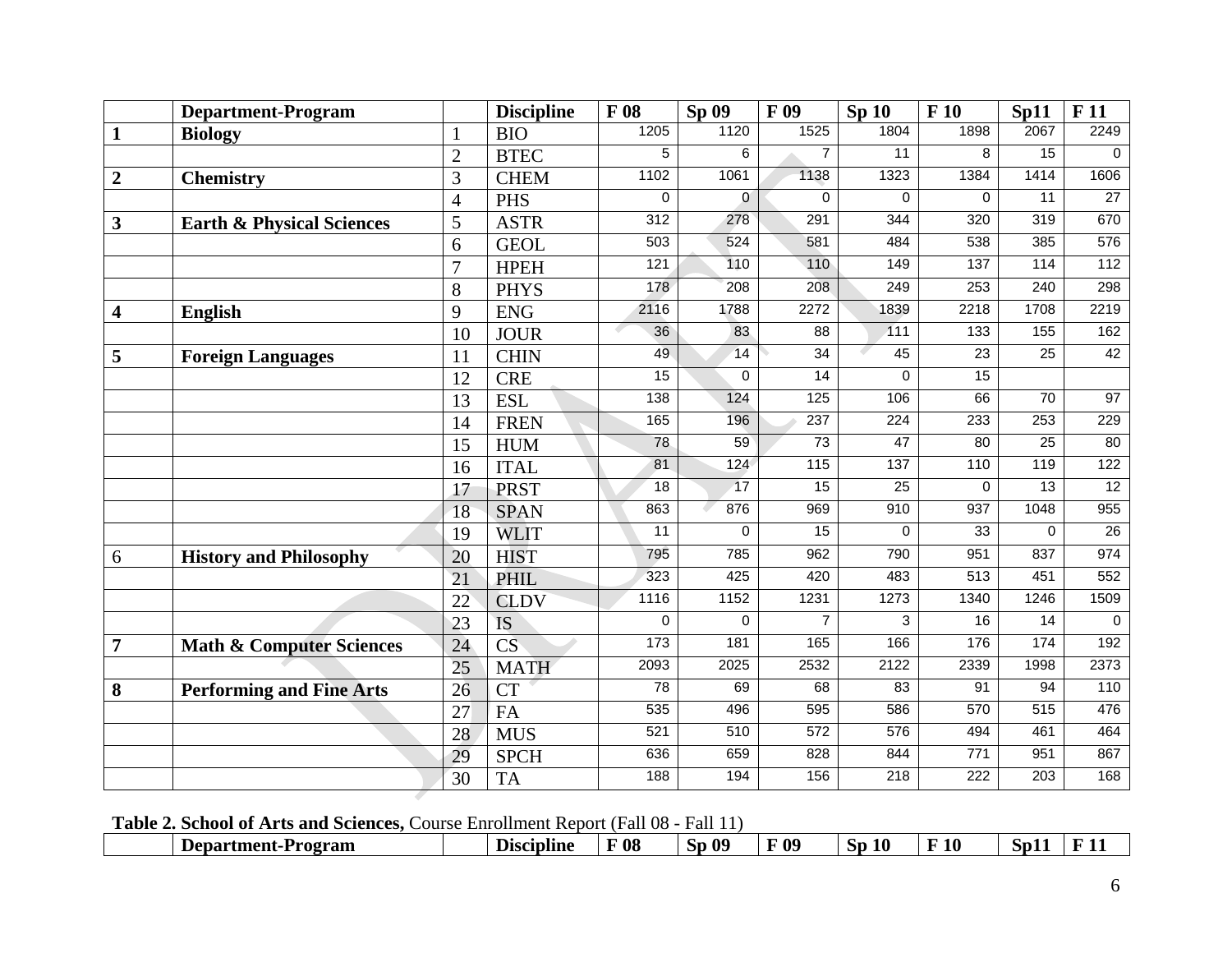| $\mathbf{1}$     | <b>Biology</b>                       | $\mathbf{1}$   | <b>BIO</b>  | 293             | 318             | 380              | 367             | 436              | 383              | 433                 |
|------------------|--------------------------------------|----------------|-------------|-----------------|-----------------|------------------|-----------------|------------------|------------------|---------------------|
|                  |                                      | $\overline{2}$ | <b>BTEC</b> | 8               | 9               | 10               | $\overline{17}$ | $\overline{18}$  | $\overline{31}$  | 48                  |
| $\boldsymbol{2}$ | <b>Chemistry</b>                     | 3              | <b>CHEM</b> | 44              | 55              | 52               | 67              | 55               | 55               | 45                  |
|                  |                                      | $\overline{4}$ | <b>PHS</b>  | $\Omega$        | $\Omega$        | $\overline{11}$  | $\overline{21}$ | 86               | 95               | 125                 |
| $\mathbf{3}$     | <b>Earth &amp; Physical Sciences</b> | 5              | <b>ASTR</b> | 0               | $\mathbf 0$     | $\pmb{0}$        | $\pmb{0}$       | $\pmb{0}$        | $\overline{0}$   | $\overline{0}$      |
|                  |                                      | 6              | <b>GEOL</b> | $\overline{20}$ | $\overline{19}$ | 15               | $\overline{21}$ | 23               | $\overline{22}$  | 27                  |
|                  |                                      | $\overline{7}$ | <b>HPEH</b> | 88              | 80              | 42               | $\overline{21}$ | $\overline{13}$  | $\overline{14}$  | 12                  |
|                  |                                      | 8              | <b>PHYS</b> | 45              | 45              | 67               | 50              | 56               | 41               | 53                  |
| 4                | <b>English</b>                       | 9              | <b>ENG</b>  | 111             | 125             | 139              | 156             | 146              | 147              | 156                 |
|                  |                                      | 10             | <b>JOUR</b> | 12              | $\overline{36}$ | 69               | 70              | 100              | 88               | 113                 |
| 5                | <b>Foreign Languages</b>             | 11             | <b>CHIN</b> | $\pmb{0}$       | $\pmb{0}$       | $\mathbf 0$      | $\bf{0}$        | 0                | $\overline{0}$   | $\boldsymbol{0}$    |
|                  |                                      | 12             | <b>CRE</b>  | $\mathbf 0$     | $\mathbf{0}$    | $\mathbf 0$      | $\mathbf 0$     | $\mathsf 0$      | $\overline{0}$   | $\boldsymbol{0}$    |
|                  |                                      | 13             | <b>ESL</b>  | 0               | $\mathbf 0$     | $\mathbf 0$      | $\pmb{0}$       | $\pmb{0}$        | $\boldsymbol{0}$ | $\boldsymbol{0}$    |
|                  |                                      | 14             | <b>FREN</b> | $\overline{5}$  | $\overline{3}$  | $\overline{4}$   | $\overline{3}$  | $\overline{6}$   | $\overline{7}$   | $\overline{4}$      |
|                  |                                      | 15             | <b>HUM</b>  | 0               | $\mathbf{0}$    | $\pmb{0}$        | 0               | $\pmb{0}$        | $\overline{0}$   | $\boldsymbol{0}$    |
|                  |                                      | 16             | <b>ITAL</b> | 0               | $\mathbf 0$     | $\mathbf 0$      | $\mathbf 0$     | $\mathsf 0$      | $\overline{0}$   | $\boldsymbol{0}$    |
|                  |                                      | 17             | <b>PRST</b> | $\overline{0}$  | $\bf{0}$        | $\mathbf 0$      | $\mathbf 0$     | $\mathsf 0$      | $\theta$         | $\boldsymbol{0}$    |
|                  |                                      | 18             | <b>SPAN</b> | 62              | 58              | 69               | 72              | 75               | 73               | 73                  |
|                  |                                      | 19             | <b>WLIT</b> | 0               | $\bf{0}$        | $\mathbf 0$      | $\bf{0}$        | 0                | $\overline{0}$   | $\boldsymbol{0}$    |
| 6                | <b>History and Philosophy</b>        | 20             | <b>HIST</b> | 38              | 50              | 44               | 50              | 51               | 52               | 50                  |
|                  |                                      | 21             | <b>PHIL</b> | 3               | 5               | 4                | $\overline{4}$  | $\overline{2}$   | $\overline{3}$   | $\overline{3}$      |
|                  |                                      | 22             | <b>CLDV</b> | $\overline{0}$  | $\bf{0}$        | $\mathbf 0$      | $\mathbf 0$     | $\mathbf 0$      | $\theta$         | $\overline{0}$      |
|                  |                                      | 23             | <b>IS</b>   | 102             | 94              | 91               | 83              | 84               | $\overline{82}$  | 76                  |
| $\overline{7}$   | <b>Math &amp; Computer Sciences</b>  | 24             | CS          | 104             | 100             | $\overline{132}$ | 121             | $\overline{133}$ | 120              | 134                 |
|                  |                                      | 25             | <b>MATH</b> | 99              | 112             | 116              | 120             | 120              | 119              | 108                 |
| 8                | <b>Performing and Fine Arts</b>      | 26             | <b>CT</b>   | 57              | $\overline{58}$ | 61               | 64              | 68               | 73               | 70                  |
|                  |                                      | 27             | $FA**$      | 26              | 25              | 24               | 34              | 32               | 35               | 32                  |
|                  |                                      | 28             | <b>MUS</b>  | 8               | 12              | 12               | 19              | 19               | 20               | 16                  |
|                  |                                      | 29             | <b>SPCH</b> | 1               | $\mathbf{1}$    | 3                | 4               | $\overline{5}$   | 6                | $\overline{\omega}$ |
|                  |                                      | 30             | <b>TA</b>   | $\overline{14}$ | $\overline{22}$ | 17               | $\overline{23}$ | 24               | $\overline{28}$  | 23                  |

**Table 3. School of Arts and Sciences,** Number of Majors (Fall 08-Fall 11)

| Department-Program | D.<br>Discipline | $\Delta$ Y 06-07 | $\mathbf{Y}$ 07-08<br>$\mathbf{a}$ | Y 08<br>-00<br>$\lambda$<br>ч.<br>$\mathbf{L}$ | $\Delta$ Y 09-10<br><b>AAA</b> | $\mathbf{V}$ 10<br>1V· |
|--------------------|------------------|------------------|------------------------------------|------------------------------------------------|--------------------------------|------------------------|
| <b>Biology</b>     | <b>BIO</b>       | τv               | --                                 | <b>.</b>                                       | $\sim$ $\sim$<br>ب ے           | $\sim$ $-$<br>- -      |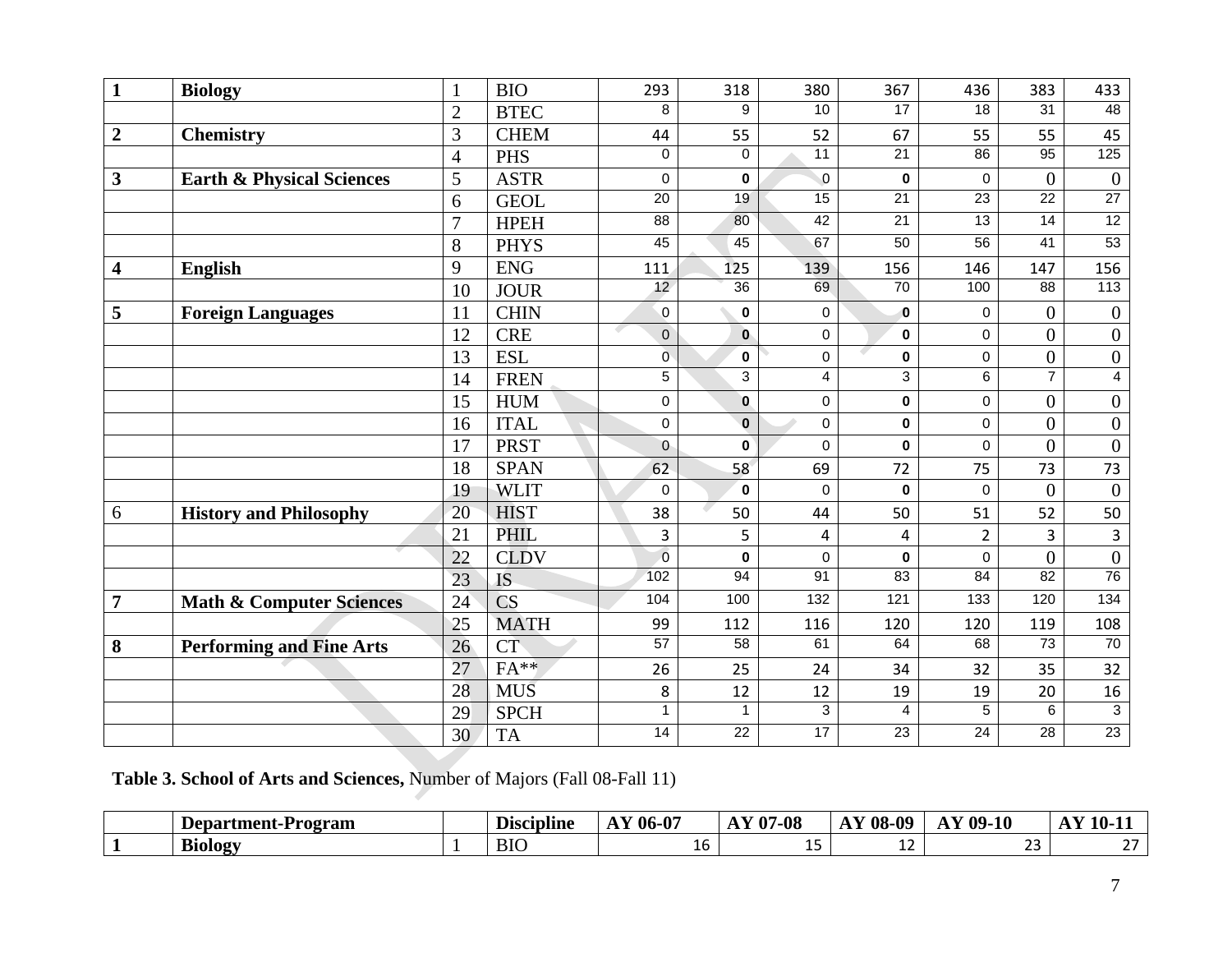|                         |                                      | $\overline{2}$ | <b>BTEC</b>            | 0              | 3                | 0              | 1               | $\mathbf{3}$        |
|-------------------------|--------------------------------------|----------------|------------------------|----------------|------------------|----------------|-----------------|---------------------|
| $\boldsymbol{2}$        | <b>Chemistry</b>                     | 3              | <b>CHEM</b>            | 9              | 6                | $\overline{7}$ | 9               | 13                  |
|                         |                                      | $\overline{4}$ | <b>PHS</b>             | 0              | 0                | $\pmb{0}$      | 0               | $\mathbf 0$         |
| 3                       | <b>Earth &amp; Physical Sciences</b> | 5              | <b>ASTR</b>            | 0              | 0                | 0              | 0               | $\mathbf 0$         |
|                         |                                      | 6              | <b>GEOL</b>            | $\mathbf{1}$   | $\overline{1}$   | 2              | 6               | $\overline{4}$      |
|                         |                                      | 7              | <b>HPEH</b>            | $\overline{c}$ | $\overline{2}$   | $\overline{c}$ | $\mathbf{1}$    | 0                   |
|                         |                                      | 8              | <b>PHYS</b>            | 0              | $\mathbf 0$      | $\mathbf 0$    | $\pmb{0}$       | $\mathbf 0$         |
| $\overline{\mathbf{4}}$ | <b>English</b>                       | 9              | ${\rm ENG}$            | 21             | 16               | 24             | $\overline{27}$ | 29                  |
|                         |                                      | 10             | <b>JOUR</b>            | 0              | $\pmb{0}$        | $\pmb{0}$      | 0               | $\overline{5}$      |
| 5                       | <b>Foreign Languages</b>             | 11             | <b>CHIN</b>            | $\mathsf 0$    | $\mathbf{0}$     | $\pmb{0}$      | 0               | $\mathsf{O}\xspace$ |
|                         |                                      | 12             | <b>CRE</b>             | 0              | 0                | $\overline{0}$ | 0               | $\mathbf 0$         |
|                         |                                      | 13             | <b>ESL</b>             | $\mathsf 0$    | $\pmb{0}$        | $\pmb{0}$      | $\pmb{0}$       | $\pmb{0}$           |
|                         |                                      | 14             | <b>FREN</b>            | $\overline{2}$ | 4                | $\overline{c}$ | $\mathbf 0$     | 0                   |
|                         |                                      | 15             | <b>HUM</b>             | $\mathbf 0$    | $\pmb{0}$        | $\pmb{0}$      | $\pmb{0}$       | $\mathsf{O}\xspace$ |
|                         |                                      | 16             | <b>ITAL</b>            | 0              | 0                | 0              | $\mathbf 0$     | $\mathbf 0$         |
|                         |                                      | 17             | <b>PRST</b>            | 0              | $\bf{0}$         | $\mathbf 0$    | $\bf{0}$        | $\mathbf 0$         |
|                         |                                      | 18             | <b>SPAN</b>            | 8              | $\overline{7}$   | 10             | 13              | 12                  |
|                         |                                      | 19             | <b>WLIT</b>            | $\mathbf 0$    | $\bf{0}$         | $\Omega$       | 0               | $\Omega$            |
| 6                       | <b>History and Philosophy</b>        | 20             | <b>HIST</b>            | 9              | $\overline{2}$   | 15             | $\overline{7}$  | 12                  |
|                         |                                      | 21             | PHIL                   | $\overline{0}$ | $\overline{2}$   | $\overline{3}$ | $\mathbf{1}$    | $\mathbf{1}$        |
|                         |                                      | 22             | <b>CLDV</b>            | 0              | $\pmb{0}$        | $\pmb{0}$      | $\pmb{0}$       | $\mathbf 0$         |
|                         |                                      | 23             | <b>IS</b>              | 24             | 19               | 25             | 19              | 27                  |
| $\overline{7}$          | <b>Math &amp; Computer Sciences</b>  | 24             | $\overline{\text{CS}}$ | 4              | 4                | $\,6$          | 5               | $\overline{8}$      |
|                         |                                      | 25             | <b>MATH</b>            | 12             | 14               | 17             | 19              | 26                  |
| 8                       | <b>Performing and Fine Arts</b>      | 26             | <b>CT</b>              | 4              | $\overline{6}$   | 6              | 6               | 6                   |
|                         |                                      | 27             | $FA**$                 | 3              | 11               | 3              | 4               | $\boldsymbol{9}$    |
|                         |                                      | 28             | <b>MUS</b>             | 0              | $\boldsymbol{0}$ | $\pmb{0}$      | $\pmb{0}$       | $\overline{3}$      |
|                         |                                      | 29             | <b>SPCH</b>            | 0              | 0                | 0              | 0               | $\mathbf{1}$        |
|                         |                                      | 30             | <b>TA</b>              | 7              | 4                | 5              | 6               | 4                   |

*\*\*"FA" includes Art History and Art Studio* 

**Table 4. School of Arts and Sciences,** Number of Graduates (Fall 07-Fall 11)

| 08<br>09<br>, Qc<br><b>Sp</b><br>-Program<br><b>Department-</b><br><b>Discipline</b><br>SD | 10<br>н<br>-- | SЪ<br>-- |
|--------------------------------------------------------------------------------------------|---------------|----------|
|--------------------------------------------------------------------------------------------|---------------|----------|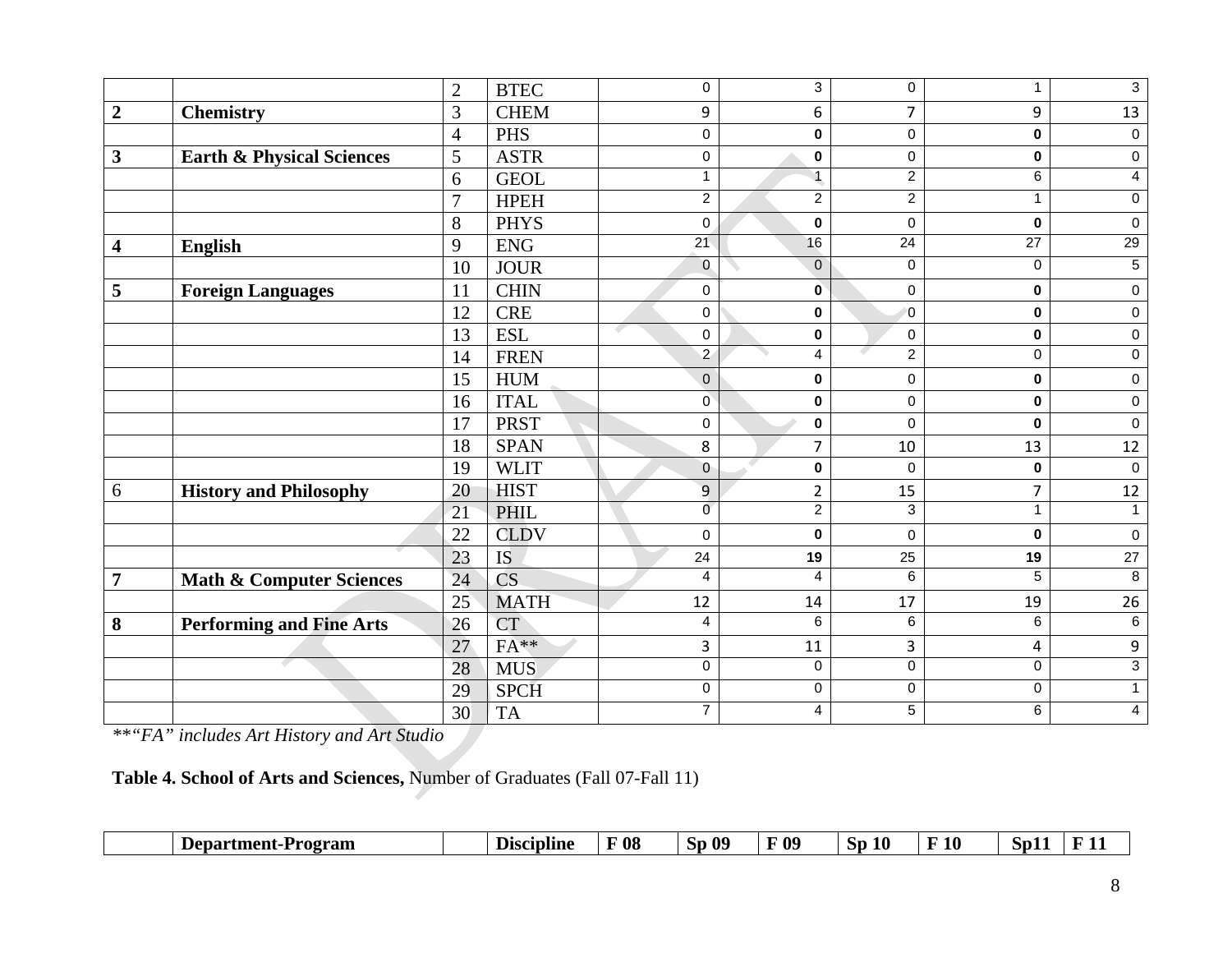| $\mathbf{1}$     | <b>Biology</b>                       | $\mathbf{1}$   | <b>BIO</b>  | 74              | $\overline{7}$   | 96               | 10             | 104              | 15             | 91               |
|------------------|--------------------------------------|----------------|-------------|-----------------|------------------|------------------|----------------|------------------|----------------|------------------|
|                  |                                      | $\overline{2}$ | <b>BTEC</b> | $\mathbf 0$     | $\Omega$         | 0                | $\mathbf 0$    | $\mathbf{1}$     | $\mathbf{1}$   | 12               |
| $\boldsymbol{2}$ | <b>Chemistry</b>                     | 3              | <b>CHEM</b> | 5               | $\pmb{0}$        | $\overline{2}$   | $\pmb{0}$      | 0                | 0              | $\overline{2}$   |
|                  |                                      | $\overline{4}$ | <b>PHS</b>  | $\overline{0}$  | $\overline{0}$   | $\overline{3}$   | 3              | 54               | 10             | 32               |
| 3                | <b>Earth &amp; Physical Sciences</b> | 5              | <b>ASTR</b> | 0               | $\pmb{0}$        | $\pmb{0}$        | $\pmb{0}$      | $\pmb{0}$        | $\overline{0}$ | $\boldsymbol{0}$ |
|                  |                                      | 6              | <b>GEOL</b> | $\Omega$        | $\overline{0}$   | $\mathbf{1}$     | $\Omega$       | $\mathbf{1}$     | $\Omega$       | $\pmb{0}$        |
|                  |                                      | 7              | <b>HPEH</b> | $\overline{36}$ | $6 \overline{6}$ | $\overline{28}$  | 0              | 0                | 0              | $\bf{0}$         |
|                  |                                      | 8              | <b>PHYS</b> | 20              | $\mathbf{1}$     | 34               | $\overline{4}$ | $\overline{27}$  | 3              | 26               |
| 4                | English                              | 9              | <b>ENG</b>  | $\overline{4}$  | $\mathbf{1}$     | $\overline{2}$   | $\mathbf{1}$   | 6                | 0              | $\overline{3}$   |
|                  |                                      | 10             | <b>JOUR</b> | $\overline{1}$  | $\overline{4}$   | 30               | $\overline{5}$ | 40               | $\overline{4}$ | 30               |
| 5                | <b>Foreign Languages</b>             | 11             | <b>CHIN</b> | $\pmb{0}$       | $\bf{0}$         | 0                | $\bf{0}$       | 0                | $\overline{0}$ | $\boldsymbol{0}$ |
|                  |                                      | 12             | <b>CRE</b>  | $\mathbf 0$     | $\mathbf 0$      | $\pmb{0}$        | $\mathbf 0$    | $\boldsymbol{0}$ | $\overline{0}$ | $\boldsymbol{0}$ |
|                  |                                      | 13             | <b>ESL</b>  | Ō               | $\bf{0}$         | 0                | $\bf{0}$       | $\mathbf 0$      | $\overline{0}$ | $\boldsymbol{0}$ |
|                  |                                      | 14             | <b>FREN</b> | 0               | $\mathbf 0$      | $\mathbf 0$      | $\bf{0}$       | $\boldsymbol{0}$ | $\overline{0}$ | $\boldsymbol{0}$ |
|                  |                                      | 15             | <b>HUM</b>  | 0               | $\bf{0}$         | $\mathbf 0$      | $\pmb{0}$      | $\pmb{0}$        | $\overline{0}$ | $\boldsymbol{0}$ |
|                  |                                      | 16             | <b>ITAL</b> | 0               | $\mathbf 0$      | $\pmb{0}$        | $\bf{0}$       | $\boldsymbol{0}$ | $\overline{0}$ | $\boldsymbol{0}$ |
|                  |                                      | 17             | <b>PRST</b> | 0               | $\mathbf 0$      | $\mathbf 0$      | $\mathbf 0$    | $\pmb{0}$        | $\overline{0}$ | $\boldsymbol{0}$ |
|                  |                                      | 18             | <b>SPAN</b> | $\mathbf 0$     | $\mathbf 0$      | $\mathbf 0$      | $\bf{0}$       | $\mathbf 0$      | $\Omega$       | $\overline{2}$   |
|                  |                                      | 19             | <b>WLIT</b> | 0               | $\mathbf 0$      | 0                | $\pmb{0}$      | $\pmb{0}$        | 0              | $\pmb{0}$        |
| 6                | <b>History and Philosophy</b>        | 20             | <b>HIST</b> | $\mathbf{1}$    | 0                | $\mathbf{1}$     | 0              | $\mathbf{1}$     | 0              | $\overline{2}$   |
|                  |                                      | 21             | <b>PHIL</b> | 0               | $\mathbf 0$      | $\overline{1}$   | 0              | $\overline{0}$   | $\Omega$       | $\overline{0}$   |
|                  |                                      | 22             | <b>CLDV</b> | $\overline{0}$  | $\mathbf 0$      | 0                | $\mathbf 0$    | $\mathbf 0$      | $\theta$       | $\boldsymbol{0}$ |
|                  |                                      | 23             | IS          | 14              | 3                | 8                | $\mathbf{2}$   | 5                | $\overline{0}$ | $\sqrt{2}$       |
| $\overline{7}$   | <b>Math &amp; Computer Sciences</b>  | 24             | CS          | $\overline{22}$ | $\overline{5}$   | 42               | 8              | 40               | $\mathbf{1}$   | $\frac{1}{32}$   |
|                  |                                      | 25             | <b>MATH</b> | 11              | 0                | $\mathbf{1}$     | $\pmb{0}$      | 0                | 0              | $\overline{2}$   |
| 8                | <b>Performing and Fine Arts</b>      | 26             | <b>CT</b>   | $\overline{2}$  | $\mathbf{1}$     | $\overline{7}$   | $\overline{2}$ | 13               | $\Omega$       | $\overline{3}$   |
|                  |                                      | 27             | $FA**$      | $\pmb{0}$       | 0                | $\mathbf{1}$     | $\mathbf{1}$   | $\mathbf{1}$     | $\Omega$       | $\mathbf{1}$     |
|                  |                                      | 28             | <b>MUS</b>  | $\mathbf 0$     | $\mathbf{1}$     | $\boldsymbol{2}$ | $\pmb{0}$      | 3                | $\Omega$       | $\mathbf{1}$     |
|                  |                                      | 29             | <b>SPCH</b> | $\pmb{0}$       | 0                | 0                | 0              | $\mathbf{1}$     | 0              | $\mathbf{1}$     |
|                  |                                      | 30             | <b>TA</b>   | $\mathbf 0$     | $\pmb{0}$        | $\mathbf{1}$     | 0              | $\mathbf{1}$     | $\Omega$       | $\pmb{0}$        |

**Table 5. School of Arts and Sciences,** Number of First Time Freshmen Majors (Fall 08-Fall 11)

| Department-<br>-Program | <b>Discipl</b><br>ane | 08           | -09<br>שפ           | 09<br>. .    | 10 O<br>Sр | $\mathbf{A}$<br>н<br>1V<br>- | -<br>IJΜ               | -<br>--<br>-             |
|-------------------------|-----------------------|--------------|---------------------|--------------|------------|------------------------------|------------------------|--------------------------|
| <b>Biology</b>          | <b>BIC</b>            | $\sim$<br>-- | $\sim$ $\sim$<br>36 | $\cap$<br>-- | 30         | ≺⊿<br>-                      | $\sim$ $-$<br><u>.</u> | $\overline{\phantom{a}}$ |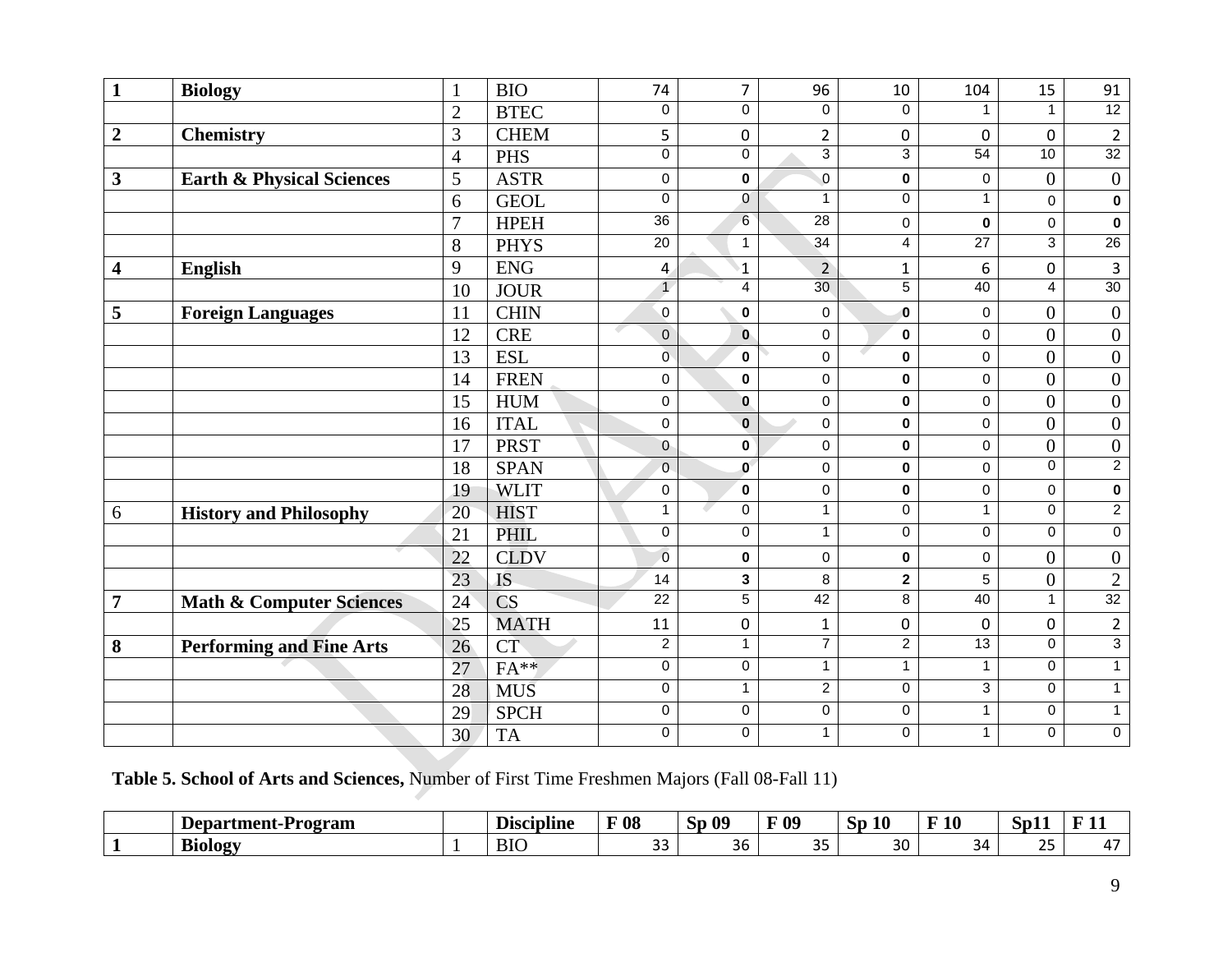|                         |                                      | $\overline{2}$ | <b>BTEC</b>            | $\mathbf{1}$     | $\mathbf{1}$   | $\mathbf{1}$   | 1                       | $\overline{2}$   | 4                | 9                   |
|-------------------------|--------------------------------------|----------------|------------------------|------------------|----------------|----------------|-------------------------|------------------|------------------|---------------------|
| $\overline{2}$          | <b>Chemistry</b>                     | 3              | <b>CHEM</b>            | 4                | 6              | 4              | $\overline{2}$          | 5                | 0                | $\mathbf 1$         |
|                         |                                      | $\overline{4}$ | <b>PHS</b>             | $\Omega$         | $\Omega$       | 5              | 4                       | 15               | $\overline{13}$  | $\overline{20}$     |
| $\mathbf{3}$            | <b>Earth &amp; Physical Sciences</b> | 5              | <b>ASTR</b>            | 0                | $\bf{0}$       | 0              | 0                       | 0                | $\overline{0}$   | $\boldsymbol{0}$    |
|                         |                                      | 6              | <b>GEOL</b>            | $\overline{2}$   | $\mathbf{1}$   | $\mathbf 0$    | $\mathbf{1}$            | $\mathbf 0$      | $\mathbf{1}$     | $\overline{3}$      |
|                         |                                      | $\overline{7}$ | <b>HPEH</b>            | $\boldsymbol{9}$ | $6 \,$         | $\overline{7}$ | $\pmb{0}$               | $\pmb{0}$        | 0                |                     |
|                         |                                      | 8              | <b>PHYS</b>            | $\overline{2}$   | $\overline{4}$ | $\overline{2}$ | 0                       | $\mathbf{1}$     | 0                | $\mathbf{1}$        |
| $\overline{\mathbf{4}}$ | <b>English</b>                       | 9              | <b>ENG</b>             | 4                | $\overline{7}$ | $\overline{7}$ | 3                       | 8                | 5                | 15                  |
|                         |                                      | 10             | <b>JOUR</b>            | $\mathbf{1}$     | $\overline{9}$ | 11             | $\overline{4}$          | $\overline{7}$   | $\overline{4}$   | 12                  |
| 5                       | <b>Foreign Languages</b>             | 11             | <b>CHIN</b>            | $\mathbf 0$      | $\mathbf 0$    | $\overline{0}$ | $\bf{0}$                | $\boldsymbol{0}$ | $\overline{0}$   | $\boldsymbol{0}$    |
|                         |                                      | 12             | <b>CRE</b>             | 0                | $\bf{0}$       | $\mathbf 0$    | $\bf{0}$                | $\mathbf 0$      | $\boldsymbol{0}$ | $\boldsymbol{0}$    |
|                         |                                      | 13             | <b>ESL</b>             | $\mathsf 0$      | $\pmb{0}$      | $\mathsf 0$    | $\pmb{0}$               | $\pmb{0}$        | $\boldsymbol{0}$ | $\boldsymbol{0}$    |
|                         |                                      | 14             | <b>FREN</b>            | $\overline{0}$   | $\mathbf 0$    | $\mathbf 0$    | $\mathbf 0$             | $\pmb{0}$        | 1                | $\overline{0}$      |
|                         |                                      | 15             | <b>HUM</b>             | 0                | $\pmb{0}$      | 0              | $\pmb{0}$               | $\pmb{0}$        | $\overline{0}$   | $\boldsymbol{0}$    |
|                         |                                      | 16             | <b>ITAL</b>            | 0                | $\mathbf{0}$   | 0              | $\bf{0}$                | $\mathbf 0$      | $\overline{0}$   | $\boldsymbol{0}$    |
|                         |                                      | 17             | <b>PRST</b>            | 0                | $\mathbf{0}$   | 0              | 0                       | 0                | $\overline{0}$   | $\boldsymbol{0}$    |
|                         |                                      | 18             | <b>SPAN</b>            | $\overline{3}$   | $\overline{2}$ | 3              | 5                       | 6                | 4                | $\overline{2}$      |
|                         |                                      | 19             | <b>WLIT</b>            | $\mathbf 0$      | $\mathbf 0$    | $\mathbf 0$    | $\mathbf 0$             | $\mathbf 0$      | $\overline{0}$   | $\boldsymbol{0}$    |
| 6                       | <b>History and Philosophy</b>        | 20             | <b>HIST</b>            | $\overline{2}$   | $\mathbf{1}$   | $\mathbf{1}$   | 4                       | $\mathbf{1}$     | 4                | 4                   |
|                         |                                      | 21             | PHIL                   | $\overline{0}$   | $\mathbf{1}$   | $\overline{0}$ | $\overline{0}$          | $\overline{0}$   | 0                | $\mathbf{1}$        |
|                         |                                      | 22             | <b>CLDV</b>            | 0                | $\pmb{0}$      | 0              | $\pmb{0}$               | $\pmb{0}$        | $\overline{0}$   | $\boldsymbol{0}$    |
|                         |                                      | 23             | <b>IS</b>              | $\overline{9}$   | $5\phantom{a}$ | 6              | $\overline{\mathbf{5}}$ | 5                | 6                | 12                  |
| $\overline{7}$          | <b>Math &amp; Computer Sciences</b>  | 24             | $\overline{\text{CS}}$ | $\overline{11}$  | $\overline{7}$ | 9              | 6                       | 9                | 5                | 11                  |
|                         |                                      | 25             | <b>MATH</b>            | 6                | 4              | 5              | 3                       | 4                | $\overline{2}$   | $\boldsymbol{6}$    |
| $\boldsymbol{8}$        | <b>Performing and Fine Arts</b>      | 26             | <b>CT</b>              | $\overline{2}$   | $\overline{2}$ | 4              | $\mathbf{1}$            | $\overline{4}$   | $\overline{5}$   | $\overline{8}$      |
|                         |                                      | 27             | $FA**$                 | 0                | $\mathbf 0$    | $\mathbf 0$    | $\mathbf{1}$            | $\mathbf{1}$     | $\Omega$         | $\mathbf 0$         |
|                         | e e                                  | 28             | <b>MUS</b>             | $\mathbf{1}$     | $\overline{c}$ | $\pmb{0}$      | $\mathbf{1}$            | $\mathbf{1}$     | 0                | $\mathsf{O}\xspace$ |
|                         |                                      | 29             | <b>SPCH</b>            | $\pmb{0}$        | $\pmb{0}$      | 0              | 0                       | $\mathbf 0$      | 0                | $\pmb{0}$           |
|                         |                                      | 30             | <b>TA</b>              | $\mathbf 0$      | 1              | $\mathbf{1}$   | 1                       | $\overline{c}$   | 1                | $\mathbf{1}$        |

**Table 6. School of Arts and Sciences,** Number of transfer Majors (Fall 08-Fall 11

|  | . .<br><i>Discipline</i> | Fall | <b>Semester</b> | $\mathbf{v}$<br><b>Fal</b> | Semester  | $\sim$<br>Fall | Semester |
|--|--------------------------|------|-----------------|----------------------------|-----------|----------------|----------|
|  |                          | 08   | KΔ<br>мч        | 09                         | הי<br>nci | 10             | Ret      |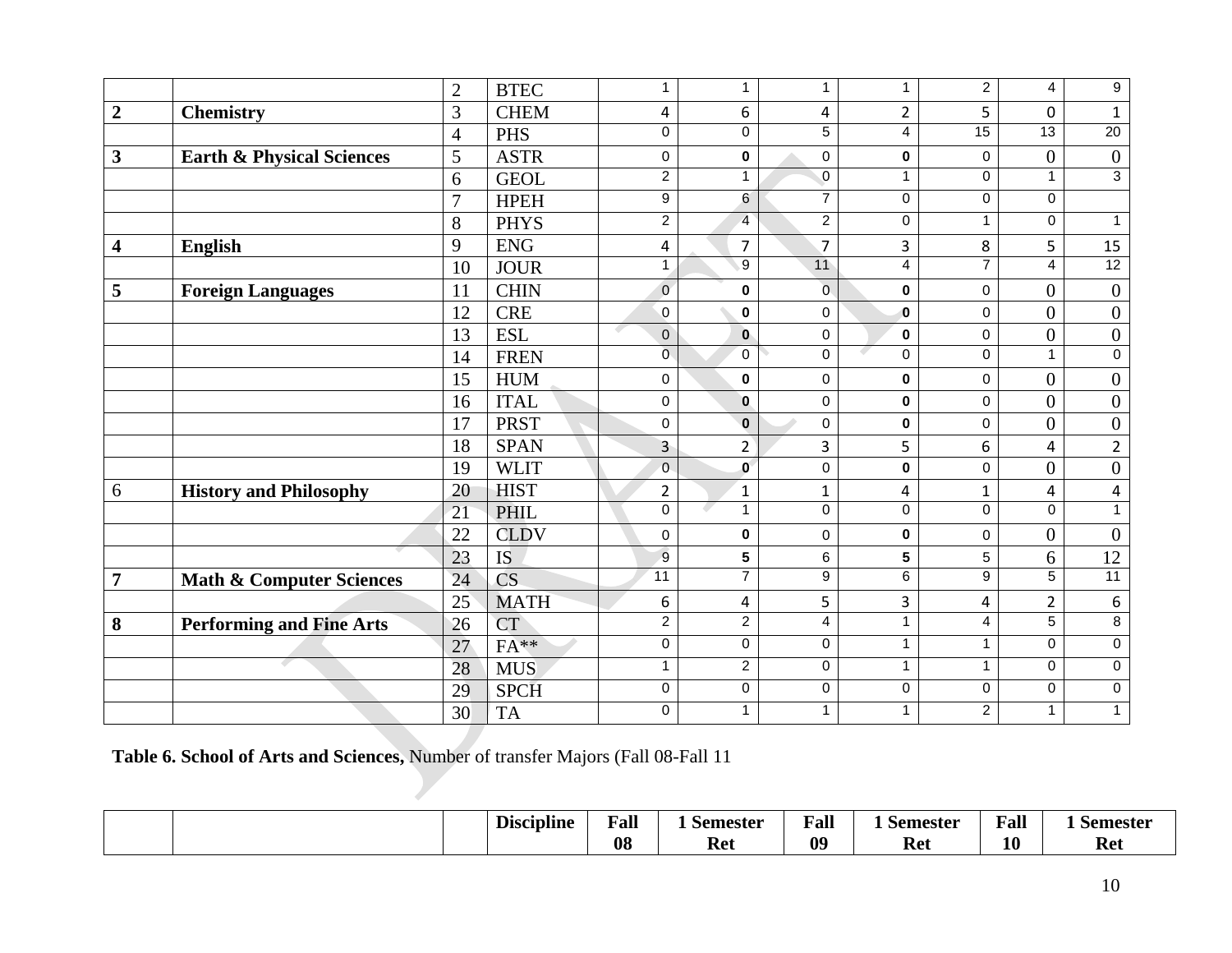|                         | <b>Department-Program</b>            |                 |                        | $\mathbf N$     | $\mathbf N$         | $\frac{0}{0}$  | N               | N               | $\frac{0}{0}$    | $\mathbf N$      | N               | $\frac{0}{0}$    |
|-------------------------|--------------------------------------|-----------------|------------------------|-----------------|---------------------|----------------|-----------------|-----------------|------------------|------------------|-----------------|------------------|
| $\mathbf{1}$            | <b>Biology</b>                       |                 | <b>BIO</b>             | 74              | 54                  | 72.97          | 96              | 78              | 81.25            | 104              | 84              | 80.77            |
|                         |                                      | $\overline{2}$  | <b>BTEC</b>            | $\mathbf 0$     | 0                   | 0.00           | $\Omega$        | $\Omega$        | 0.00             | $\mathbf{1}$     | $\mathbf{1}$    | 100.00           |
| $\boldsymbol{2}$        | <b>Chemistry</b>                     | $\overline{3}$  | <b>CHEM</b>            | 5               | 4                   | 80.00          | $\overline{2}$  | $\mathbf{1}$    | 50.00            | $\overline{0}$   | $\overline{0}$  | $\mathbf 0$      |
|                         |                                      | $\overline{4}$  | <b>PHS</b>             | $\mathbf 0$     | $\overline{0}$      | 0.00           | $\overline{3}$  | $\overline{2}$  | 66.67            | 54               | $\overline{35}$ | 64.81            |
| $\mathbf{3}$            | <b>Earth &amp; Physical Sciences</b> | 5               | <b>ASTR</b>            | $\mathbf 0$     | 0                   | $\overline{0}$ | 0               | $\mathbf 0$     | $\overline{0}$   | $\boldsymbol{0}$ | $\overline{0}$  | $\mathbf{0}$     |
|                         |                                      | 6               | <b>GEOL</b>            | $\Omega$        | $\mathbf 0$         | 0.00           | $\mathbf{1}$    | $\mathbf{1}$    | 100.00           | $\mathbf{1}$     | $\mathbf{1}$    | 100.00           |
|                         |                                      | $\overline{7}$  | <b>HPEH</b>            | 36              | 28                  | 77.78          | 28              | 21              | 75.00            | $\pmb{0}$        | $\mathbf 0$     | 0.00             |
|                         |                                      | 8               | <b>PHYS</b>            | $\overline{20}$ | 16                  | 80.00          | $\overline{34}$ | 21              | 61.76            | $\overline{27}$  | $\overline{19}$ | 70.37            |
| $\overline{\mathbf{4}}$ | <b>English</b>                       | 9               | <b>ENG</b>             | 4               | $\overline{3}$      | 75.00          | $\overline{2}$  | $\overline{0}$  | 0.00             | $\boldsymbol{6}$ | 4               | 66.67            |
|                         |                                      | 10              | <b>JOUR</b>            | $\mathbf{1}$    | $\mathbf{1}$        | 100.00         | 30              | $\overline{22}$ | 73.33            | 40               | $\overline{28}$ | 70.00            |
| 5                       | <b>Foreign Languages</b>             | 11              | <b>CHIN</b>            | $\overline{0}$  | 0                   | $\pmb{0}$      | $\pmb{0}$       | $\overline{0}$  | $\boldsymbol{0}$ | $\boldsymbol{0}$ | $\overline{0}$  | $\boldsymbol{0}$ |
|                         |                                      | 12              | <b>CRE</b>             | $\mathbf 0$     | $\mathbf{0}$        | $\overline{0}$ | 0               | 0               | $\overline{0}$   | $\overline{0}$   | $\overline{0}$  | $\boldsymbol{0}$ |
|                         |                                      | 13              | <b>ESL</b>             | $\mathbf 0$     | $\mathbf 0$         | $\mathbf 0$    | 0               | $\mathbf 0$     | $\overline{0}$   | $\overline{0}$   | $\overline{0}$  | $\boldsymbol{0}$ |
|                         |                                      | 14              | <b>FREN</b>            | $\mathbf 0$     | $\mathbf{0}$        | $\mathbf 0$    | $\pmb{0}$       | $\mathbf 0$     | $\overline{0}$   | $\overline{0}$   | $\overline{0}$  | $\boldsymbol{0}$ |
|                         |                                      | 15              | <b>HUM</b>             | $\mathbf 0$     | 0                   | 0              | 0               | $\Omega$        | $\overline{0}$   | $\overline{0}$   | $\overline{0}$  | $\boldsymbol{0}$ |
|                         |                                      | 16              | <b>ITAL</b>            | $\mathbf 0$     | 0                   | $\mathbf 0$    | $\mathbf 0$     | $\mathbf 0$     | $\overline{0}$   | $\overline{0}$   | $\overline{0}$  | $\boldsymbol{0}$ |
|                         |                                      | 17              | <b>PRST</b>            | $\mathbf 0$     | $\mathbf{0}$        | $\mathbf 0$    | $\pmb{0}$       | 0               | $\overline{0}$   | $\boldsymbol{0}$ | $\overline{0}$  | $\boldsymbol{0}$ |
|                         |                                      | 18              | <b>SPAN</b>            | $\Omega$        | $\mathbf{0}$        | $\Omega$       | $\mathbf{0}$    | $\Omega$        | $\overline{0}$   | $\overline{0}$   | $\theta$        | $\overline{0}$   |
|                         |                                      | 19              | <b>WLIT</b>            | $\mathbf 0$     | $\overline{0}$      | $\mathbf 0$    | $\pmb{0}$       | $\mathbf 0$     | $\overline{0}$   | $\overline{0}$   | $\overline{0}$  | $\overline{0}$   |
| 6                       | <b>History and Philosophy</b>        | 20              | <b>HIST</b>            | $\mathbf{1}$    | $\mathbf{1}$        | 100.00         | $\mathbf{1}$    | $\mathbf{1}$    | 100.00           | $\mathbf{1}$     | $\mathbf{1}$    | 100.00           |
|                         |                                      | 21              | PHIL                   | $\mathbf 0$     | $\mathbf 0$         | 0.00           | $\mathbf{1}$    | $\mathbf{1}$    | 100.00           | $\mathbf 0$      | $\Omega$        | 0.00             |
|                         |                                      | $\overline{22}$ | <b>CLDV</b>            | $\mathbf 0$     | 0                   | $\Omega$       | $\pmb{0}$       | $\mathbf 0$     | $\theta$         | $\boldsymbol{0}$ | $\overline{0}$  | $\theta$         |
|                         |                                      | 23              | <b>IS</b>              | 14              | 8                   | 57.14          | 8               | $\overline{7}$  | 87.5             | 5                | $\overline{4}$  | 80.00            |
| $\overline{7}$          | <b>Math &amp; Computer Sciences</b>  | 24              | $\overline{\text{CS}}$ | $\overline{22}$ | 19                  | 86.36          | 42              | 32              | 76.19            | 40               | 31              | 77.50            |
|                         |                                      | 25              | <b>MATH</b>            | 13              | 10                  | 76.92          | $\mathbf{1}$    | $\mathbf{1}$    | 100.00           | $\mathbf 0$      | $\mathbf 0$     | $\mathbf 0$      |
| 8                       | <b>Performing and Fine Arts</b>      | 26              | <b>CT</b>              | $\overline{2}$  | $\overline{2}$      | 100.00         | $\overline{7}$  | $\overline{5}$  | 71.43            | 13               | 10              | 76.92            |
|                         |                                      | 27              | $FA**$                 | 0               | $\mathbf 0$         | 0.00           | $\mathbf{1}$    | $\Omega$        | 0.00             | $\mathbf{1}$     | 1               | 100.00           |
|                         |                                      | 28              | <b>MUS</b>             | $\overline{0}$  | 0.00                | $\overline{2}$ | $\overline{0}$  | 0.00            | $\overline{3}$   | $\overline{2}$   | 66.67           | $\Omega$         |
|                         |                                      | 29              | <b>SPCH</b>            | $\mathbf 0$     | 0                   | 0.00           | 0               | $\mathbf 0$     | 0.00             | $\mathbf{1}$     | $\mathbf{1}$    | 100.00           |
|                         |                                      | 30              | <b>TA</b>              | 0               | $\mathsf{O}\xspace$ | 0.00           | $\mathbf{1}$    | $\mathbf{1}$    | 100.00           | $\mathbf{1}$     | 1               | 100.00           |

# **Table 7. School of Arts and Sciences,** 1year Retention of First time Freshmen Majors (Fall 08-Fall 11)

| Department-Program | . .<br>T.<br><b>Discipline</b> | <b>Fall 2008</b> | 2 Semester Ret |                    | <b>Fall 2009</b> | 2 Semester Ret |
|--------------------|--------------------------------|------------------|----------------|--------------------|------------------|----------------|
|                    |                                | N                |                | $\mathbf{0}$<br>70 |                  |                |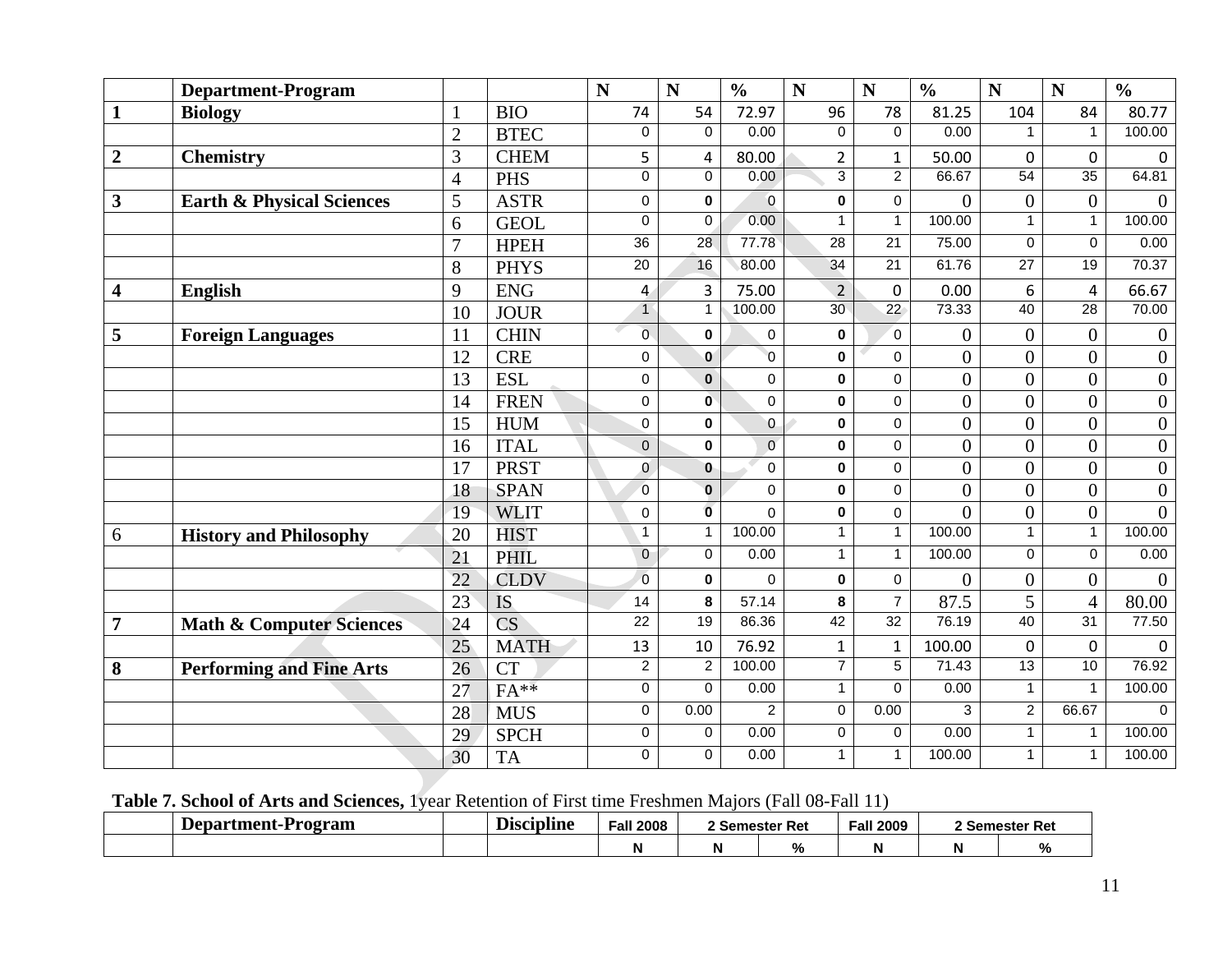| $\mathbf{1}$            | <b>Biology</b>                       | $\mathbf{1}$    | <b>BIO</b>  | 74              | 45                  | 60.81       | 96              | 55              | 57.29               |
|-------------------------|--------------------------------------|-----------------|-------------|-----------------|---------------------|-------------|-----------------|-----------------|---------------------|
|                         |                                      | $\overline{2}$  | <b>BTEC</b> | $\pmb{0}$       | $\mathsf{O}\xspace$ | $\mathbf 0$ | 0               | $\mathbf 0$     | $\mathbf 0$         |
| $\overline{2}$          | <b>Chemistry</b>                     | 3               | <b>CHEM</b> | 5               | $\mathbf{1}$        | 25.00       | $\overline{2}$  | $\mathbf{1}$    | 50.00               |
|                         |                                      | $\overline{4}$  | <b>PHS</b>  | $\overline{0}$  | $\overline{0}$      | 0.00        | $\overline{3}$  | $\mathbf{1}$    | 33.33               |
| $\mathbf{3}$            | <b>Earth &amp; Physical Sciences</b> | 5               | <b>ASTR</b> | $\pmb{0}$       | $\pmb{0}$           | $\mathbf 0$ | $\mathbf 0$     | $\pmb{0}$       | $\mathbf{0}$        |
|                         |                                      | 6               | <b>GEOL</b> | $\mathbf 0$     | $\mathbf{0}$        | 0.00        | $\mathbf{1}$    | $\mathbf{1}$    | 100.00              |
|                         |                                      | $\overline{7}$  | <b>HPEH</b> | $\overline{36}$ | 19                  | 52.78       | 28              | 12              | 42.86               |
|                         |                                      | 8               | <b>PHYS</b> | $\overline{20}$ | 6                   | 30.00       | 34              | 9               | 26.47               |
| $\overline{\mathbf{4}}$ | <b>English</b>                       | 9               | ${\rm ENG}$ | $\overline{4}$  | 3                   | 75.00       | $\overline{2}$  | $\mathbf 0$     | 0.00                |
|                         |                                      | 10              | <b>JOUR</b> | $\overline{1}$  | 0                   | 0.00        | $\overline{30}$ | $\overline{14}$ | 46.67               |
| 5                       | <b>Foreign Languages</b>             | 11              | <b>CHIN</b> | $\pmb{0}$       | 0                   | 0           | $\bf{0}$        | 0               | $\boldsymbol{0}$    |
|                         |                                      | 12              | <b>CRE</b>  | $\mathsf 0$     | $\mathbf 0$         | $\mathbf 0$ | $\mathbf 0$     | $\pmb{0}$       | $\overline{0}$      |
|                         |                                      | 13              | <b>ESL</b>  | Ō               | $\pmb{0}$           | $\pmb{0}$   | 0               | 0               | $\boldsymbol{0}$    |
|                         |                                      | 14              | <b>FREN</b> | $\pmb{0}$       | $\pmb{0}$           | $\pmb{0}$   | $\mathbf 0$     | $\mathbf 0$     | $\boldsymbol{0}$    |
|                         |                                      | 15              | <b>HUM</b>  | $\pmb{0}$       | $\mathbf 0$         | $\pmb{0}$   | 0               | 0               | $\boldsymbol{0}$    |
|                         |                                      | 16              | <b>ITAL</b> | 0               | $\mathbf 0$         | $\mathbf 0$ | $\mathbf 0$     | 0               | $\boldsymbol{0}$    |
|                         |                                      | 17              | <b>PRST</b> | 0               | $\pmb{0}$           | $\pmb{0}$   | $\pmb{0}$       | $\pmb{0}$       | $\boldsymbol{0}$    |
|                         |                                      | 18              | <b>SPAN</b> | $\mathbf 0$     | $\mathbf 0$         | $\pmb{0}$   | $\bf{0}$        | $\mathbf 0$     | $\boldsymbol{0}$    |
|                         |                                      | 19              | <b>WLIT</b> | $\pmb{0}$       | $\pmb{0}$           | $\mathbf 0$ | $\pmb{0}$       | $\pmb{0}$       | $\overline{0}$      |
| $6\,$                   | <b>History and Philosophy</b>        | 20              | <b>HIST</b> | $\overline{1}$  | $\mathbf{1}$        | 100.00      | $\mathbf{1}$    | $\mathbf{1}$    | 100.00              |
|                         |                                      | 21              | <b>PHIL</b> | $\pmb{0}$       | $\pmb{0}$           | 0.00        | $\mathbf{1}$    | $\mathbf 0$     | 0.00                |
|                         |                                      | 22              | <b>CLDV</b> | $\overline{0}$  | 0                   | $\mathbf 0$ | 0               | $\mathbf 0$     | $\overline{0}$      |
|                         |                                      | $\overline{23}$ | <b>IS</b>   | 14              | $\overline{7}$      | 50.00       | $\overline{8}$  | $\overline{6}$  | 75.00               |
| $\overline{7}$          | <b>Math &amp; Computer Sciences</b>  | 24              | <b>CS</b>   | 22              | 11                  | 50.00       | 42              | 23              | 54.76               |
|                         |                                      | 25              | <b>MATH</b> | 13              | 11                  | 84.62       | $\mathbf{1}$    | $\mathbf 0$     | 0.00                |
| 8                       | <b>Performing and Fine Arts</b>      | 26              | <b>CT</b>   | $\overline{2}$  | $\overline{2}$      | 100.00      | $\overline{7}$  | $\overline{2}$  | 28.57               |
|                         |                                      | 27              | $FA**$      | $\pmb{0}$       | $\pmb{0}$           | 0.00        | $\mathbf{1}$    | $\pmb{0}$       | 0.00                |
|                         |                                      | 28              | <b>MUS</b>  | $\pmb{0}$       | $\pmb{0}$           | 0.00        | $\overline{a}$  | $\pmb{0}$       | 0.00                |
|                         |                                      | 29              | <b>SPCH</b> | $\pmb{0}$       | $\mathsf{O}\xspace$ | $\pmb{0}$   | 0               | $\pmb{0}$       | $\mathsf{O}\xspace$ |
|                         |                                      | 30              | <b>TA</b>   | $\pmb{0}$       | $\pmb{0}$           | 0.00        | $\mathbf{1}$    | 0               | 0.00                |

**Table 8. School of Arts and Sciences,** 2Year Retention of First Time Freshmen Majors (Fall 08-Fall 11)

| <b>Department-Program</b> | <br>Discipline | <b>Fall 2008</b> | <b>3 Semester Ret</b> |   |
|---------------------------|----------------|------------------|-----------------------|---|
|                           |                |                  |                       | % |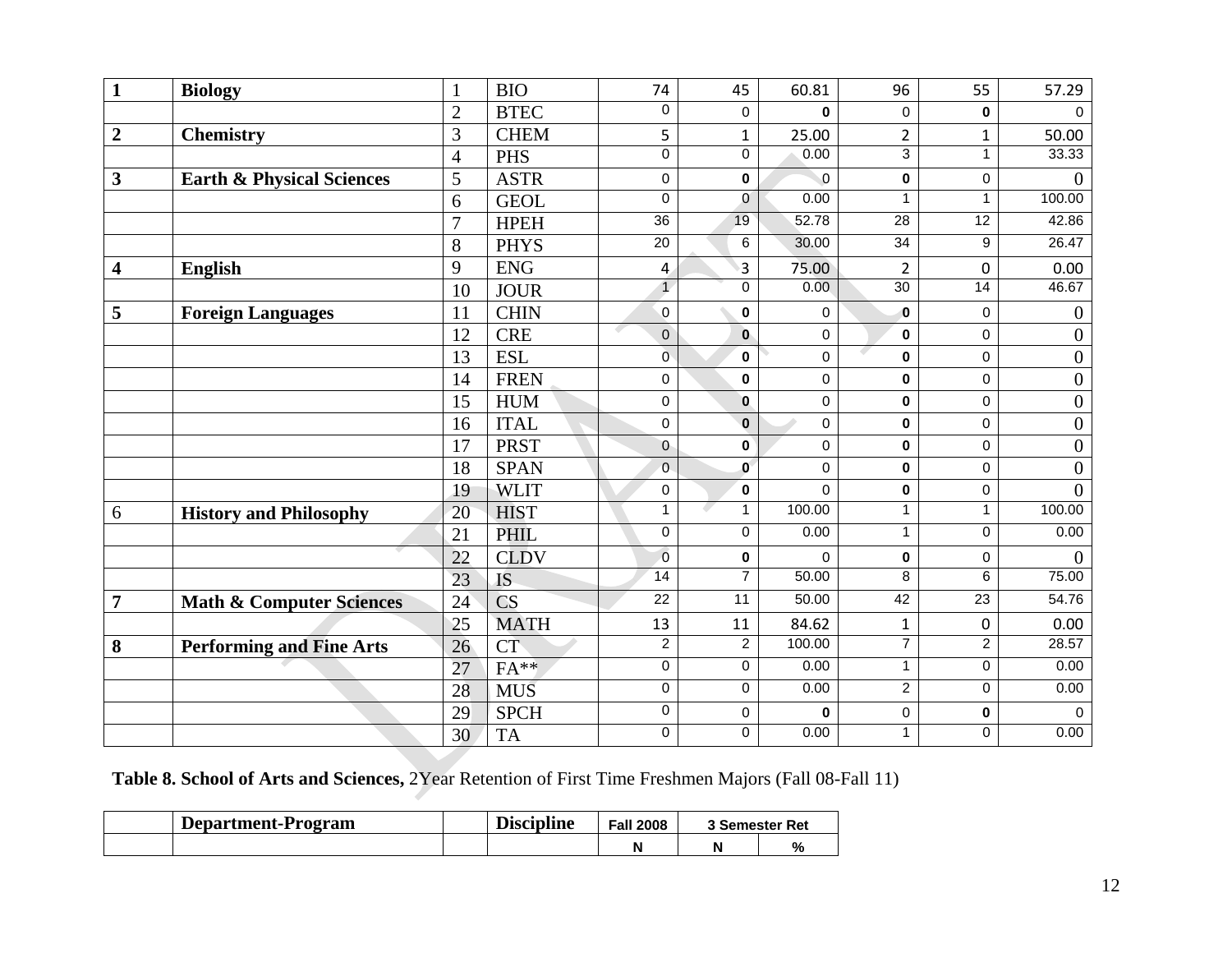| $\mathbf{1}$            | <b>Biology</b>                       | $\mathbf{1}$   | <b>BIO</b>  | 74              | 35             | 47.30          |
|-------------------------|--------------------------------------|----------------|-------------|-----------------|----------------|----------------|
|                         |                                      | $\overline{2}$ | <b>BTEC</b> | $\mathbf 0$     |                |                |
| $\overline{2}$          | <b>Chemistry</b>                     | 3              | <b>CHEM</b> | 5               | $\mathbf{1}$   | 20.00          |
|                         |                                      | $\overline{4}$ | <b>PHS</b>  | $\Omega$        |                |                |
| $\overline{\mathbf{3}}$ | <b>Earth &amp; Physical Sciences</b> | 5              | <b>ASTR</b> | $\mathbf 0$     | $\mathbf 0$    | $\overline{0}$ |
|                         |                                      | 6              | <b>GEOL</b> | $\mathbf 0$     |                |                |
|                         |                                      | $\overline{7}$ | <b>HPEH</b> | 36              | 14             | 38.89          |
|                         |                                      | 8              | <b>PHYS</b> | $\overline{20}$ | $\overline{7}$ | 35.00          |
| $\overline{\mathbf{4}}$ | <b>English</b>                       | 9              | <b>ENG</b>  | 4               | $\mathbf{1}$   | 25.00          |
|                         |                                      | 10             | <b>JOUR</b> | $\overline{1}$  | $\mathbf 0$    | $\overline{0}$ |
| 5                       | <b>Foreign Languages</b>             | 11             | <b>CHIN</b> | $\pmb{0}$       | $\mathbf 0$    | $\pmb{0}$      |
|                         |                                      | 12             | <b>CRE</b>  | $\overline{0}$  | $\bf{0}$       | $\pmb{0}$      |
|                         |                                      | 13             | <b>ESL</b>  | $\overline{0}$  | $\mathbf 0$    | 0              |
|                         |                                      | 14             | <b>FREN</b> | $\pmb{0}$       | $\bf{0}$       | 0              |
|                         |                                      | 15             | <b>HUM</b>  | $\pmb{0}$       | $\bf{0}$       | 0              |
|                         |                                      | 16             | <b>ITAL</b> | $\pmb{0}$       | $\bf{0}$       | $\pmb{0}$      |
|                         |                                      | 17             | <b>PRST</b> | $\overline{0}$  | $\mathbf 0$    | 0              |
|                         |                                      | 18             | <b>SPAN</b> | $\mathbf 0$     | $\mathbf{0}$   | 0              |
|                         |                                      | 19             | <b>WLIT</b> | $\pmb{0}$       | $\mathbf 0$    | 0              |
| 6                       | <b>History and Philosophy</b>        | 20             | <b>HIST</b> | 1               | $\mathbf 0$    |                |
|                         |                                      | 21             | <b>PHIL</b> | $\mathbf 0$     | $\mathbf 0$    | $\pmb{0}$      |
|                         |                                      | 22             | <b>CLDV</b> | $\overline{0}$  | $\bf{0}$       | $\mathbf 0$    |
|                         |                                      | 23             | <b>IS</b>   | 14              | 5              | 35.71          |
| $\overline{7}$          | <b>Math &amp; Computer Sciences</b>  | 24             | <b>CS</b>   | $\overline{22}$ | 8              | 36.36          |
|                         |                                      | 25             | <b>MATH</b> | 13              | 10             | 76.92          |
| 8                       | <b>Performing and Fine Arts</b>      | 26             | CT          | $\overline{2}$  | $\overline{c}$ | 100.00         |
|                         |                                      | 27             | $FA**$      | $\pmb{0}$       | $\mathbf 0$    | 0              |
|                         |                                      | 28             | <b>MUS</b>  | $\mathbf 0$     | $\mathbf 0$    | $\mathbf 0$    |
|                         |                                      | 29             | <b>SPCH</b> | $\mathbf 0$     | $\mathbf 0$    | 0              |
|                         |                                      | 30             | <b>TA</b>   | $\pmb{0}$       | $\mathbf 0$    | $\pmb{0}$      |

**Table 9. School of Arts and Sciences,** 3year Retention of First Time Freshmen Majors (Fall 08-Fall 11)

| Department-P<br>'rogram | Discipline | Fall 08 | Semester Ret | Fall 09 |   | Semester Ret       | Fall 10 | <b>Semester Ret</b> |
|-------------------------|------------|---------|--------------|---------|---|--------------------|---------|---------------------|
|                         |            | N       | 70           | N       | M | $\mathbf{a}$<br>7٥ | м.      | $^{\circ}$          |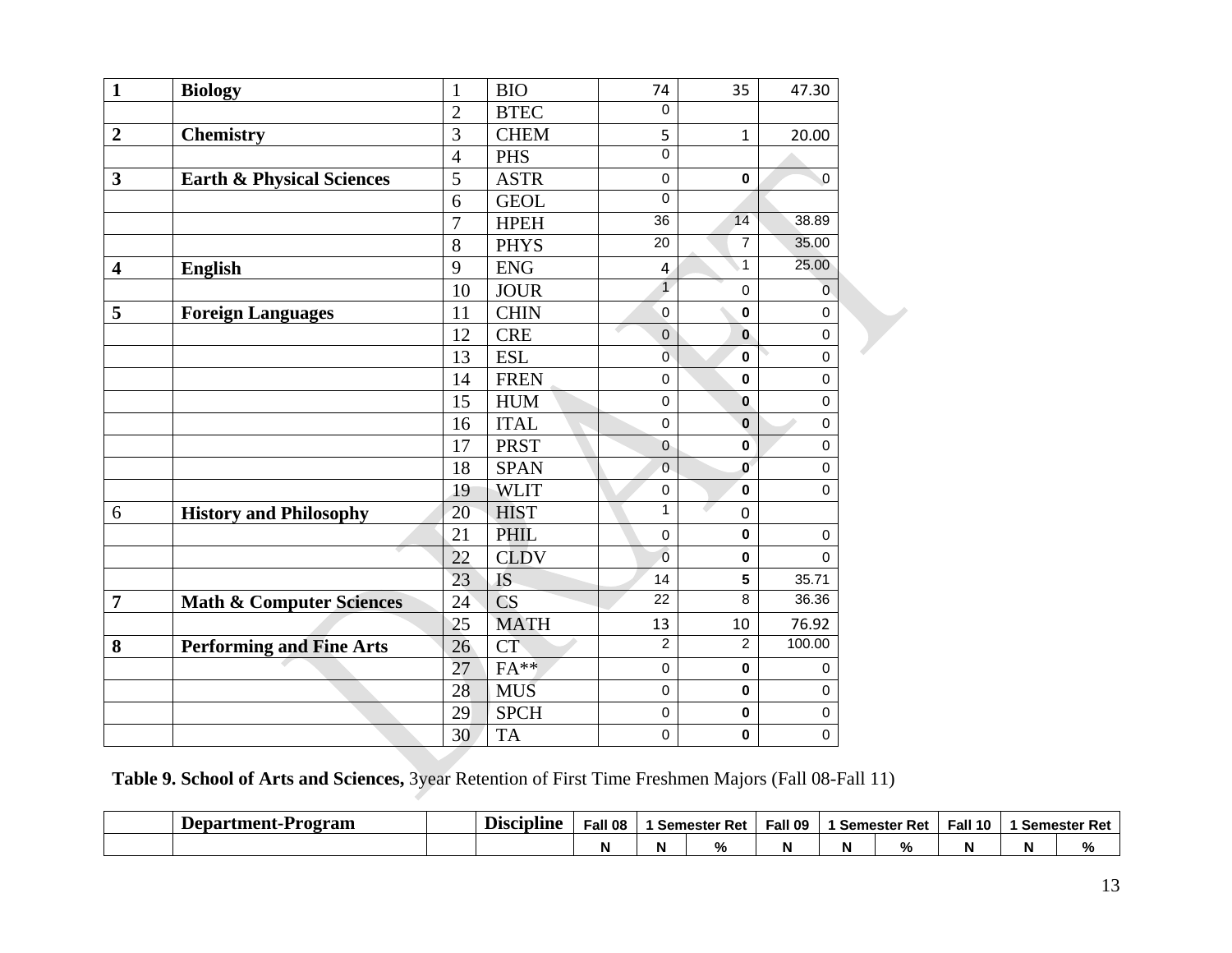| $\mathbf{1}$            | <b>Biology</b>                       | $\mathbf{1}$    | <b>BIO</b>             | 33               | 16             | 48.48          | 35                      | 21             | 60.00            | 34              | 20             | 58.82            |
|-------------------------|--------------------------------------|-----------------|------------------------|------------------|----------------|----------------|-------------------------|----------------|------------------|-----------------|----------------|------------------|
|                         |                                      | $\overline{2}$  | <b>BTEC</b>            | $\mathbf{1}$     | $\mathbf{1}$   | 100.00         | $\mathbf{1}$            | $\Omega$       | 0.00             | $\overline{2}$  | $\mathbf{1}$   | 50.00            |
| $\overline{2}$          | <b>Chemistry</b>                     | 3               | <b>CHEM</b>            | 4                | $\overline{2}$ | 50.00          | 4                       | $\overline{2}$ | 50.00            | 5               | 4              | 80.00            |
|                         |                                      | $\overline{4}$  | <b>PHS</b>             | 0                | $\overline{0}$ | 0.00           | $\overline{5}$          | $\mathbf{1}$   | 20.00            | $\overline{15}$ | 13             | 86.67            |
| $\mathbf{3}$            | <b>Earth &amp; Physical Sciences</b> | 5               | <b>ASTR</b>            | 0                | $\mathbf 0$    | 0              | $\mathbf{0}$            | $\pmb{0}$      | $\boldsymbol{0}$ | $\overline{0}$  | $\overline{0}$ | $\boldsymbol{0}$ |
|                         |                                      | 6               | <b>GEOL</b>            | $\overline{2}$   | $\mathbf{1}$   | 50.00          | $\overline{0}$          | $\mathbf 0$    | 0.00             | 0               | $\Omega$       | 0.00             |
|                         |                                      | $\overline{7}$  | <b>HPEH</b>            | $\boldsymbol{9}$ | $\overline{7}$ | 77.78          | $\overline{7}$          | 3              | 42.86            | $\mathbf 0$     | $\mathbf 0$    | 0.00             |
|                         |                                      | 8               | <b>PHYS</b>            | $\overline{2}$   | $\mathbf{1}$   | 50.00          | $\overline{2}$          | $\overline{2}$ | 100.00           | $\mathbf{1}$    | $\mathbf{1}$   | 100.00           |
| $\overline{\mathbf{4}}$ | <b>English</b>                       | 9               | <b>ENG</b>             | 4                | $\overline{2}$ | 50.00          | $\overline{7}$          | 5              | 71.43            | 8               | $\overline{7}$ | 87.50            |
|                         |                                      | 10              | <b>JOUR</b>            | $\mathbf{1}$     | $\overline{0}$ | 0.00           | $\overline{11}$         | $\overline{7}$ | 63.64            | $\overline{7}$  | $\overline{5}$ | 71.43            |
| 5                       | <b>Foreign Languages</b>             | 11              | <b>CHIN</b>            | $\mathbf{0}$     | $\mathbf 0$    | 0              | 0                       | $\mathbf 0$    | $\overline{0}$   | $\overline{0}$  | $\overline{0}$ | $\boldsymbol{0}$ |
|                         |                                      | 12              | <b>CRE</b>             | $\overline{0}$   | $\mathbf 0$    | $\overline{0}$ | 0                       | $\overline{0}$ | $\overline{0}$   | $\overline{0}$  | $\overline{0}$ | $\boldsymbol{0}$ |
|                         |                                      | 13              | <b>ESL</b>             | 0                | $\mathbf 0$    | $\mathbf 0$    | 0                       | $\overline{0}$ | $\overline{0}$   | $\overline{0}$  | $\theta$       | $\boldsymbol{0}$ |
|                         |                                      | 14              | <b>FREN</b>            | $\mathbf 0$      | 0              | $\mathbf 0$    | 0                       | $\mathbf 0$    | $\mathbf{0}$     | $\overline{0}$  | $\theta$       | $\boldsymbol{0}$ |
|                         |                                      | 15              | <b>HUM</b>             | $\pmb{0}$        | 0              | $\mathbf 0$    | 0                       | $\mathbf 0$    | $\boldsymbol{0}$ | $\overline{0}$  | $\overline{0}$ | $\boldsymbol{0}$ |
|                         |                                      | 16              | <b>ITAL</b>            | $\pmb{0}$        | 0              | $\overline{0}$ | $\mathbf{0}$            | $\mathbf 0$    | $\overline{0}$   | $\overline{0}$  | $\theta$       | $\overline{0}$   |
|                         |                                      | 17              | <b>PRST</b>            | $\overline{0}$   | 0              | $\Omega$       | 0                       | $\mathbf 0$    | $\overline{0}$   | $\overline{0}$  | $\overline{0}$ | $\overline{0}$   |
|                         |                                      | 18              | <b>SPAN</b>            | $\overline{3}$   | $\mathbf{1}$   | 33.33          | 3                       | 3              | 100.0            | 6               | 4              | 66.67            |
|                         |                                      | 19              | <b>WLIT</b>            | $\mathbf 0$      | $\mathbf 0$    | $\Omega$       | 0                       | $\mathbf 0$    | $\overline{0}$   | $\overline{0}$  | $\overline{0}$ | $\overline{0}$   |
| 6                       | <b>History and Philosophy</b>        | 20              | <b>HIST</b>            | $\overline{2}$   | $\overline{2}$ | 100.00         | $\mathbf{1}$            | $\mathbf{1}$   | 100.0            | $\mathbf{1}$    | $\mathbf{1}$   | 100.0            |
|                         |                                      | 21              | <b>PHIL</b>            | $\overline{0}$   | $\mathbf{0}$   | $\Omega$       | 0                       | $\Omega$       | $\overline{0}$   | $\overline{0}$  | $\overline{0}$ | $\theta$         |
|                         |                                      | 22              | <b>CLDV</b>            | 0                | $\mathbf{0}$   | $\Omega$       | 0                       | $\mathbf 0$    | $\overline{0}$   | $\overline{0}$  | $\overline{0}$ | $\overline{0}$   |
|                         |                                      | $\overline{23}$ | <b>IS</b>              | $\overline{9}$   | $\overline{8}$ | 88.89          | $\overline{6}$          | $\overline{5}$ | 83.33            | 5               | $\overline{5}$ | 100.00           |
| $\overline{7}$          | <b>Math &amp; Computer Sciences</b>  | 24              | $\overline{\text{CS}}$ | $\overline{0}$   | 0              | $\overline{0}$ | $\mathbf 0$             | $\mathbf 0$    | $\theta$         | $\overline{0}$  | $\Omega$       | $\overline{0}$   |
|                         |                                      | 25              | <b>MATH</b>            | 6                | 4              | 66.67          | 5                       | 4              | 80.00            | 4               | 4              | 100.0            |
| 8                       | <b>Performing and Fine Arts</b>      | 26              | <b>CT</b>              | $\overline{2}$   | $\mathbf{1}$   | 50.00          | $\overline{\mathbf{4}}$ | $\overline{2}$ | 50.00            | 4               | $\overline{3}$ | 75.00            |
|                         |                                      | 27              | $FA**$                 | 0                | 0              | 0.00           | $\pmb{0}$               | $\Omega$       | 0.00             | $\mathbf{1}$    | $\Omega$       | 0.00             |
|                         |                                      | 28              | <b>MUS</b>             | $\mathbf{1}$     | 0              | 0.00           | $\pmb{0}$               | 0              | 0.00             | $\mathbf{1}$    | $\mathbf{1}$   | 100.00           |
|                         |                                      | 29              | <b>SPCH</b>            | 0                | $\pmb{0}$      | 0              | $\pmb{0}$               | $\mathbf 0$    | $\overline{0}$   | $\overline{0}$  | $\overline{0}$ | $\overline{0}$   |
|                         |                                      | 30              | TA                     | 0                | 0              | 0.00           | $\mathbf{1}$            | $\mathbf{1}$   | 100.00           | $\overline{2}$  | $\overline{2}$ | 100.00           |

**Table 10. School of Arts and Sciences,** 1year Retention of Transfer Majors (Fall 08-Fall 11)

| Department-Program | - -<br>Discipline | Fall 2008 | 2 Semester Ret |                  | <b>Fall 2009</b> | 2 Semester Ret |                    |
|--------------------|-------------------|-----------|----------------|------------------|------------------|----------------|--------------------|
|                    |                   |           |                | $^{\circ}$<br>7٥ | N                |                | $\mathbf{a}$<br>70 |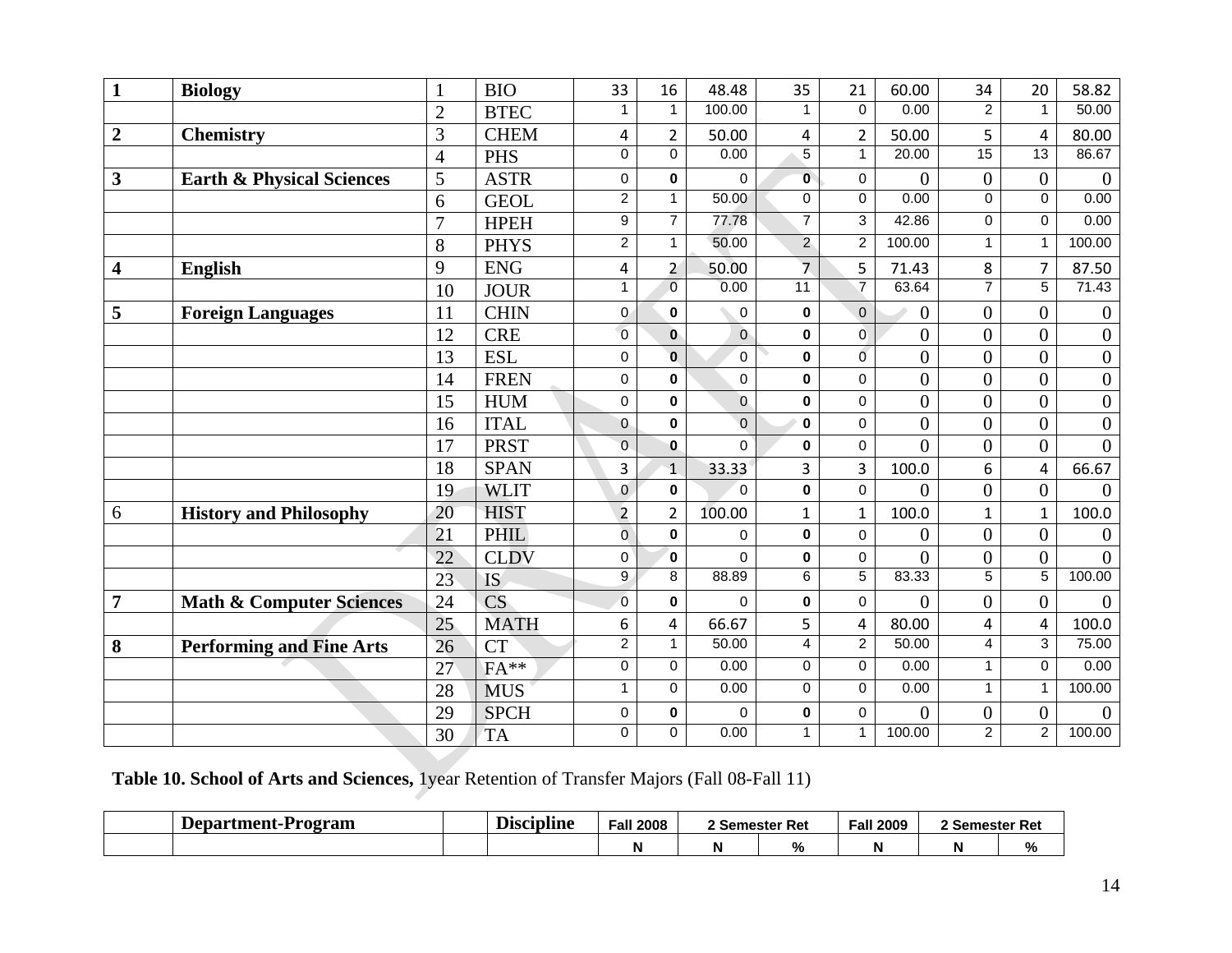| $\mathbf{1}$            | <b>Biology</b>                       | $\mathbf{1}$   | <b>BIO</b>  | 33             | 33             | 100         | 35                      | 35             | 100              |
|-------------------------|--------------------------------------|----------------|-------------|----------------|----------------|-------------|-------------------------|----------------|------------------|
|                         |                                      | $\overline{2}$ | <b>BTEC</b> |                |                | 100.00      | 1                       | $\mathbf{1}$   | 100.00           |
| $\boldsymbol{2}$        | <b>Chemistry</b>                     | 3              | <b>CHEM</b> | 4              | $\overline{2}$ | 50.00       | 4                       | $\pmb{0}$      | 0.00             |
|                         |                                      | $\overline{4}$ | <b>PHS</b>  | $\mathbf 0$    | $\overline{0}$ | 0.00        | $\overline{5}$          | $\overline{2}$ | 40.00            |
| $\mathbf{3}$            | <b>Earth &amp; Physical Sciences</b> | 5              | <b>ASTR</b> | $\mathsf 0$    | $\mathbf 0$    | $\mathbf 0$ | $\pmb{0}$               | $\pmb{0}$      | $\overline{0}$   |
|                         |                                      | 6              | <b>GEOL</b> | $\overline{2}$ | $\mathbf{1}$   | 50.00       | $\pmb{0}$               | 0              | 0.00             |
|                         |                                      | 7              | <b>HPEH</b> | 9              | $6 \,$         | 66.67       | 7                       | $\overline{2}$ | 28.57            |
|                         |                                      | 8              | <b>PHYS</b> | $\overline{2}$ | 1              | 50.00       | $\overline{2}$          | $\overline{c}$ | 100.00           |
| $\overline{\mathbf{4}}$ | <b>English</b>                       | 9              | <b>ENG</b>  | 4              | $\mathbf{1}$   | 25.00       | $\overline{7}$          | 3              | 42.86            |
|                         |                                      | 10             | <b>JOUR</b> | $\overline{1}$ | 0              | 0.00        | $\overline{11}$         | 6              | 54.55            |
| 5                       | <b>Foreign Languages</b>             | 11             | <b>CHIN</b> | $\mathbf 0$    | 0              | 0           | 0                       | 0              | $\boldsymbol{0}$ |
|                         |                                      | 12             | <b>CRE</b>  | $\overline{0}$ | $\mathbf 0$    | 0           | $\mathbf 0$             | 0              | $\boldsymbol{0}$ |
|                         |                                      | 13             | <b>ESL</b>  | $\overline{0}$ | 0              | 0           | 0                       | 0              | $\boldsymbol{0}$ |
|                         |                                      | 14             | <b>FREN</b> | $\mathbf 0$    | 0              | 0           | 0                       | 0              | $\boldsymbol{0}$ |
|                         |                                      | 15             | <b>HUM</b>  | $\mathbf 0$    | 0              | 0           | $\mathbf 0$             | 0              | $\boldsymbol{0}$ |
|                         |                                      | 16             | <b>ITAL</b> | $\mathbf 0$    | $\pmb{0}$      | 0           | $\pmb{0}$               | 0              | $\boldsymbol{0}$ |
|                         |                                      | 17             | <b>PRST</b> | $\overline{0}$ | $\pmb{0}$      | 0           | $\pmb{0}$               | 0              | $\overline{0}$   |
|                         |                                      | 18             | <b>SPAN</b> | 3              | $1^{\circ}$    | 33.33       | 3                       | 3              | 100.00           |
|                         |                                      | 19             | <b>WLIT</b> | $\mathbf 0$    | $\pmb{0}$      | 0           | $\pmb{0}$               | $\pmb{0}$      | $\theta$         |
| 6                       | <b>History and Philosophy</b>        | 20             | <b>HIST</b> | $\overline{2}$ | $\mathbf{1}$   | 50.00       | $\mathbf{1}$            | $\mathbf 0$    | 0.00             |
|                         |                                      | 21             | PHIL        | $\mathsf 0$    | $\pmb{0}$      | 0           | $\pmb{0}$               | $\mathbf 0$    | $\theta$         |
|                         |                                      | 22             | <b>CLDV</b> | $\overline{0}$ | 0              | 0           | 0                       | 0              | $\overline{0}$   |
|                         |                                      | 23             | <b>IS</b>   | $\overline{9}$ | $\overline{6}$ | 66.67       | $\overline{6}$          | $\overline{3}$ | 50.00            |
| $\overline{7}$          | <b>Math &amp; Computer Sciences</b>  | 24             | <b>CS</b>   | $\mathbf 0$    | 0              | 0           | $\pmb{0}$               | 0              | $\mathbf{0}$     |
|                         |                                      | 25             | <b>MATH</b> | 6              | $\overline{2}$ | 33.33       | 5                       | $\overline{2}$ | 40.00            |
| 8                       | <b>Performing and Fine Arts</b>      | 26             | <b>CT</b>   | $\overline{2}$ | $\mathbf{1}$   | 50.00       | $\overline{\mathbf{4}}$ | $\mathbf{1}$   | 25.00            |
|                         |                                      | 27             | $FA**$      | $\mathsf 0$    | 0              | 0           | $\mathsf 0$             | 0              | 0                |
|                         |                                      | 28             | <b>MUS</b>  | $\mathbf{1}$   | 0              | 0           | $\pmb{0}$               | $\mathbf 0$    | $\mathsf 0$      |
|                         |                                      | 29             | <b>SPCH</b> |                | 0              | 0           | $\mathsf 0$             | 0              | $\mathbf 0$      |
|                         |                                      | 30             | <b>TA</b>   | 0              | 0              | 0.00        | 1                       | 0              | 0.00             |

**Table 11. School of Arts and Sciences,** 2year Retention of Transfer Majors (Fall 08-Fall 11)

| Department-Program | <br><b>Discipline</b> | <b>Fall 2008</b> | 3 Semester Ret |   |
|--------------------|-----------------------|------------------|----------------|---|
|                    |                       |                  |                | % |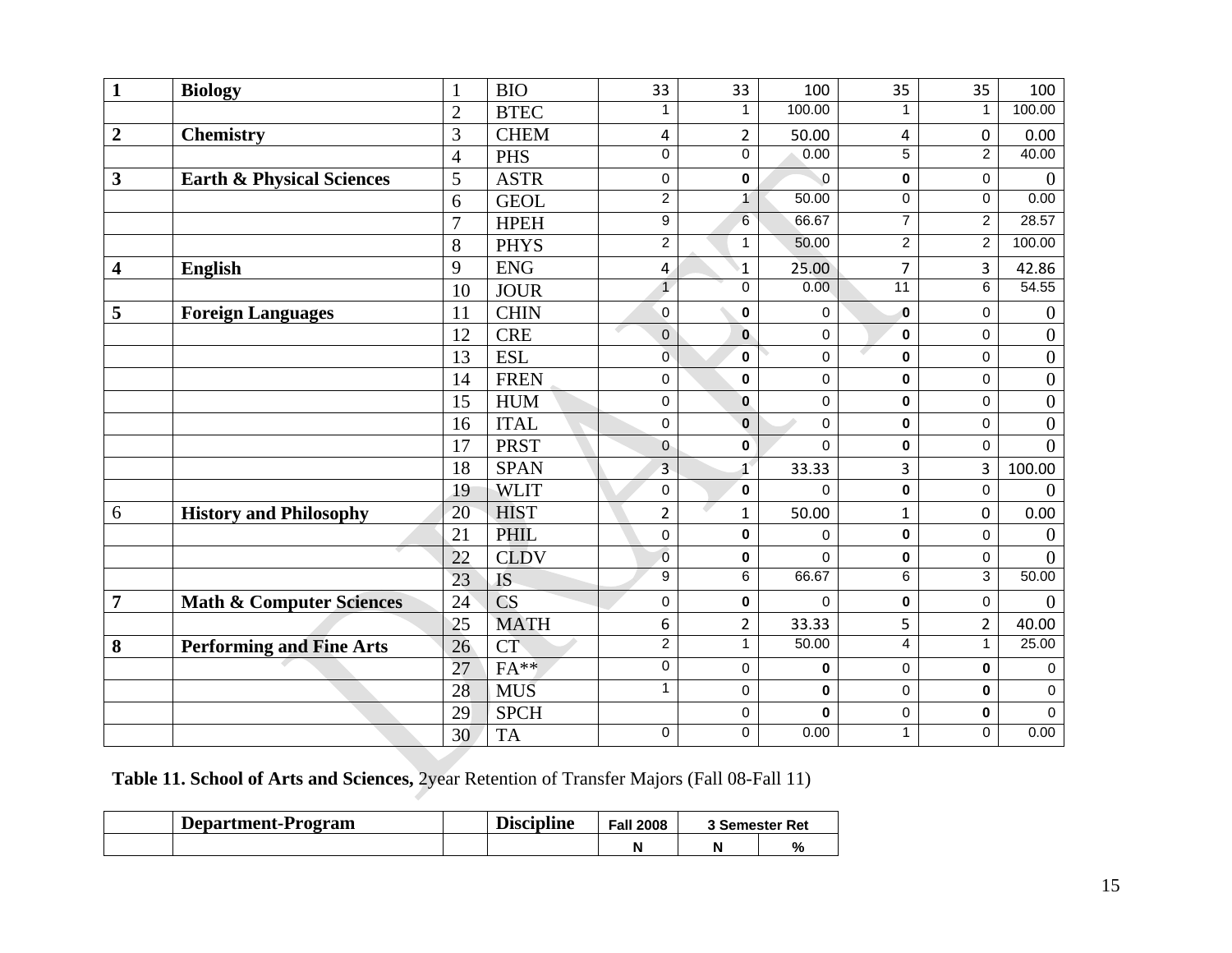| $\mathbf{1}$            | <b>Biology</b>                       | $\mathbf{1}$   | <b>BIO</b>  | 33               | 9                       | 27.27       |
|-------------------------|--------------------------------------|----------------|-------------|------------------|-------------------------|-------------|
|                         |                                      | $\overline{c}$ | <b>BTEC</b> | 1                | $\mathbf{1}$            | 100.00      |
| $\boldsymbol{2}$        | <b>Chemistry</b>                     | 3              | <b>CHEM</b> | 4                | $\pmb{0}$               | 0.00        |
|                         |                                      | $\overline{4}$ | <b>PHS</b>  | $\overline{0}$   | $\mathbf 0$             | 0.00        |
| $\mathbf{3}$            | <b>Earth &amp; Physical Sciences</b> | 5              | <b>ASTR</b> | $\mathbf 0$      | $\pmb{0}$               | $\mathbf 0$ |
|                         |                                      | 6              | <b>GEOL</b> | $\overline{2}$   | $\mathbf{1}$            | 50.00       |
|                         |                                      | $\overline{7}$ | <b>HPEH</b> | 9                | $\overline{4}$          | 44.44       |
|                         |                                      | 8              | <b>PHYS</b> | $\overline{2}$   | $\mathbf 0$             | 0.00        |
| $\overline{\mathbf{4}}$ | <b>English</b>                       | 9              | <b>ENG</b>  | 4                | $\mathbf{1}$            | 25.00       |
|                         |                                      | 10             | <b>JOUR</b> | $\overline{1}$   | $\pmb{0}$               | 0.00        |
| 5                       | <b>Foreign Languages</b>             | 11             | <b>CHIN</b> | $\pmb{0}$        | $\pmb{0}$               | 0           |
|                         |                                      | 12             | <b>CRE</b>  | G<br>$\mathbf 0$ | $\bf{0}$                | $\pmb{0}$   |
|                         |                                      | 13             | <b>ESL</b>  | $\overline{0}$   | $\bf{0}$                | $\mathbf 0$ |
|                         |                                      | 14             | <b>FREN</b> | $\mathbf 0$      | $\mathbf 0$             | $\mathbf 0$ |
|                         |                                      | 15             | <b>HUM</b>  | $\mathbf 0$      | $\bf{0}$                | $\mathbf 0$ |
|                         |                                      | 16             | <b>ITAL</b> | $\mathbf 0$      | $\mathbf 0$             | $\mathbf 0$ |
|                         |                                      | 17             | <b>PRST</b> | $\mathbf{0}$     | $\mathbf{0}$            | $\mathbf 0$ |
|                         |                                      | 18             | <b>SPAN</b> | 3                | $\mathbf{1}$            | 33.33       |
|                         |                                      | 19             | <b>WLIT</b> | $\mathbf 0$      | $\pmb{0}$               | 0           |
| 6                       | <b>History and Philosophy</b>        | 20             | <b>HIST</b> | $\overline{2}$   | $\overline{\mathbf{0}}$ | 0.00        |
|                         |                                      | 21             | <b>PHIL</b> | $\mathbf 0$      | $\mathbf 0$             | $\mathbf 0$ |
|                         |                                      | 22             | <b>CLDV</b> | $\mathbf 0$      | $\mathbf 0$             | $\Omega$    |
|                         |                                      | 23             | IS          | 9                | 3                       | 33.33       |
| $\overline{7}$          | <b>Math &amp; Computer Sciences</b>  | 24             | <b>CS</b>   | $\mathbf 0$      | $\bf{0}$                | $\Omega$    |
|                         |                                      | 25             | <b>MATH</b> | 6                | $\overline{2}$          | 33.33       |
| 8                       | <b>Performing and Fine Arts</b>      | 26             | <b>CT</b>   | $\overline{2}$   | $\mathbf{1}$            | 50.00       |
|                         |                                      | 27             | $FA**$      | $\overline{0}$   | $\pmb{0}$               | 0.00        |
|                         |                                      | 28             | <b>MUS</b>  | 1                | 0                       | 0.00        |
|                         |                                      | 29             | <b>SPCH</b> | $\mathbf 0$      | $\mathbf 0$             | $\Omega$    |
|                         |                                      | 30             | <b>TA</b>   | $\mathbf 0$      | 0                       | 0.00        |

**Table 12. School of Arts and Sciences,** 3year Retention of Transfer Majors (Fall 08-Fall 11)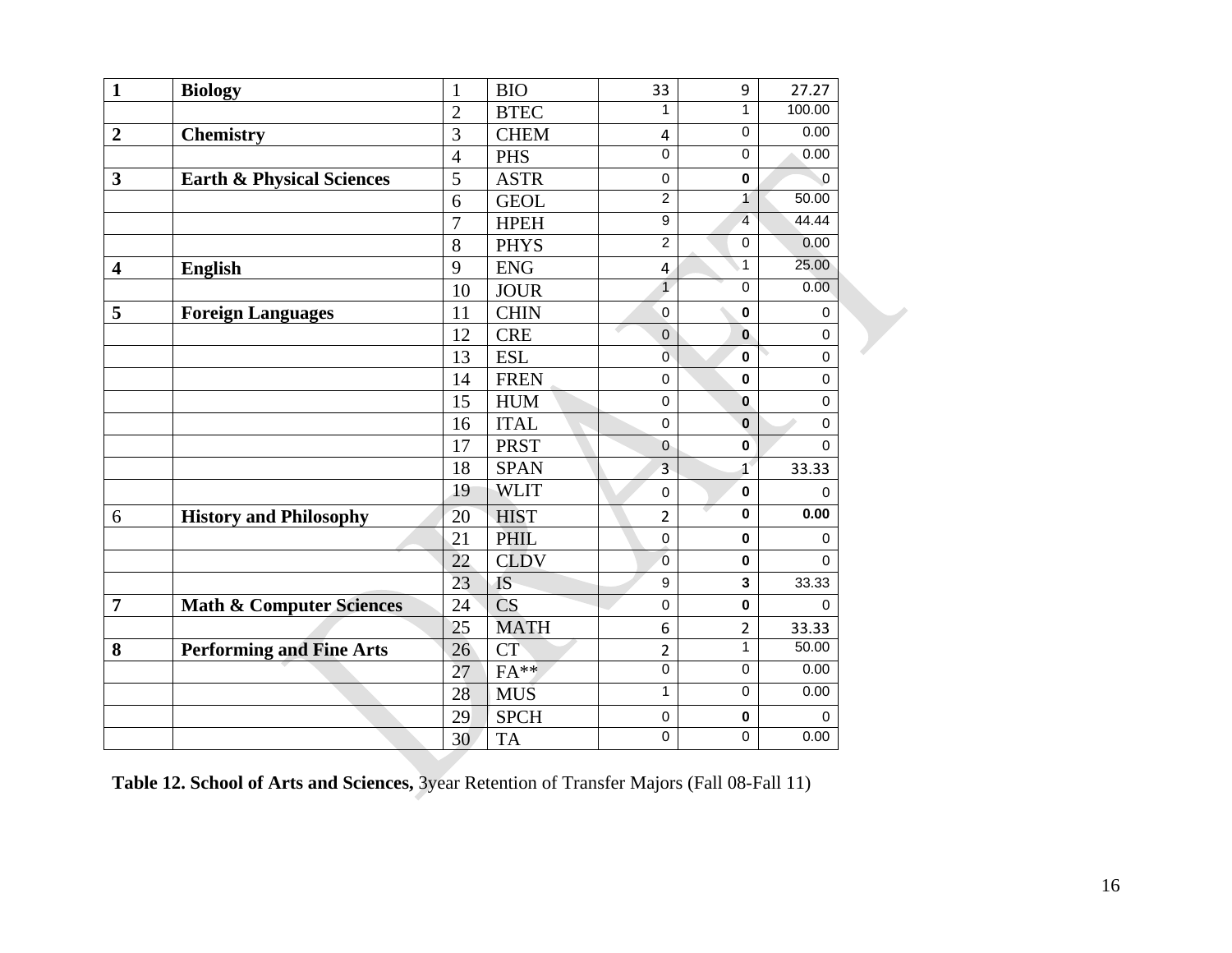In addition to the scholarship and creative endeavors faculty dedication to department, college and university shared governance, enhances the College mission. Results from the faculty participation are indicated in successful committee work, standing ones such as Curriculum and Senate as well as the numerous ad hoc committees that are convened, advisement, program and curriculum revisions and development, event organization and participation. Highlights of their contributions include their continuing work on the General Education review at the college and university levels and the continuous work on curriculum development and implementation.

organization operational efficiency.

#### **Weaknesses**

#### Major challenges exist in

areas of the department and college operations. Many departments continue to rely on adjunct instructors to meet their instructional needs. Full time faculty office space is in great demand with 2-3 or more faculty sharing the same office. Support for adjunct faculty office space, and other resources for faculty and students are limited. Specialized support staff is also lacking with great impact on research and scholarship. Existing faculty and staff need training to become aware of current procedures or to become more effective and consistent in their responsibilities and duties.

As the student enrollment and faculty ranks grow these and other challenges will become more evident. Departmental tutoring spaces and programs/services need to be created and supported. Specialized classrooms (smart classrooms), research labs and learning centers need to be organized and integrated in the department and college educational programs. Research and their support spaces need to be created to accommodate increasing faculty and student numbers. Support and resources for the instructional activities need to keep pace with the increasing number of students. In addition existing curriculum weaknesses challenge student advisement and placement. For example there is a need for standardized placement exams in the foreign languages disciplines, streamlining of math placement, upgrading and making current course pre-requisites, co-requisites, and instructional time to apply best practices. Greater flexibility and learning opportunities need to be provided by strategically and intentionally increasing online course offerings. Other challenges include the need to increase on campus scholarly activities and events (seminars, conferences, presentations etc.) to enrich the educational and professional experiences and to increase retention of faculty and students. **[This may not be the place in the report to state this, but we need much more funding for tutoring. We seem to have focused what we have on certain crucial courses, such as Chem 101. How nice it would be if a few A students in Philosophy could be trained to tutor those taking 102 and 103.]**

#### **Opportunities**

The appointment of a large number of faculty recently and the increase in student enrollment provide a unique opportunity for course and curriculum revision and the introduction of innovative certificate, BS and MS degree programs. Existing degree programs can be reorganized and updated to meet current educational, instructional and professional requirements, while others can become accredited by their professional organizations. Interdisciplinary research and degree programs will create novel professional, scholarship and educational opportunities for students, faculty and staff. Novel instructional approaches including online and hybrid course and program delivery will introduce flexibility in scheduling and explore new possibilities. Collaborations among faculty and departments can expand and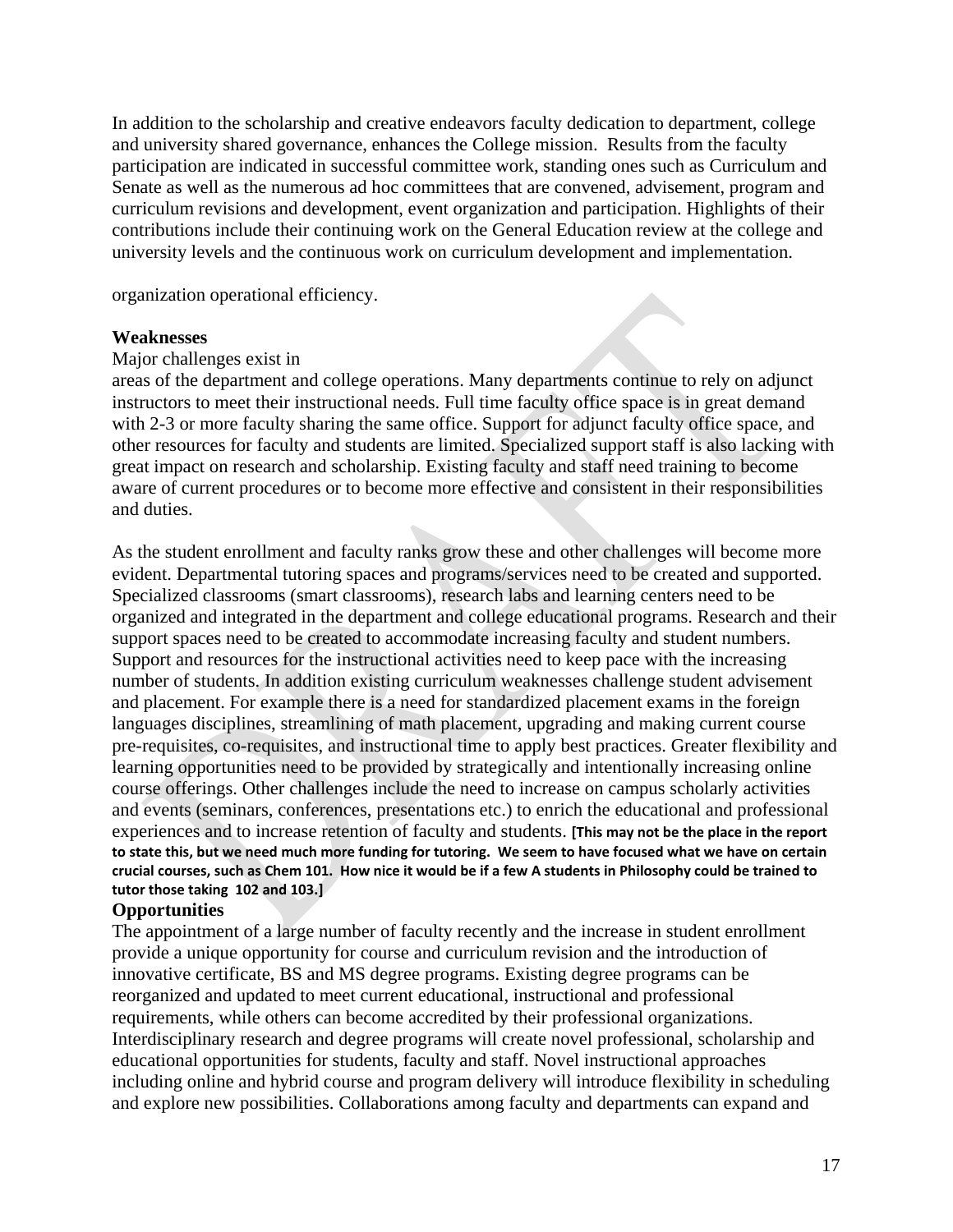support departmental and college activities to include local, regional, national organizations. Increased faculty activities will support and leverage sponsored research programs and contracts, and other funded activities in collaboration with local and regional organizations.

Faculty development programs will introduce junior and senior faculty to current department, college and university policies and procedures streamlining internal operations. Educational programs and mentoring will introduce new faculty to current and specialized department instructional methods and techniques. Outreach programs and collaborations especially with community colleges and regional high schools will increase the potential to develop joint programs and partnerships.

The increased student enrollment and the better prepared student body, a result of the recently introduced admissions standards, provides an unprecedented opportunity to strengthen and expand student research programs, the college wide honors program and the study abroad program.

# **Threats**

The recent appointment of a large number of faculty is also a retention challenge. New faculty may choose for many reasons **[I think we need to identify the main reasons that afflict us and take them on directly in this plan. Perhaps it does below.]** to terminate their appointments. This will increase strain on the departments and the college in order to meet instructional needs and to appoint replacements.

Inadequacy of resources in the short and long term because of the student enrollment growth and the anticipated budgetary impact may force departments and faculty to reduce services and instructional materials, or to cancel classes leading to larger sections. Unbalanced programmatic growth may have a negative impact on some departments.

The increase in student enrollment although welcome in budgetary terms needs to be managed with planning at the department and college levels. Faculty, departments and support units need to be trained and be well prepared to provide mentoring, advisement and support as needed to prevent the walk in and out effect, where students come for a semester or two and transfer to other colleges. Programs and activities need to be organized and implemented to increase student retention and recruitment. Support units need to improve their student interaction by enhancing the level of services and by providing current, accurate and precise information. Best practices need to be adopted and implemented from other colleges to resolve short and long term issues. Funding opportunities need to be exploited to increase departmental and college funds and resources to support ongoing and future activities. **[Perhaps this is a good place to speak of tutoring.]**

As the college changes its general education requirements and participates in the university general education review, planning, and implementation (Pathways), challenges and opportunities will become evident. Student transfer is expected to improve therefore making it easier for students to transfer in but also to transfer out. Programs, activities and services need to improve and become competitive to recruit and to retain students. Organizational changes (at the college, department and unit levels) need to be introduced to meet the challenges by the Pathways implementation.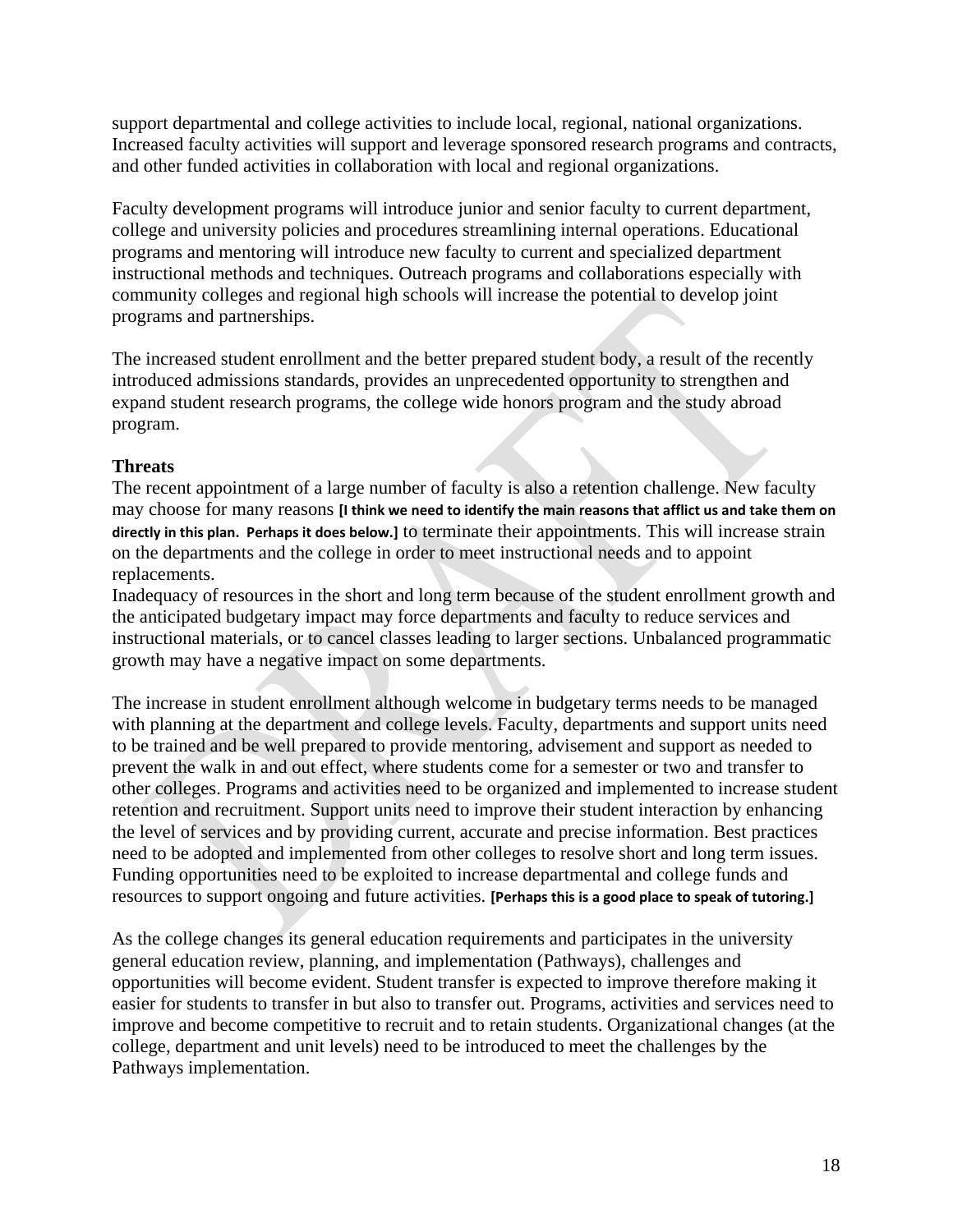#### **Strategic Goals and Objectives**

The overarching goal of the School of Arts and Sciences, its departments and affiliated centers and programs is to promote and to support faculty and student success in their scholarship and educational endeavors. Faculty and student success will be demonstrated by increased student retention and graduation rates, increased faculty research, publications and creative works, excellence in teaching, mentoring, and current state of the art courses and programs.

Specific objectives and activities to meet these goals are:

#### **a) To improve and enhance educational and instructional efforts**

#### **1. General Education**

Academic departments and affiliated programs will design, redesign or develop general education courses to conform with the college's new general education requirements and the university's pathways initiative. Following the course changes academic departments will adjust their programmatic offerings to the meet the new general education requirements, the existing liberal arts and science requirements and the individual programmatic needs.

#### **2. Courses and Curricula**

Academic departments and affiliated programs will implement appropriate pre-requisites and corequisites for their course offerings to meet existing professional recommendations and needs. New courses will be designed, developed and implemented as needed to maintain cutting edge degree programs. Course reorganization has begun with the massive General Education effort. Other reorganization projects include the reorganization of the writing and composition courses, the introduction of the college algebra (MATH 104) course, updating of the chemistry courses and introduction of new biochemistry courses, introduction of cutting edge biology courses (neuroscience, genetics, introductory biology) and restructure of general biology; development of new courses in foreign languages related to faculty expertise; development of interdisciplinary courses to meet general education requirements; increase writing intensive mathematics and computer science courses; development of new mathematics and computer science courses to meet current requirements; reorganization of environmental science, physics and geology courses. **[Till now, interdisciplinary courses have been developed at the initiative of the few faculty interested or willing. The Strategic Plan needs to take into account that our reward system heavily favors specialization and works almost entirely through separate departments. If we are to benefit from interactions among the disciplines, it must be encouraged and promoted.]**

#### **3. Programs and Program Accreditation**

The academic departments will continue the cycle of the department review process as planned by the Office of Academic Affairs. The academic department and program review process will help departments in updating and reorganizing their courses and curricula (biology, biotechnology, environmental health sciences). Accreditation by professional societies and educational organizations will also demonstrate the high quality and competitiveness of the computer science (by CSAB - Computer Science Accreditation Board of ABET); of Spanish (by ACTFL); of chemistry (by the American Chemical Society). New degree programs and degree program options will also be designed, developed and implemented to enrich the existing and to increase the available educational and professional opportunities for the students. Targeted programs are: a neuroscience minor; a biochemistry minor, an environmental science minor; certificate programs in translation, Italian, French, major in world literature; major in energy systems science. **[Several of these majors would benefit from interdisciplinary connections. In the sciences, a history and/or philosophy of science course would help students to reflect on what they are doing in their other courses. In world literature (which was started at my instigation to support a literature requirement in the IS**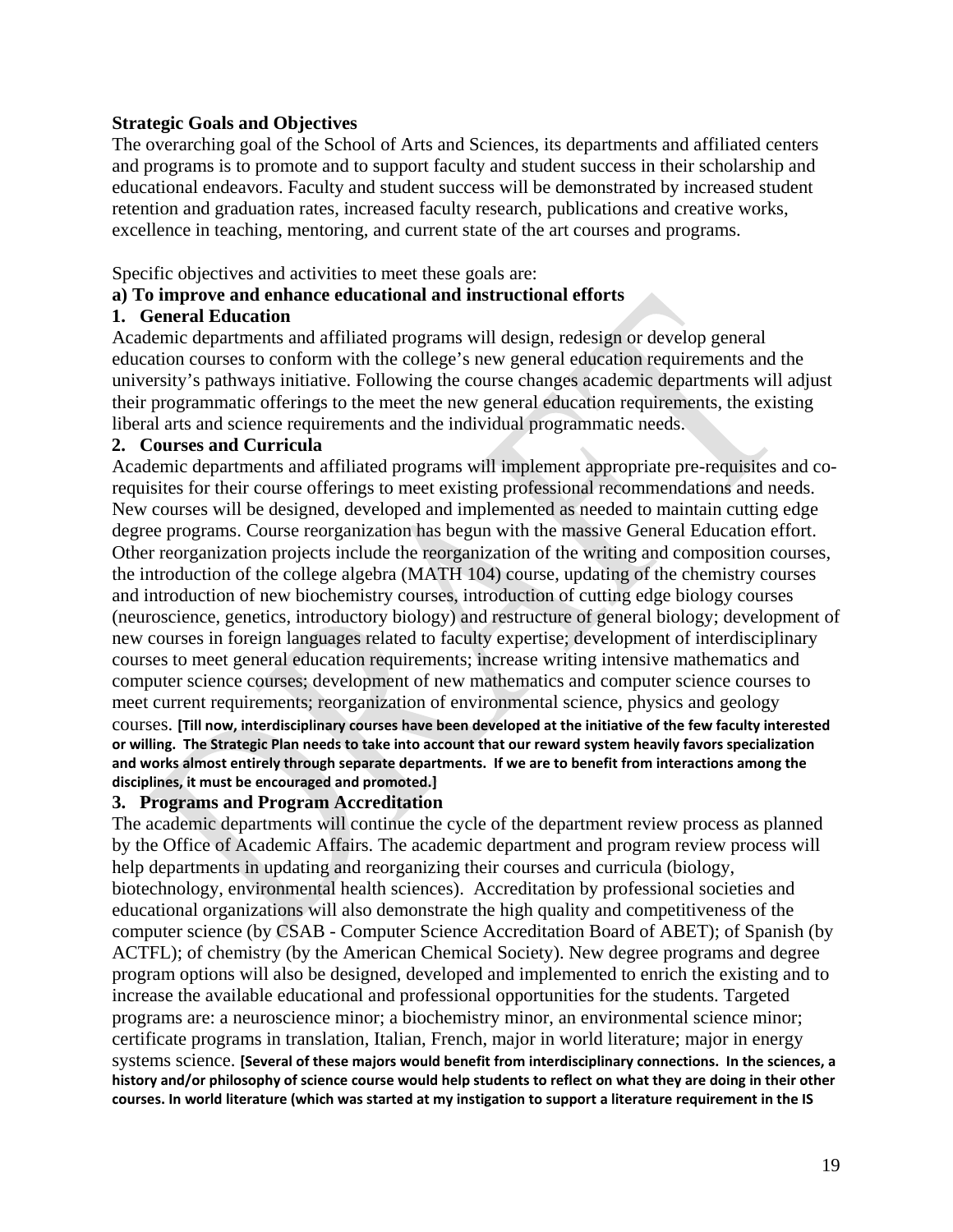**major, a course in the philosophy of art with an emphasis on literature would help students consider the critical assumptions involved in judgments of appreciation.]** A major thrust in program design and development will be graduate certificate and master's programs in niche programs such as biotechnology and pharmaceutical sciences; and more traditional areas such as mathematics education and Spanish/French/Haitian education.

# **3. Research and Scholarship**

Faulty and students will continue to engage in high quality competitive research, scholarship and creative activities. They will present their work at local, regional, national and international conferences and meetings and publish in books and journals as appropriate. Funded programs, special initiatives, participation in CUNY wide programs and partnerships with external organizations and public agencies will support and promote this objective. A target of publication/faculty/term will help focus the effort. Faculty appointments in endowed or distinguished professorships will be the result of outstanding and competitive research, scholarship and creative activities in the performing and fine arts. On campus scholarly events and exhibitions (seminars, conferences, presentations etc.) will increase in order to enrich and to support faculty professional growth and student educational experiences.

# **4. Centers and Institutes**

Special programs and initiatives will be housed, supported and promoted by Centers and Institutes. In addition to the existing school affiliated centers and institutes (Women Studies, Cultural Diversity, YC/FDA) new institutes and centers will be introduced such as the translation center. Faculty and students will also be encouraged to partner with CUNY wide or other institutes and centers (NOAA CREST and Transportation Institute at CCNY, Haitian Studies Institute) in order to increase educational, research and fundraising opportunities.

# **b) To Enhance and Maintain Excellent Faculty**

# **1. Faculty Recruitment**

In order to sustain and enhance existing and to design, to develop and to implement new academic programs excellent faculty need to be recruited. Faculty recruitment needs to also target existing short comings such as high adjunct instruction rates in some departments, or the need for specific specialties. In addition targeted faculty recruitment needs to support the development of strategic college programs, institutes and centers. Faculty will be needed in the department of biology (2/year) to meet needs in developmental and molecular biology and anticipated enrollment growth. In the department of chemistry faculty (2-5/5 years) will be needed to meet the curricular needs and to support the development of interdisciplinary graduate certificate and MS programs. The department of Foreign Languages, ESL & Humanities will need faculty to meet its instructional needs (reduce adjunct instruction) in Spanish (2-3), Italian (1-2), French (1-2) and world literature (1-2). History (2) and Philosophy (2) faculty will be appointed to reduce adjunct instruction and to support online instruction. In the mathematics and computer science faculty will be needed to support and expand the mathematics discipline (5-8) and to re-energize the computer science program (3-5). Faculty in the Performing and fine arts will be needed to support the speech program  $(3-5)$ , the music program  $(3-5)$  and the communications technology program (1-2). The earth and physical science department will need faculty to support its new initiatives in environmental science (2-3), energy systems science (2-3) and the existing geology (1-2) and physics programs (2-3). The English department will need to hire (2-3) writing specialists to reduce the adjuncts in the writing program. **[These additions would be welcome. This may be the time to think about emphasizing teaching, after several years in which emphasis has been placed on scholarship. Some of our new hires can be excellent teachers with modest (not non-**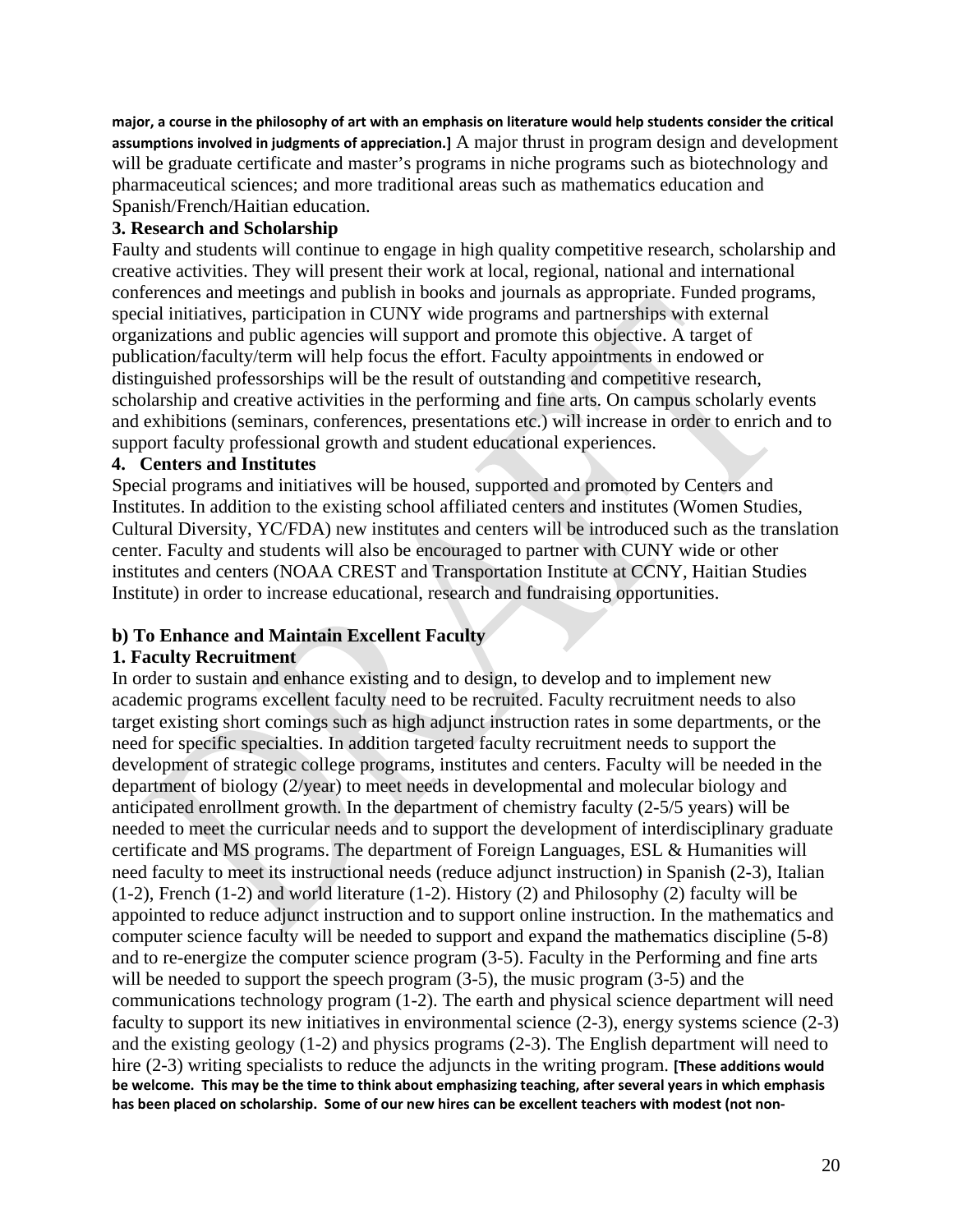**existent) research activities. The adjunct conversions helped several disciplines in this way, but they were limited to consideration of our adjuncts, obviously, whereas these would be open searches for outstanding instructors.]**

#### **2. Faculty Retention**

The recent and anticipated faculty appointments will require that appropriate support mechanisms and training programs will be in place to retain and to promote faculty professional success and accomplishments. Formal faculty training programs on CUNY and YC policies and procedures will be complementary to departmental and discipline training and professional development. Training on instructional technologies and new pedagogies will sustain their interests and professional growth. Professional development workshops to become successful grant writers and to publish in peer refereed journals will promote and support their scholarly engagement. All faculty will be expected to participate in appropriate workshops and professional development activities. Mentoring by other faculty will be promoted in order to provide alternative support and mechanisms of recourse. Cross departmental/disciplinary will be encouraged to promote best practices, and cross fertilization, and interdisciplinary collaboration. Each new faculty will be assigned tenured faculty mentors. Support for mid rank and senior faculty will be provided to participate in professional development workshops, design and develop research programs, courses and degree programs. **[Nothing retains faculty like respect for the institution and its practices, including its practice of respect for faculty.]**

#### **3. Research and Scholarship**

Programs to support faculty scholarship and research will be implemented. All faculty (non tenured and tenured) will be trained to become competitive grant writers. Institutional programs will promote the development of degree programs (certificate, BS and MA/MS), the development of research centers and institutes to house special initiatives and the implementation of training programs to support and to promote student and faculty success. Faculty scholarship and research activities will increase (5% annually) as evident by peer referee and book publications at the department and school level. Faculty and student engagement will also increase with participation at the CUNY graduate school and student mentoring (1student / faculty member).

Fundraising is critical (for some disciplines more than others) to sustain competitive levels of research and scholarship. Individual faculty, departmental and interdepartmental proposals will be developed to support research programs, and other initiatives. In collaboration with the Office of Sponsored Research and Programs grant applications to the appropriate agencies will be developed and submitted. It is anticipated that each department will create a grant writing committee to mentor and encourage grant applications with the objective of at least two major (departmental or institutional) applications per year. Faculty will be anticipated to submit at least one grant application annually.

# **4. Fundraising and Grants**

The introduction of new programs, centers and institutes will provide the opportunity and background for the School of Arts and Sciences and the College in general to aggressively raise funds from individuals and organizations. In collaboration with the appropriate College Offices (President's, Institutional Advancement, Grants Office, etc.) funds to support faculty and student scholarships can be a main objective. These should be competitive scholarships established and named after the sponsoring individual, organization or agency. In a similar approach endowed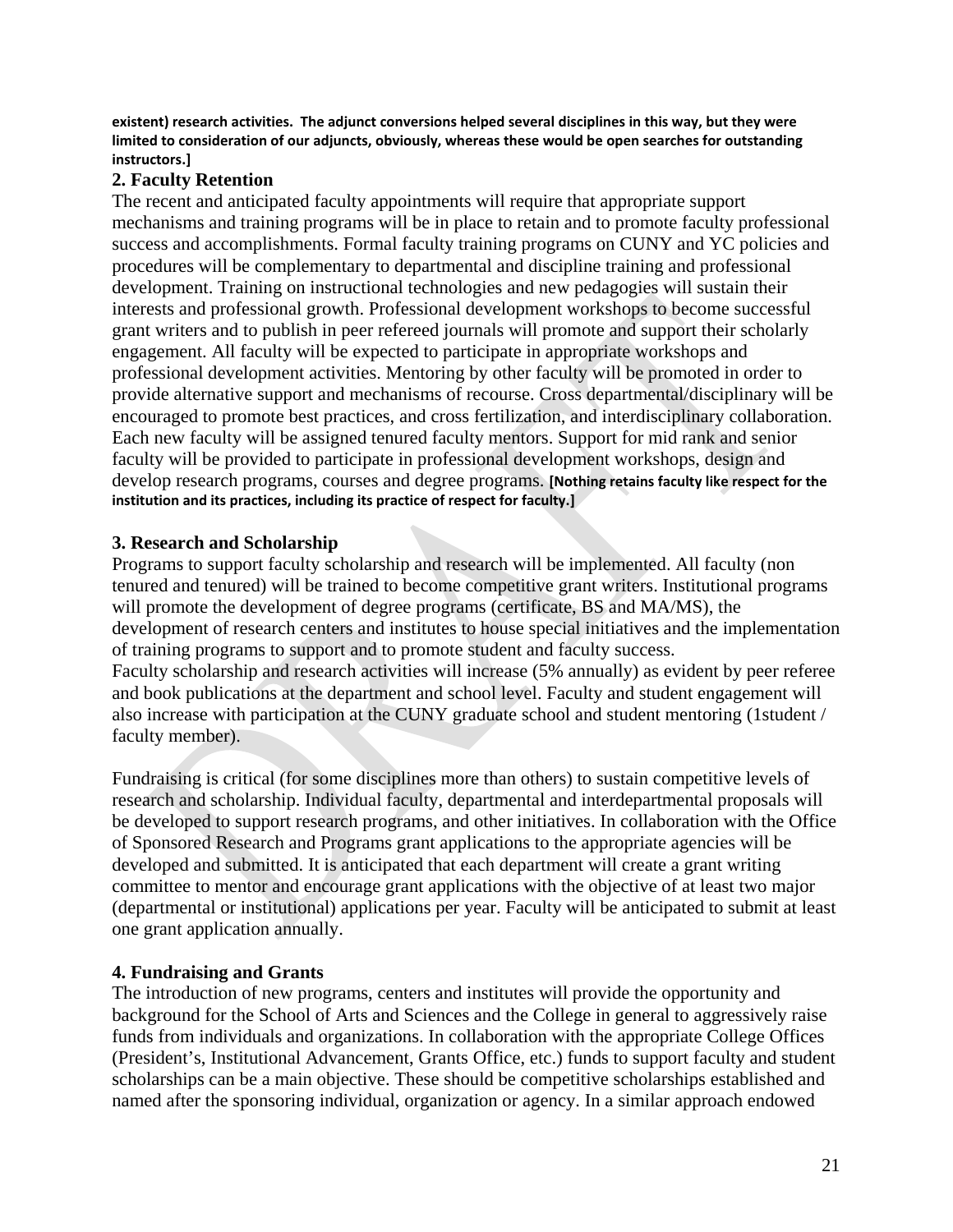professorships and chairs can be funded to foster faculty scholarship and service. The creation of new institutes and centers needs to and should become associated with major funding from external organizations, agencies or individuals with the appropriate naming opportunities. A more challenging task will be to raise funds to name the School of Arts and Sciences. As the goals and objectives of this plan are achieved it is expected that each department will meet a modest target of one endowed professorship/chair/center or institute.

# **c) To Improve and to Enhance the Student Experience**

# **1. Recruitment**

The school of Arts and Sciences and its affiliated departments, centers and institutes will update and disseminate all their information. New brochures and informational materials describing programs and degree requirements, professional and career opportunities, special activities and funded programs, and highlighting faculty and student engagement, research and accomplishments will be designed, produced and disseminated to interested organizations, students, and their families. The school and its departments, institutes and centers websites will be maintained and kept current. Faculty web pages will describe their specialties, research interests and accomplishments. Support will be provided that the process is streamlined and efficient. In collaboration with pertinent college offices

Partnerships and joint programs with regional feeder high schools and community colleges will promote recruitment of qualified students especially in unique programs. Review and updating of articulation agreements and introduction of new ones will facilitate student transfer. Joint and dual registration degree programs with community colleges will further strengthen student recruitment. Joint faculty professional development programs, seminars, research activities will support and promote student recruitment. Each department and program will be supported to establish an annual cycle of activities to increase its enrollment 5% annually. **[For years, a certain registrar encouraged faculty to recruit in high schools, but no help was ever given to establish them. If we have faculty who draw students to their courses in the College, why wouldn't they have the same effect on prospective students, in high schools or community colleges? Can we develop such a** 

# **program of recruitment?]**

# **2. Retention**

Student retention should increase at comparable levels (5%annualy). Activities and programs will be implemented to increase student retention. Unique high quality competitive programs will be designed and implemented. Courses will be redesigned and updated as needed. Current and accurate information will become available on the web site and brochures. Recommended four year and six year academic plans for each degree program will be created and disseminated to students, and posted on the web site. Similar plans two year and four year grounded in updated articulation agreements will be created for transfer students. Students will be advised to take advantage of winter and summer sessions to meet degree requirements.

In addition specific activities will enhance the college and university wide efforts. Faculty student mentoring using independent study courses, research fellowships, and internships will be encouraged and supported through grant sponsored programs. Departmental learning centers will also be established and supported to promote academic achievement, peer and faculty mentoring. Advising centers (pre-med) for professional programs and graduate schools will be organized, undergraduate and graduate departmental advisors will be designated to spearhead the process. Support for professional (MCAT, PCAT, LSAT) and graduate (GRE) tests will be provided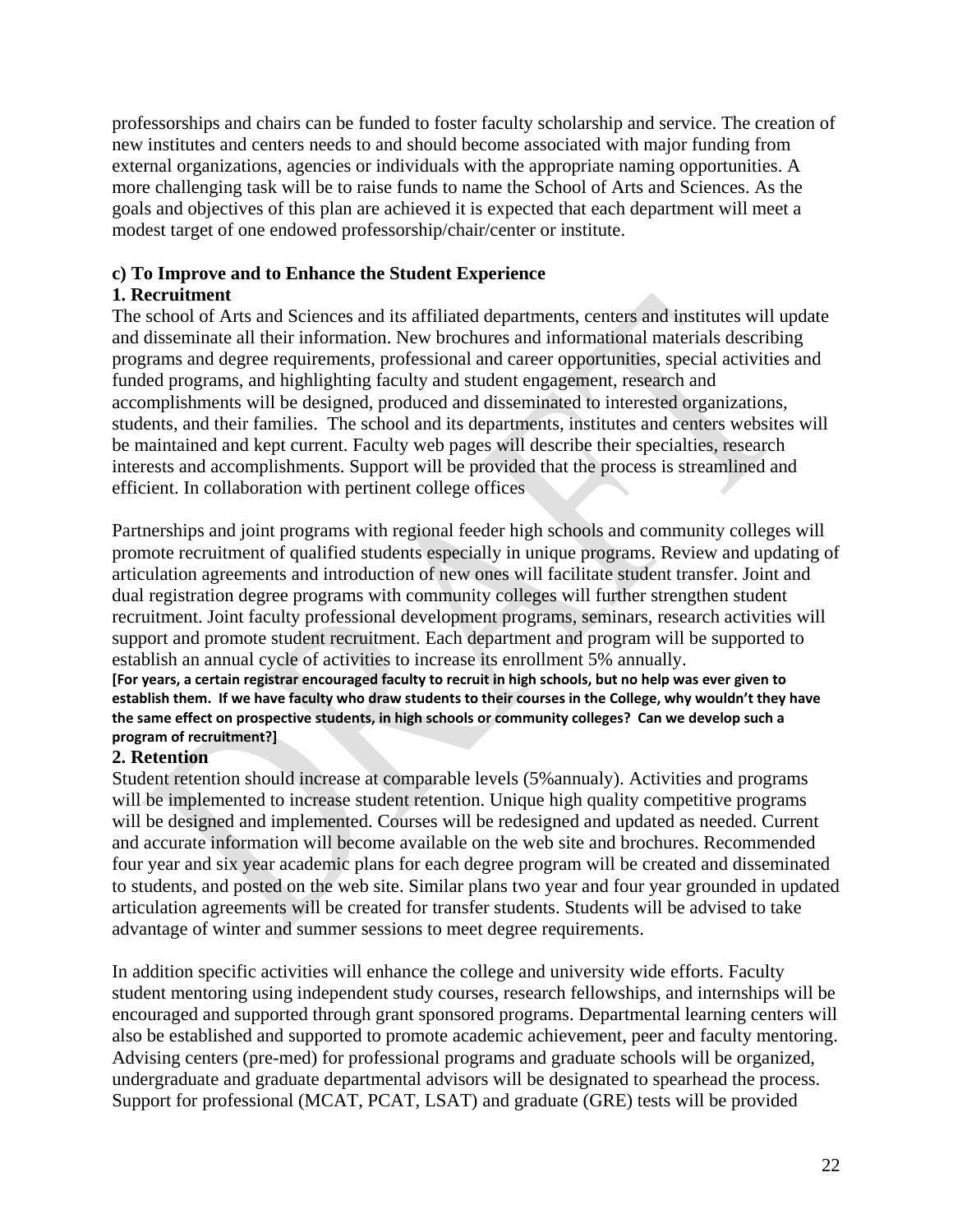through grant funded programs. Monthly (or more frequent) departmental seminars with invited speakers for faculty and students will be organized and supported.

Smart classrooms, state of the arts conference rooms and learning centers will support these activities improving the college image and reputation. Scholarly and related events, programs and exhibitions will be encouraged and supported to enrich the student and faculty experiences.

#### **3. Graduation**

Success in recruitment and retention of qualified students will impact the graduation rates. Proper advisement, mentoring, academic planning and other engagement activities will keep students on track to complete a 4-year degree program at the prescribed time. Therefore the graduation rates should be increasing approximately 3% annually.

#### **4. Research and Scholarship**

Research and scholarship is and should be an essential component of every student college experience. Existing programs (independent study courses, honors program) will be updated to incorporate current research and scholarship trends. Qualified students will be recruited and encouraged to pursue independent study programs, fellowship and internship opportunities. Faculty will be encouraged and supported to mentor students and create appropriate programs to support student scholars and researchers. Conference attendance and presentations at local, regional and national meetings will become part of the experience. Support through competitive grant awards, programs and partnerships will sustain and increase student and faculty engagement. The high quality of the faculty and student research and scholarship programs will be recognized by national awards, prestigious fellowships, admissions to graduate and professional schools, and competitive job placement. Examples of recent and current programs are the MBRS, MARC, LS AMP, GEP, YC/FDA and YC Honors Program. A requirement for a two independent study course sequence in the junior and senior year (or earlier) will increase student engagement. Introduction of graduate programs will enhance the research and scholarship environment by providing much needed support and resources. Department research and honors program advisors and liaisons will be designated to recruit, to guide and to place students, and to promote scholarship, internship and other opportunities.

# **5. Outreach Programs**

Outreach programs are critical in strengthening the institutions partnerships and collaborations and ensuring competitive student and faculty recruitment. The School of Arts and Sciences will strengthen and grow the existing outreach programs (SEMAA, JSHS, YC Math & Science Expo) and create and promote additional partnerships and with local and regional organizations. Opportunities exist via College Now and the affiliated high school program [\(QHSS@YC\)](mailto:QHSS@YC) to create summer high school research programs, to continue the specialized HS test preparation program. In addition a recent opportunity to partner with CCNY on application of GIS on malaria studies will provide opportunities to engage with the local communities. Geology faculty regularly make presentations to the community on local underground water contamination.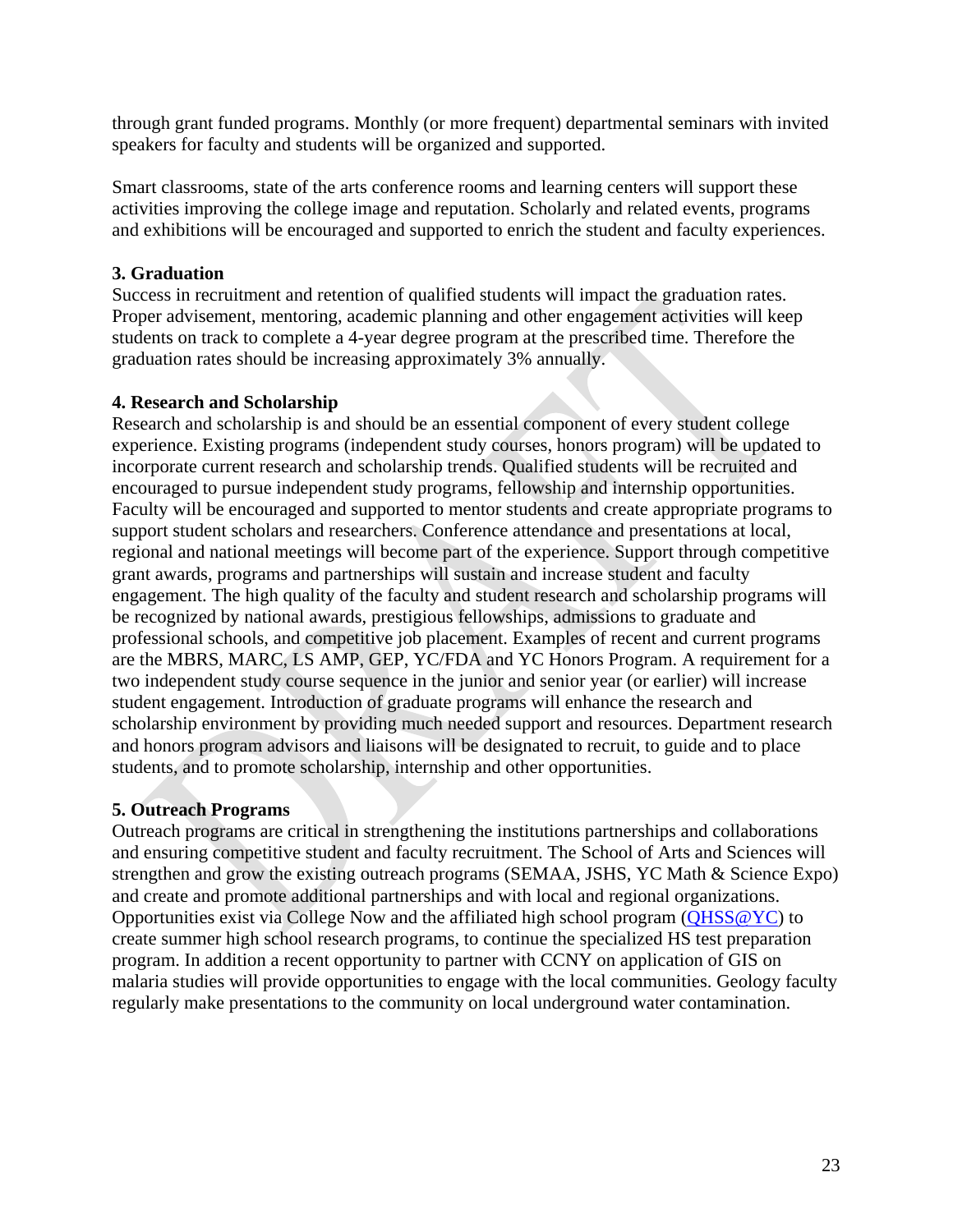# **York College School of Arts and Sciences Strategic Planning 2010-2015**

| <b>Goals</b>       | <b>Overall</b>    | <b>Specific Objectives and Activities</b>                      | <b>Timeline</b>             |
|--------------------|-------------------|----------------------------------------------------------------|-----------------------------|
|                    | <b>Objectives</b> |                                                                |                             |
|                    | a) Departments    | 1. Update the general biology sequence                         | 1. To be completed by 2013  |
| <b>Enhance</b>     | will keep current | 2. Restructure lower division chemistry sequence               | 2. To be completed by 2013  |
| <b>Quality of</b>  | courses           | 3. Restructure writing sequence                                | 3. To be completed by 2012  |
| <b>Instruction</b> |                   | 4. Restructure environmental courses                           | 4. To be completed by 2013  |
|                    |                   | 5. Revise foreign language courses to meet new criteria from   | 5. Continuous               |
|                    |                   | the MLA                                                        |                             |
|                    |                   | 6. Strengthen CLDV 101                                         | 6. To be completed by 2012  |
|                    |                   | 7. Designate permanent upper division writing intensive        | 7. To be completed by 2013  |
|                    |                   | courses for mathematics and computer science.                  |                             |
|                    |                   | 8. Restructure math and CS course scheduling to increase       | 8. To be completed by 2012  |
|                    |                   | offerings in the evening, Fridays and weekend.                 |                             |
|                    |                   | 9. Create more writing intensive performing and fine arts and  | 9. To be completed by 2013  |
|                    |                   | speech courses at the 100 level.                               |                             |
|                    |                   | 10. Restructure upper division art history, speech and music   | 10. To be completed by 2013 |
|                    |                   | courses.                                                       |                             |
|                    |                   | 11. Develop, introduce and schedule online and hybrid courses  | 11. Continuous              |
|                    |                   | 12. Adopt smart classroom technology                           | 12. Continuous              |
|                    |                   | 13. Design or redesign courses as needed to comply and to      | 13. To be completed by 2013 |
|                    |                   | implement the college's and the university's general education |                             |
|                    |                   | initiative                                                     |                             |
|                    |                   |                                                                |                             |
|                    |                   |                                                                |                             |
|                    |                   |                                                                |                             |
|                    |                   |                                                                |                             |
|                    |                   |                                                                |                             |
|                    |                   |                                                                |                             |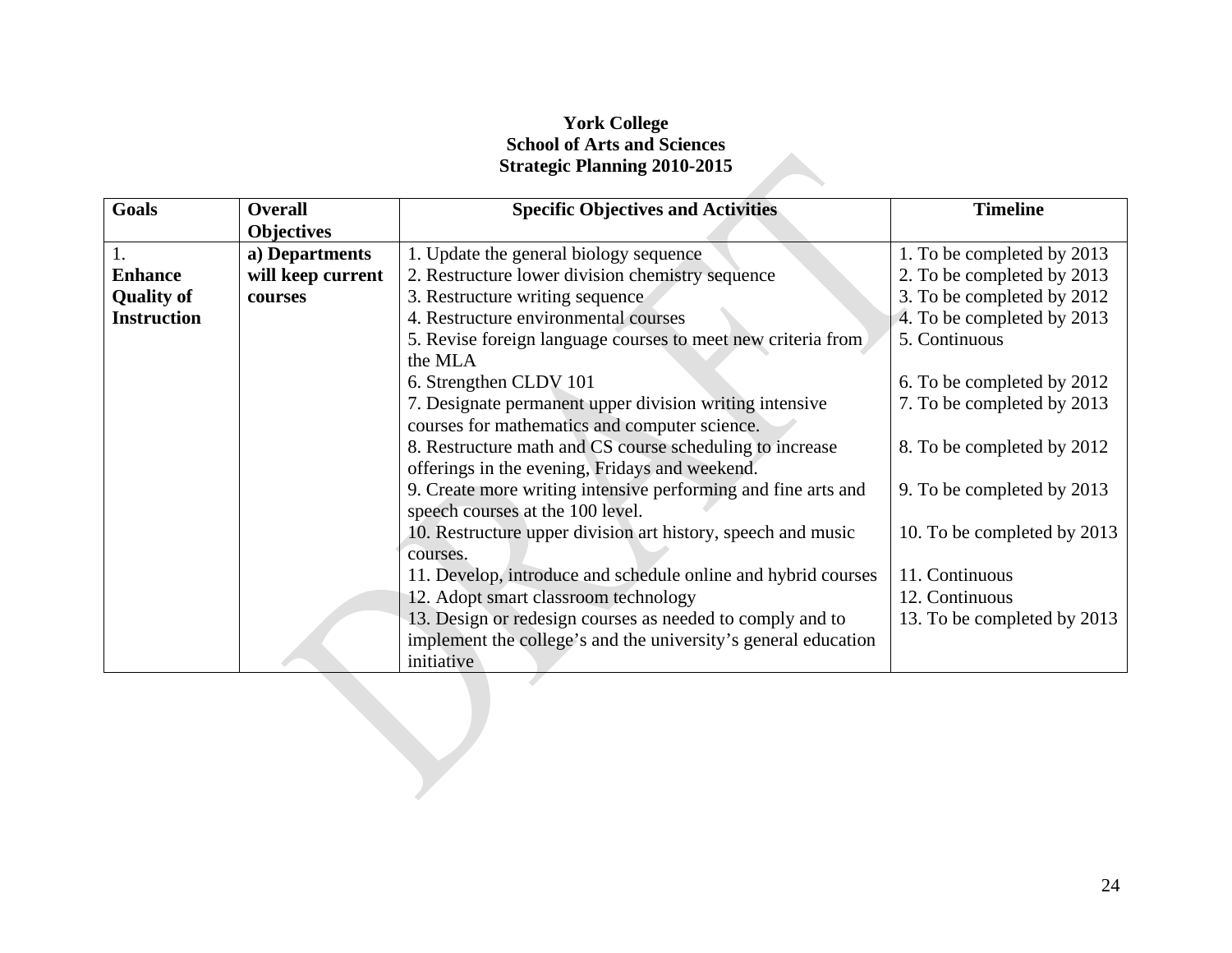| <b>b</b> ) Departments | 1. New course in introductory biology, experimental genomics,  | 1. To be completed by 2013  |
|------------------------|----------------------------------------------------------------|-----------------------------|
| will continuously      | genetics                                                       |                             |
| introduce new          | 2. New biochemistry lecture and lab courses                    | 2. To be completed by 2013  |
| courses                | 3. Design and develop foreign language courses to meet         | 3. Continuous               |
|                        | faculty needs and developments in the field                    |                             |
|                        | 4. Develop new interdisciplinary courses to comply with the    | 4. To be completed by 2013  |
|                        | revised general education requirements (Hist. and Phil.)       |                             |
|                        | 5. Design advance computer science and mathematics courses     | 5. Continuous               |
|                        | to meet current standards                                      |                             |
| c) Departments         | 1. Restructure the BS in biology                               | 1. To be completed by 2013  |
| will continuously      | 2. Restructure the BS in biotechnology                         | 2. To be completed by 2013  |
| maintain and           | 3. Introduce a biochemistry minor                              | 3. To be completed by 2013  |
| introduce new          | 4. Introduce an environmental science minor                    | 4. To be completed by 2013  |
| <b>Curricula and</b>   | 5. Design, develop and implement a BS in energy systems        | 5. To be completed by 2015  |
| degree Programs        | science                                                        |                             |
|                        | 6. Develop certificate programs in Italian and French          | 6. To be completed by 2015  |
|                        | 7. Introduce French/Haitian bilingual program                  | 7. To be completed by 2015  |
|                        | 8. Develop a language, literature and culture sequence in      | 8. To be completed by 2015  |
|                        | Arabic, Bengali and Chinese                                    |                             |
|                        | 9. Develop a World Literature major                            | 9. To be completed by 2015  |
|                        | 10. Plan for an MA/MAT in Spanish and French Haitian           | 10. To be completed by 2015 |
|                        | 11. Develop translation certificates                           | 11. To be completed by 2013 |
|                        | 12. Design and develop graduate programs in pharmaceutical     | 12. To be completed by 2015 |
|                        | sciences/biotechnology                                         |                             |
|                        | 13. Design and develop graduate programs in math education     | 13. To be completed by 2015 |
| d) Departments         | 1. The Departments will follow the OAA 5-year plan for         | 1. Continuous               |
| will maintain          | Academic Program review                                        |                             |
| standards              | 2. The BS in chemistry will be accredited by the American      |                             |
| through periodic       | <b>Chemical Society</b>                                        | 2. To be completed by 2013  |
| reviews and            | 3. The BA in Spanish will attain ACTFL accreditation           | 3. To be completed by 2013  |
| external Program       | 4. The BS in computer science will attain accreditation by the | 4. To be completed by 2013  |
| <b>Accreditation</b>   | Computer Science Accreditation Board of ABET (CSAB             |                             |
|                        | ABET)                                                          |                             |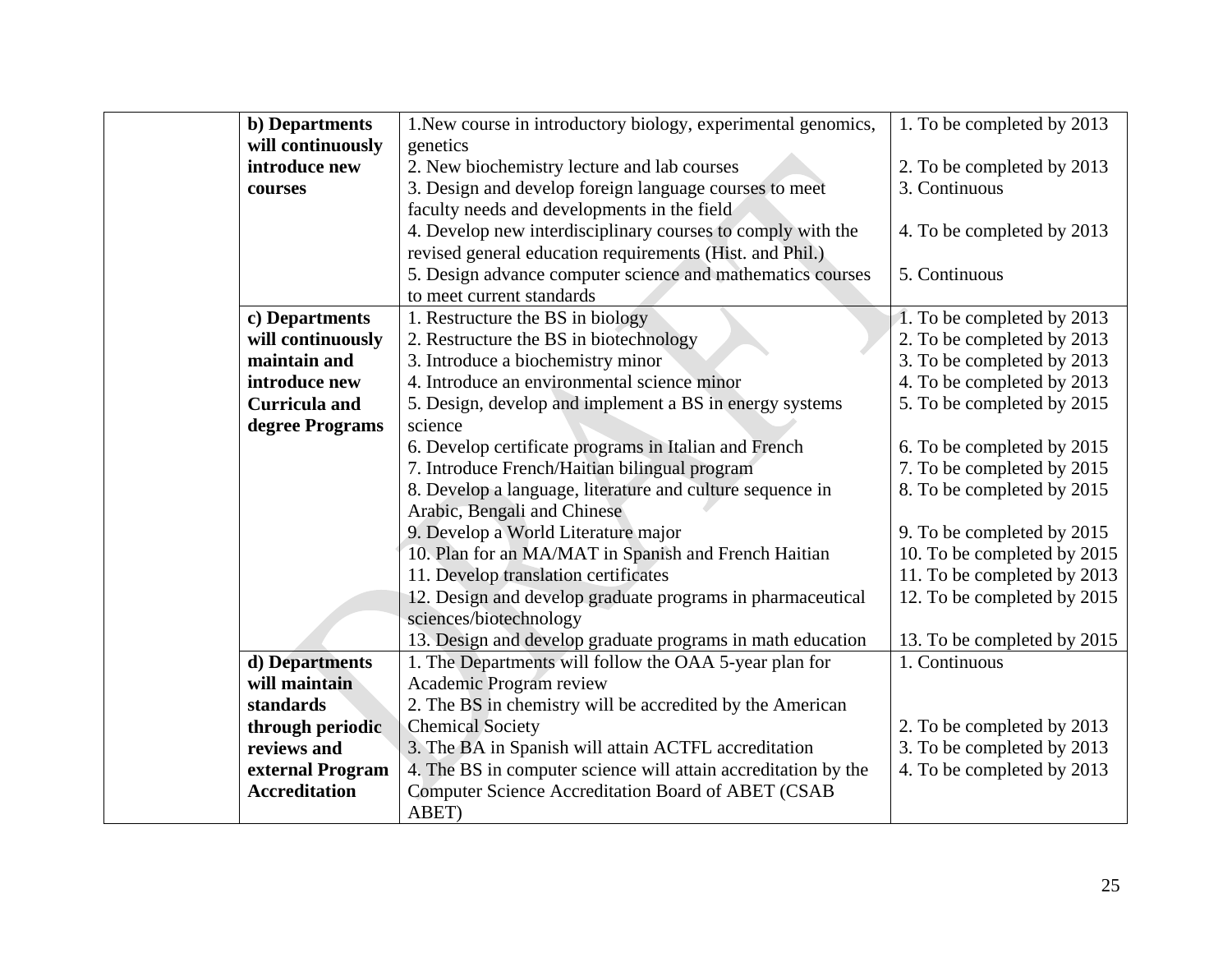| 2. Recruit and | a) Departments     | 1. Appoint 2 faculty in developmental biology and molecular      | 1. To be completed by 2014   |
|----------------|--------------------|------------------------------------------------------------------|------------------------------|
| retain         | will recruit       | evolution (2010-2011)                                            |                              |
| excellent      | faculty to meet    | 2. Additional 8 biology faculty 2/year (2011-2015)               | 2. Continuous (2 every AY)   |
| faculty        | instructional      | 3. Appoint 2-5 faculty in chemistry and pharmaceutical           | 3. Continuous (1 every AY)   |
|                | needs              | sciences                                                         |                              |
|                |                    | 4. Appoint faculty in environmental science (2-3), energy        | 4. Continuous (1 every AY)   |
|                |                    | systems science $(1-2)$ and the existing geology $(1-2)$ and     |                              |
|                |                    | physics programs (2-3)                                           |                              |
|                |                    | 5. Appoint writing and composition faculty (2-3)                 | 5. By 2014                   |
|                |                    | 6. Appoint faculty in Spanish (2-3), Italian (1-2), French (1-2) | 6 Continuous (1 every AY)    |
|                |                    | and world literature (1-2)                                       |                              |
|                |                    | 7. Appoint faculty in History (2) and Philosophy (2)             | 7. Continuous (1 every AY)   |
|                |                    | 8. Appoint faculty in mathematics (5-8) and in computer          | 8. Continuous (2 every AY)   |
|                |                    | science $(3-5)$                                                  |                              |
|                |                    | 9. Appoint faculty in speech $(3-5)$ , music $(1-2)$ and in      | 9. Continuous (2 every AY)   |
|                |                    | communications technology $(1-2)$ and theater arts $(2)$         |                              |
|                | b) Faculty         | 1. Institute departmental faculty mentoring programs             | 1. Continuous, 1 mentor/fac. |
|                | <b>Support and</b> | 2. Provide guidance via formal and informal meetings with the    | 2. Continuous, every term    |
|                | <b>Retention</b>   | chair and P&B members                                            |                              |
|                |                    | 3. Diversify faculty mentoring with mentors in instruction,      | 3. Continuous                |
|                |                    | service and research                                             |                              |
|                |                    | 4. Provide support to recruit undergraduate and graduate         | 4. Continuous                |
|                |                    | student research assistants                                      |                              |
|                |                    | 5. Provide support for research, scholarship and creative works  | 5. Continuous                |
|                |                    | programs                                                         |                              |
|                |                    | 6. Institute annual faculty teacher excellence award             | 6. By 2013                   |
|                |                    | 7. Institute annual faculty research/mentor excellence award     | 7. By 2013                   |
|                |                    | 8. Institute annual faculty service excellence award             | 8. By 2013                   |
|                |                    | 9. Improve office space and technical support                    | 9. Continuous                |
|                |                    | 10. Institute endowed professorships                             | 10. by 2015                  |
|                |                    | 11. Institute distinguished professorships                       | 11. by 2015                  |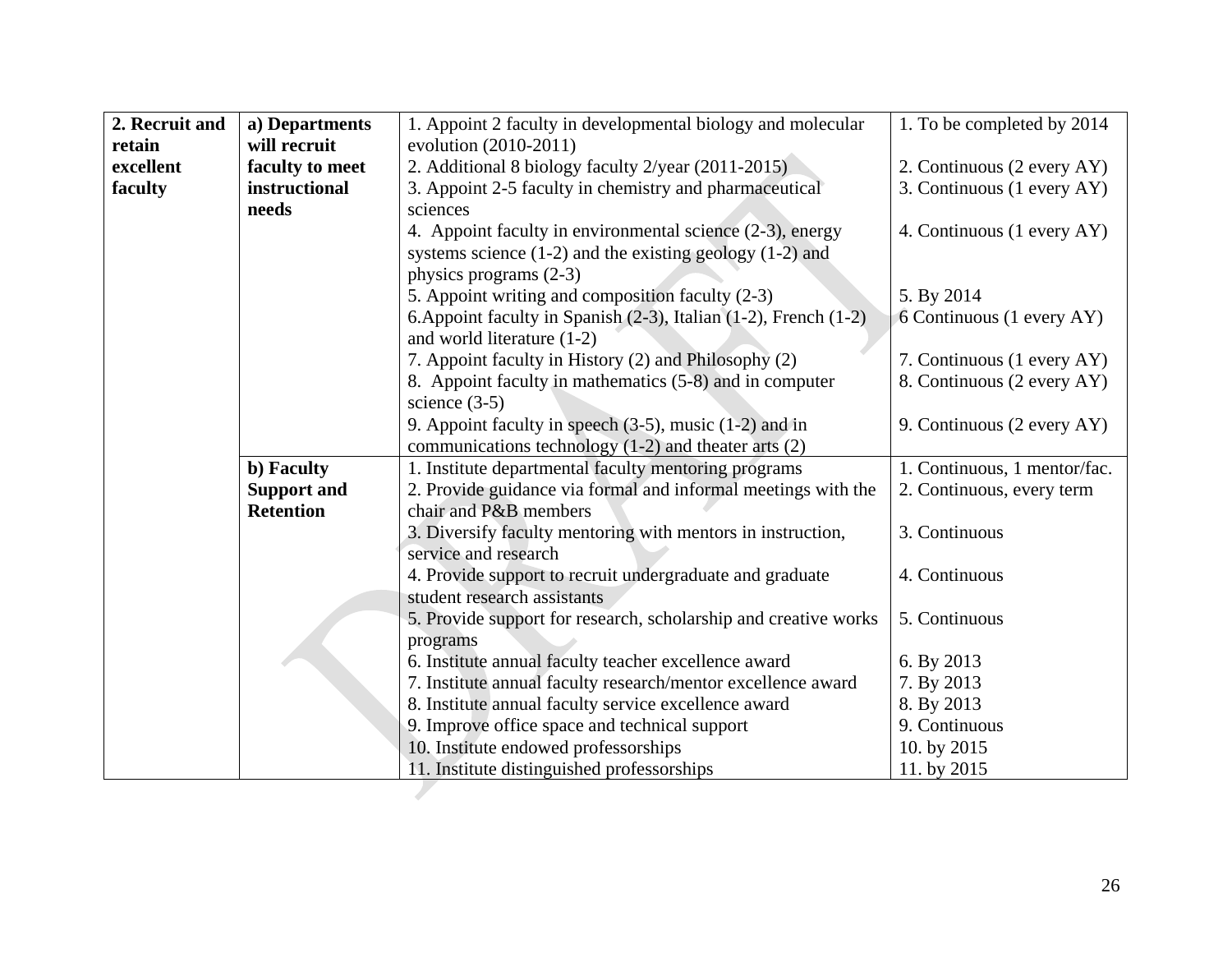|                                                        | c) Faculty<br><b>Support and</b><br><b>Development</b> | 1. Support faculty to attend professional conferences<br>2. Institute faculty development programs for instruction<br>(CETL), for instructional technology, for online and hybrid<br>courses<br>3. Institute faculty development service training<br>4. Institute faculty development grant writing workshops | 1. At least one/term<br>2. Continuous<br>3. Continuous<br>4. Continuous |
|--------------------------------------------------------|--------------------------------------------------------|---------------------------------------------------------------------------------------------------------------------------------------------------------------------------------------------------------------------------------------------------------------------------------------------------------------|-------------------------------------------------------------------------|
|                                                        |                                                        | 5. Institute faculty development course and curriculum design                                                                                                                                                                                                                                                 | 5. Continuous                                                           |
|                                                        |                                                        | workshops<br>6. Institute an academic affairs fellowship program                                                                                                                                                                                                                                              | 6. By 2013                                                              |
| 3.                                                     | a) Student<br><b>Recruitment</b>                       | 1. Continously update and maintain department websites with                                                                                                                                                                                                                                                   | 1. Continuous                                                           |
| <b>Improve</b><br><b>Student</b><br><b>Recruitment</b> |                                                        | accurate course, program and faculty information<br>2. Design, and publish department and program brochures with<br>updated course and program information                                                                                                                                                    | 2. by 2011, Continuous                                                  |
| <b>Retention</b><br><b>Graduation</b>                  |                                                        | 3. Collaborate closely with the Office of Admissions,<br>Advisement and Student Affairs to provide updated program<br>and course information                                                                                                                                                                  | 3. Continuous                                                           |
|                                                        |                                                        | 4. Develop partnerships with regional high schools and<br>community colleges                                                                                                                                                                                                                                  | 4. Continuous                                                           |
|                                                        |                                                        | 5. Develop program articulation agreements with community<br>colleges                                                                                                                                                                                                                                         | 5. Continuous (1/dep./AY)                                               |
|                                                        |                                                        | 6. Develop dual registration joint degree programs with<br>qualified community college programs                                                                                                                                                                                                               | 6. Continuous $(1/\text{dep.}/\text{AY})$                               |
|                                                        |                                                        | 7. Develop high school and community college research and<br>internship programs                                                                                                                                                                                                                              | 7. Continuous                                                           |
|                                                        |                                                        | 8. Develop summer institutes for high school students<br>9. Collaborate with College Now to support high school<br>initiatives                                                                                                                                                                                | 8. Continuous                                                           |
|                                                        |                                                        | 10. Design and develop graduate programs<br>11. Organize and host high school competitions                                                                                                                                                                                                                    | 9. Continuous<br>10. Continuous                                         |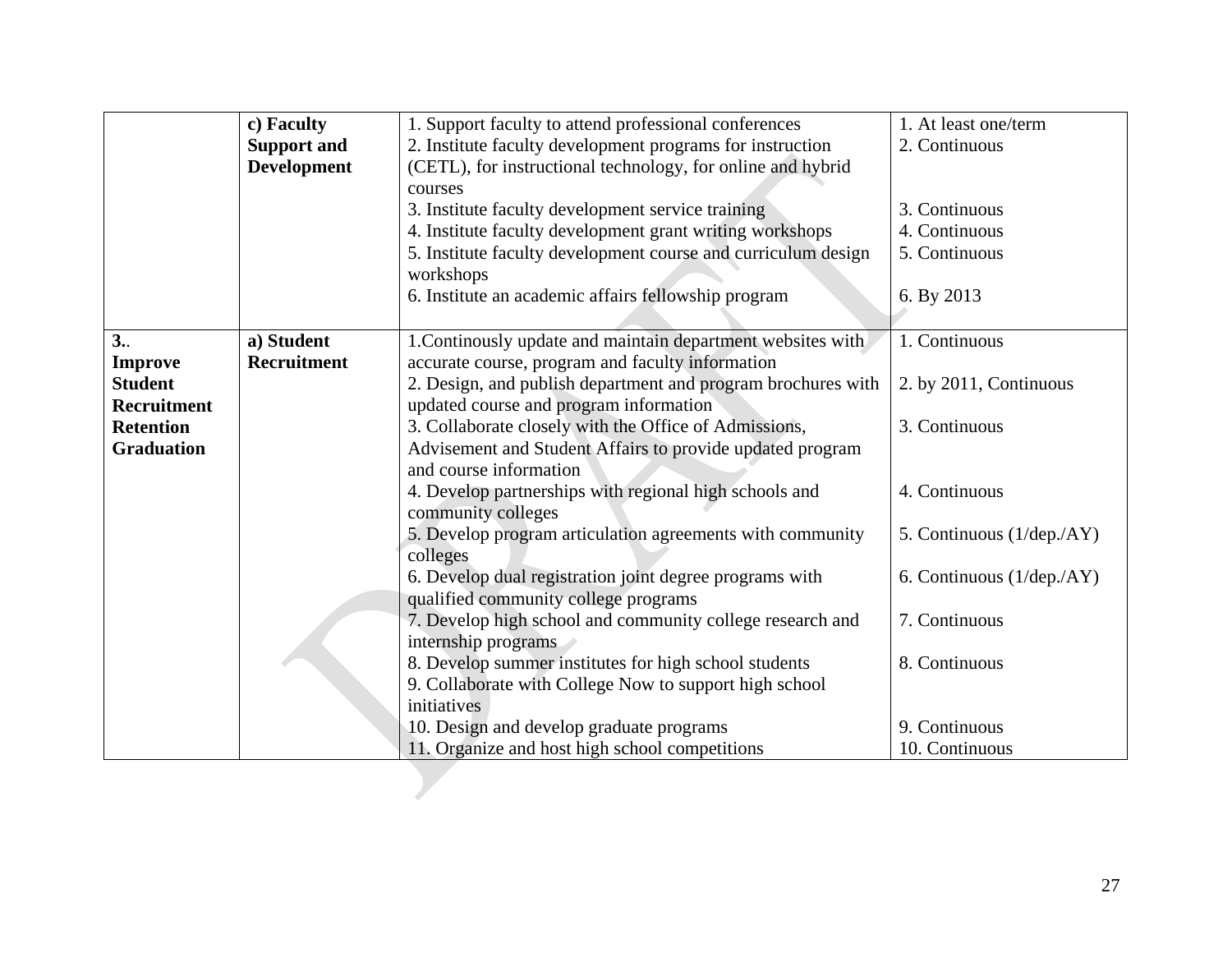|                    | b) Student        | 1. Develop and mentor department and discipline student clubs   | 1. Continuous/fac. Mentors  |
|--------------------|-------------------|-----------------------------------------------------------------|-----------------------------|
|                    | <b>Retention</b>  | 2. Publish (website, brochures, posters) a 4-year academic plan | 2. by 2011, Continuous      |
|                    |                   | to complete degree programs                                     |                             |
|                    |                   | 3. Designate undergraduate faculty advisors                     | 3. By 2012                  |
|                    |                   | 4. Institute undergraduate research programs and fellowships    | 4. Continuous               |
|                    |                   | (GEP, Brown)                                                    |                             |
|                    |                   | 5. Promote undergraduate and graduate student presentations     | 5. Continuous               |
|                    |                   | and participation in local, regional and national conferences   |                             |
|                    |                   | 6. Institute weekly/biweekly/monthly department or discipline   | 6. Continuous               |
|                    |                   | seminars with invited speakers for students and faculty         |                             |
|                    |                   | 7. Institute department mentorship programs                     | 7. Continuous (1stud./fac.) |
|                    |                   | 8. Expand and support study abroad program                      | 8. Continuous               |
|                    |                   | 9. Institute department learning (tutoring) centers             | 9. One per AY, Continuous   |
|                    |                   | 10. Improve department conference rooms                         | 10. One per AY, Continuous  |
|                    |                   | 11. Improve laboratories and classrooms                         | 11. Continuous              |
|                    |                   | 12. Create more smart-classrooms including dedicated            | 12. Continuous              |
|                    |                   | specialized classrooms                                          |                             |
|                    |                   | 13. Institute graduate and professional school advisement       | 13. By 2011, Continuous     |
|                    |                   | center (Pre-Med, Pharm., MA/MS, Ph.D.)                          |                             |
|                    |                   | 14. Institute preparatory programs for the graduate and         | 14. By 2011, Continuous     |
|                    |                   | professional school tests (MCAT, PCAT, GRE)                     |                             |
|                    |                   | 15. Increase office and staff/CLT support                       | 15. Continuous              |
|                    | c) Student        | 1. Advise students on professional opportunities                | 1. Continuous               |
|                    | <b>Graduation</b> | 2. Create student employment placement programs                 | 2. Continuous               |
|                    |                   | 3. Institute student excellence awards for students graduating  | 3. By 2013                  |
|                    |                   | in 4-years with the highest GPA                                 |                             |
| 4. Support         | a) Research and   | 1. Institute departmental honors research programs              | 1. By 2013                  |
| and Enrich         | Scholarship       | 2. Institute internship programs                                | 2. By 2013                  |
| the Academic       |                   | 3. Designate department honors, research and graduate           | 3. By 2013                  |
| <b>Environment</b> |                   | advisors and liaisons                                           |                             |
|                    |                   | 4. Institute minimum requirements of independent study and      | 4. By 2012                  |
|                    |                   | honors courses                                                  |                             |
|                    |                   | 5. Support faculty mentors                                      | 5. Continuous               |